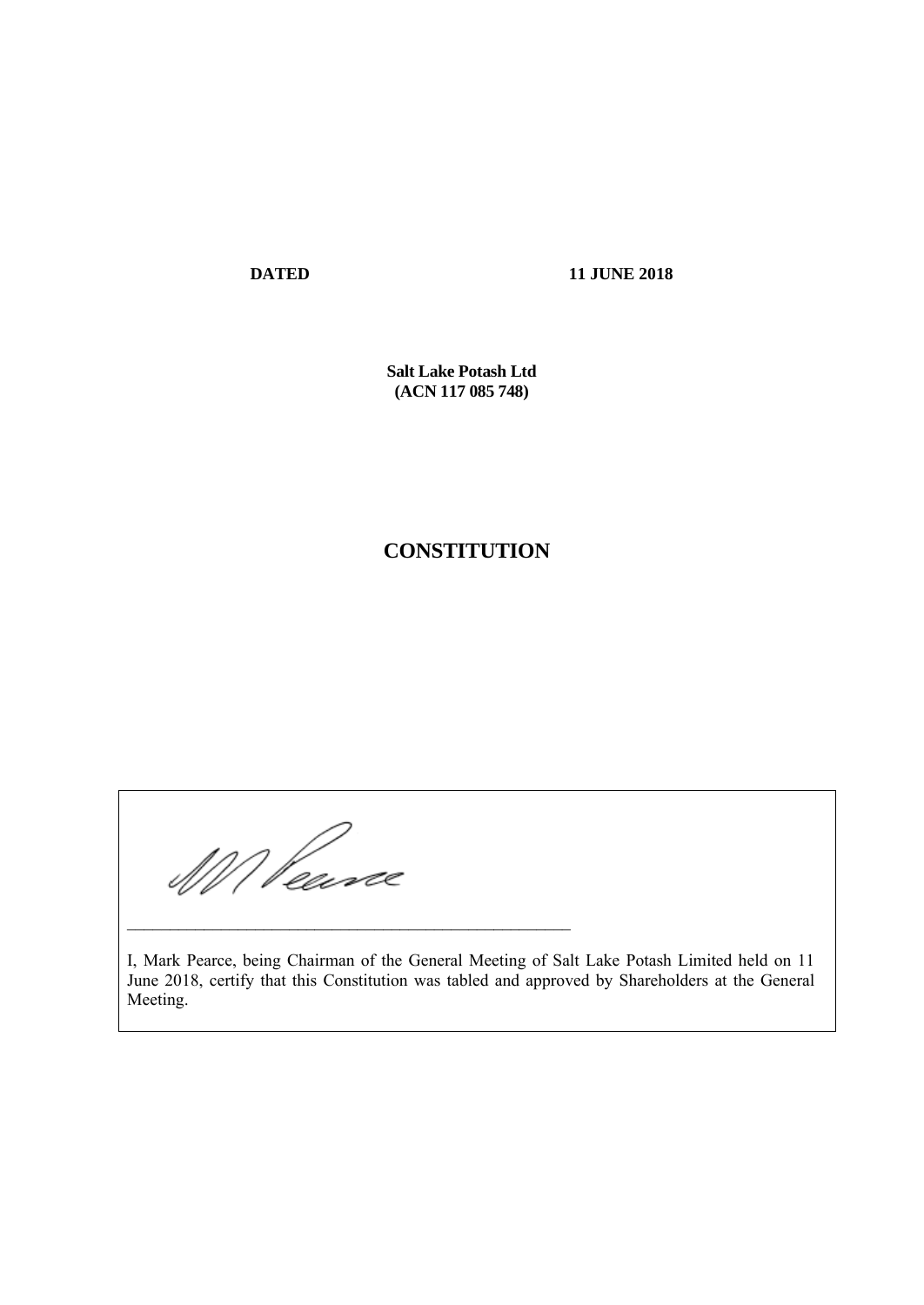# **CONTENTS**

| 2.<br>3.<br>4.<br>5. |  |
|----------------------|--|
|                      |  |
|                      |  |
|                      |  |
|                      |  |
|                      |  |
|                      |  |
|                      |  |
|                      |  |
|                      |  |
|                      |  |
|                      |  |
|                      |  |
|                      |  |
|                      |  |
|                      |  |
|                      |  |
|                      |  |
|                      |  |
|                      |  |
|                      |  |
|                      |  |
|                      |  |
|                      |  |
|                      |  |
|                      |  |
|                      |  |
|                      |  |
|                      |  |
|                      |  |
|                      |  |
|                      |  |
|                      |  |
|                      |  |
|                      |  |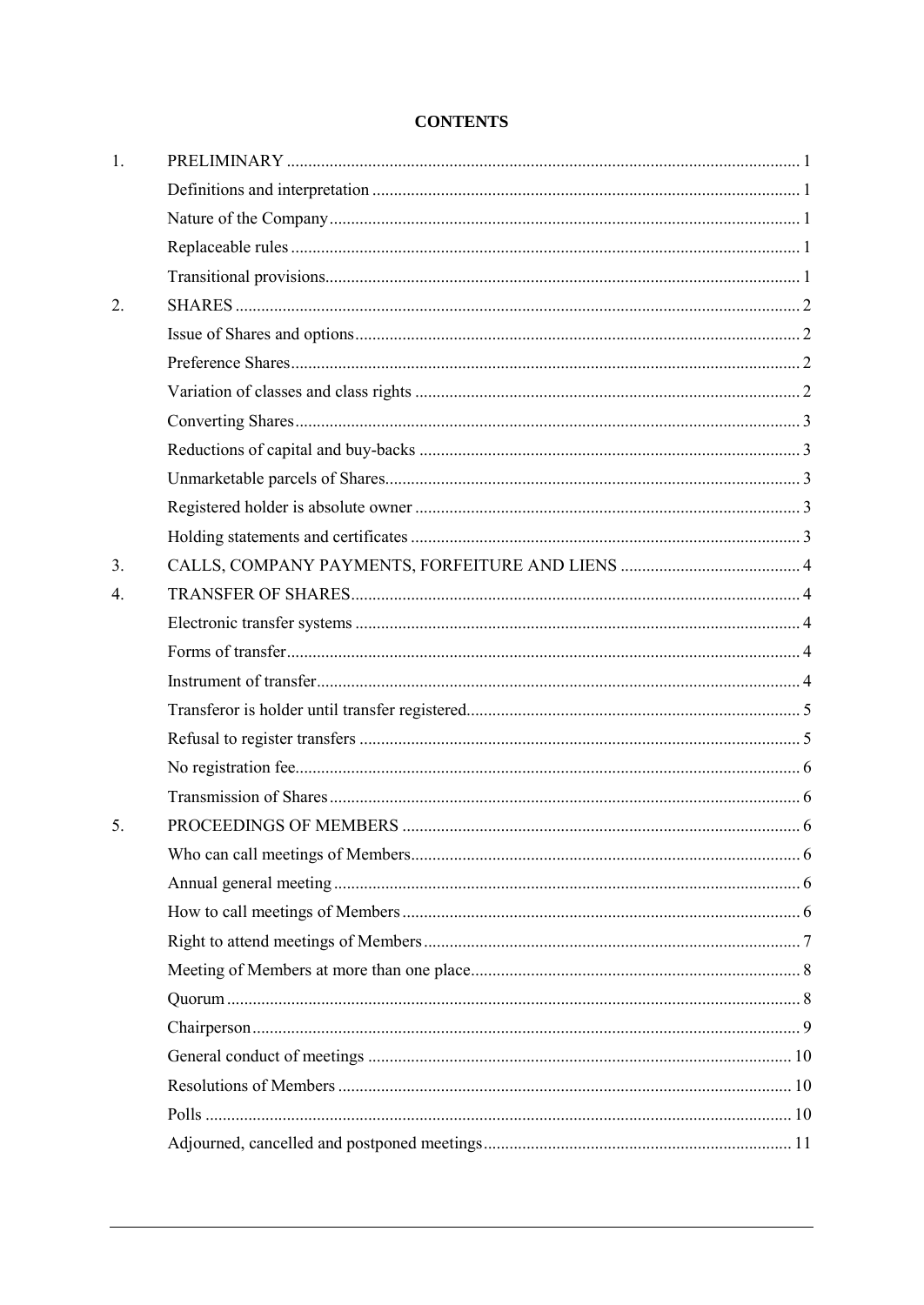| 6.  |  |
|-----|--|
|     |  |
|     |  |
|     |  |
|     |  |
|     |  |
|     |  |
| 7.  |  |
|     |  |
|     |  |
|     |  |
| 8.  |  |
|     |  |
|     |  |
|     |  |
|     |  |
| 9.  |  |
|     |  |
|     |  |
|     |  |
|     |  |
|     |  |
|     |  |
|     |  |
| 10. |  |
|     |  |
|     |  |
|     |  |
|     |  |
|     |  |
|     |  |
|     |  |
|     |  |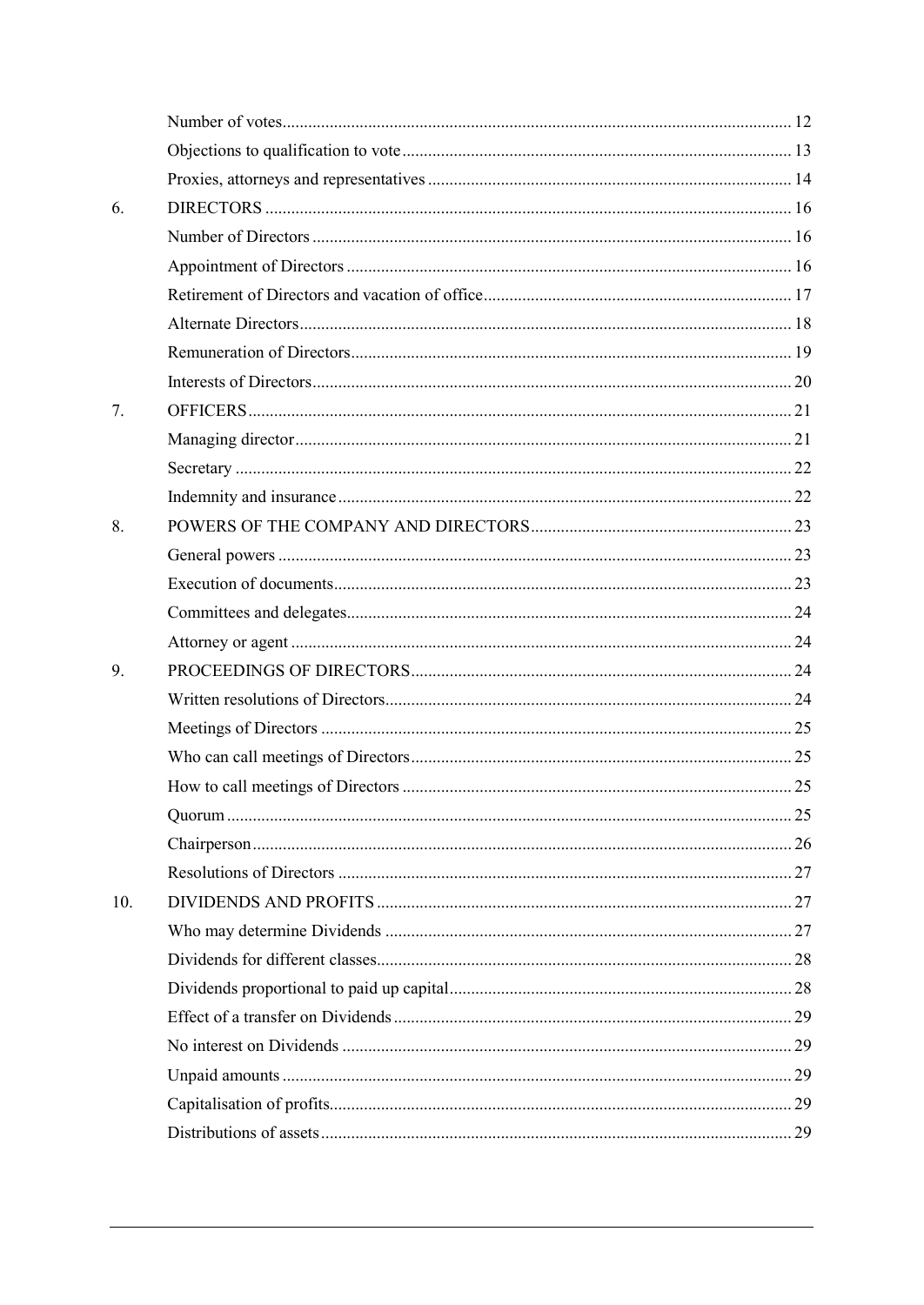| 11. |                                                               |  |
|-----|---------------------------------------------------------------|--|
|     |                                                               |  |
|     |                                                               |  |
|     |                                                               |  |
|     |                                                               |  |
|     |                                                               |  |
|     |                                                               |  |
| 12. |                                                               |  |
|     |                                                               |  |
|     |                                                               |  |
|     |                                                               |  |
|     | SCHEDULE 2: CALLS, COMPANY PAYMENTS, FORFEITURE AND LIENS  39 |  |
|     |                                                               |  |
|     |                                                               |  |
|     |                                                               |  |
|     |                                                               |  |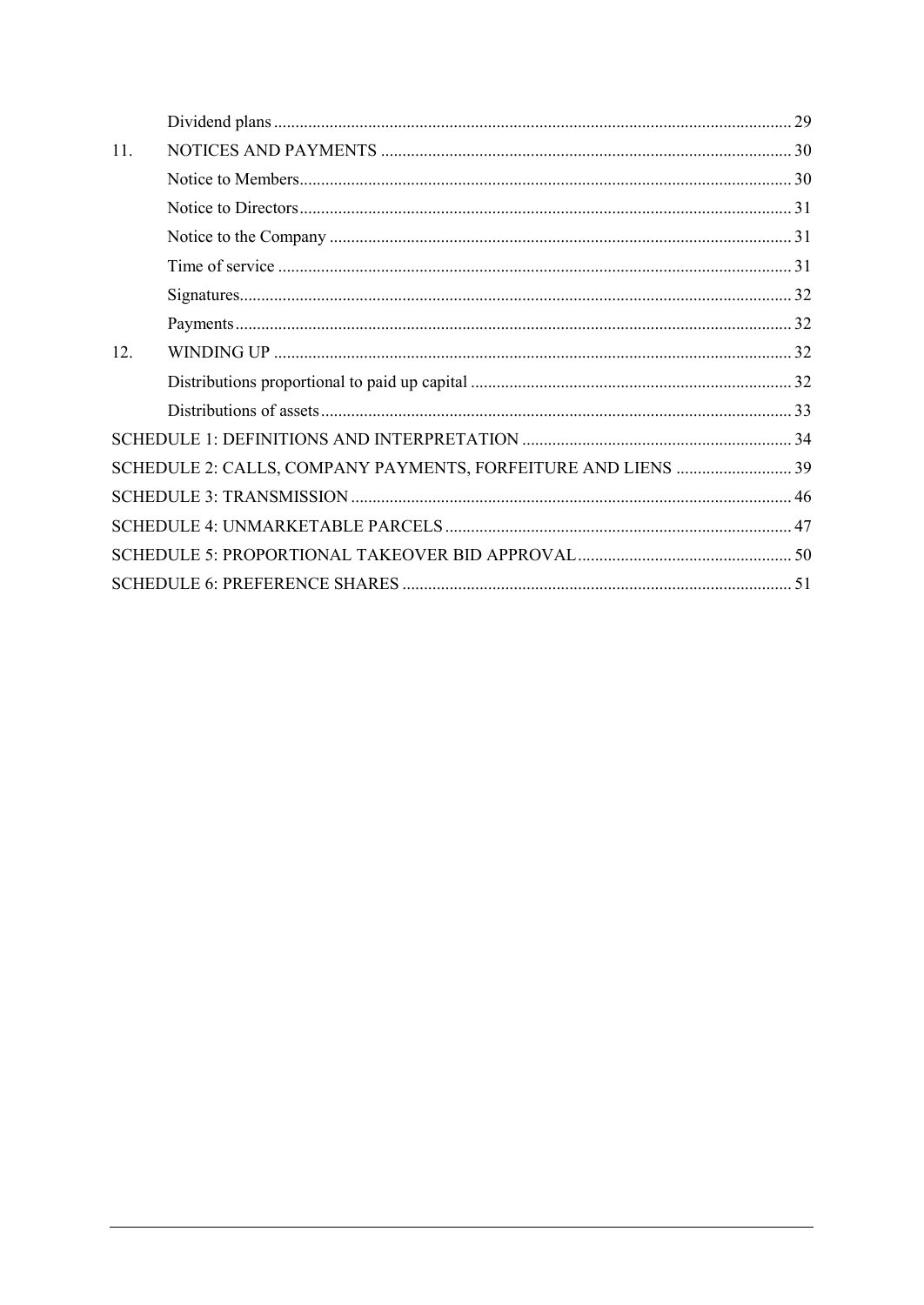### **THIS CONSTITUTION** is made on 12 June 2018

**BY:** 

**Salt Lake Potash Ltd** (ACN 117 085 748) (**"Company"**).

### **IT IS AGREED:**

## <span id="page-4-1"></span><span id="page-4-0"></span>**1. PRELIMINARY**

#### **Definitions and interpretation**

<span id="page-4-2"></span>1.1 Schedule [1](#page-37-0) applies and forms part of this constitution.

### **Nature of the Company**

<span id="page-4-3"></span>1.2 The Company is a public company limited by shares.

### **Replaceable rules**

<span id="page-4-4"></span>1.3 The replaceable rules in the Corporations Act do not apply to the Company.

### **Transitional provisions**

- 1.4 This constitution has the effect that:
	- 1.4.1 every Director, Alternate Director, senior manager and Secretary in office as at the Adoption Date continues in office subject to, and is taken to have been appointed or elected under, this constitution;
	- 1.4.2 any register maintained by the Company immediately before the Adoption Date is taken to be a register maintained under this constitution;
	- 1.4.3 any common seal adopted by the Company before the Adoption Date is taken to be the common seal until another common seal is adopted by the Company under this constitution;
	- 1.4.4 for the purposes of article [11.19.2,](#page-35-4) a cheque issued under a corresponding provision of the Previous Constitution is taken to have been issued under article [11.19.2;](#page-35-4) and
	- 1.4.5 unless a contrary intention appears in this constitution, all persons, things, agreements and circumstances appointed, approved, created or delegated by or under the Previous Constitution continue to have the same status, operation and effect as if they had occurred under this constitution on and after the Adoption Date.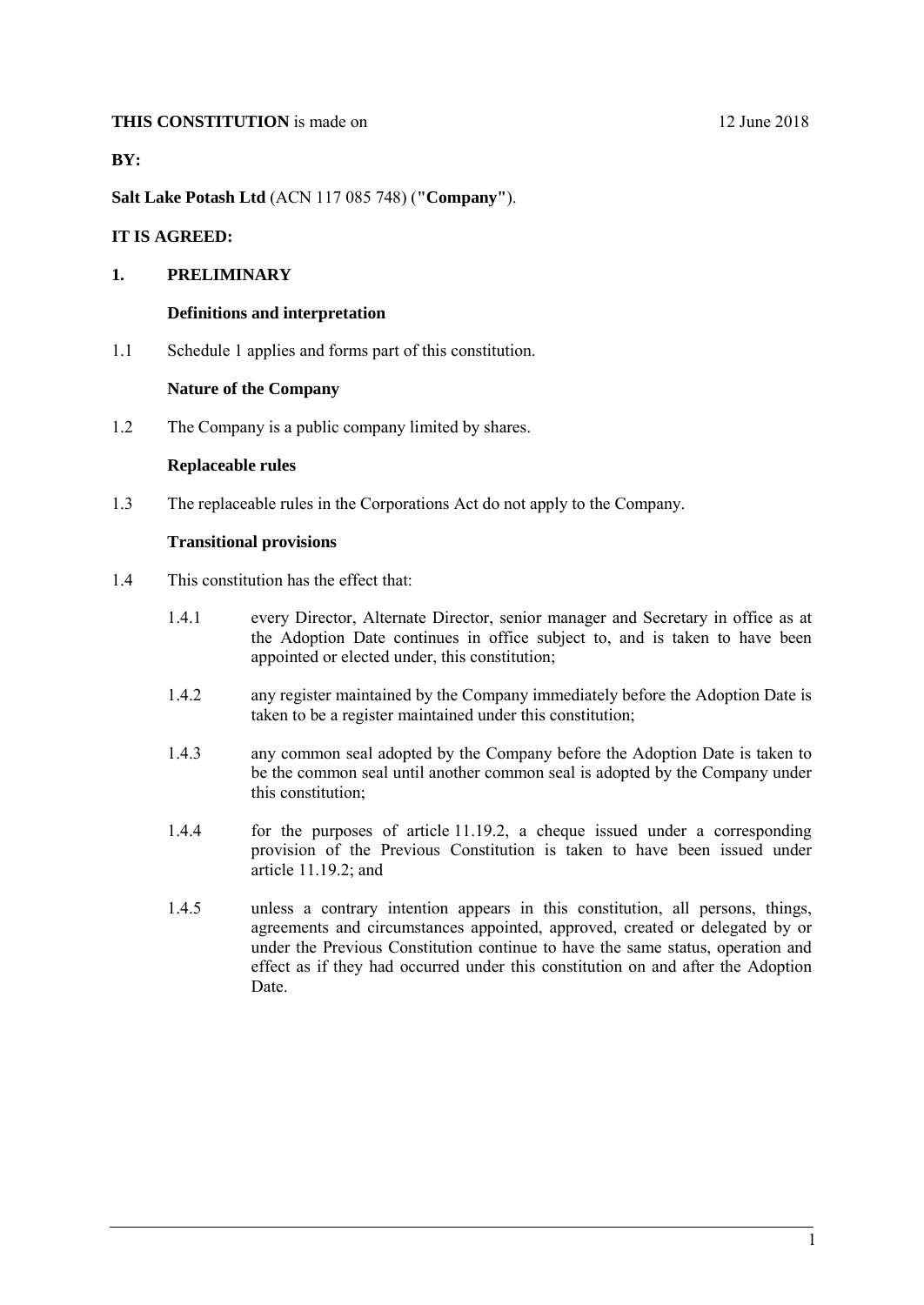# <span id="page-5-1"></span><span id="page-5-0"></span>**2. SHARES**

### **Issue of Shares and options**

- <span id="page-5-4"></span>2.1 Subject to any rights and restrictions attached to a class of Shares, the Company may:
	- 2.1.1 allot and issue unissued Shares; and
	- 2.1.2 grant options over unissued Shares,

on any terms, at any time and for any consideration, as the Directors resolve.

<span id="page-5-2"></span>2.2 The powers of the Company under article [2.1](#page-5-4) may only be exercised by the Directors.

### **Preference Shares**

- <span id="page-5-5"></span>2.3 The Company may issue any Shares as preference Shares including:
	- 2.3.1 preference Shares which are liable to be redeemed in a manner permitted by the Corporations Act; and
	- 2.3.2 preference Shares in accordance with the terms of schedule [6,](#page-54-0)

provided that such preference Shares are convertible into ordinary Shares in accordance with their terms.

- <span id="page-5-7"></span>2.4 Holders of preference Shares have the same rights as holders of ordinary Shares in relation to receiving Notices, reports and audited accounts, and attending meetings of Members.
- <span id="page-5-6"></span>2.5 A holder of a preference Share only has the right to vote:
	- 2.5.1 during a period during which a Dividend (or part of a Dividend) in respect of the Share is in arrears;
	- 2.5.2 on a proposal to reduce the share capital of the Company;
	- 2.5.3 on a resolution to approve the terms of a buy-back agreement;
	- 2.5.4 on a proposal that affects rights attached to the Share;
	- 2.5.5 on a proposal to wind up the Company;
	- 2.5.6 on a proposal for the disposal of the whole of the property, business and undertaking of the Company; and
	- 2.5.7 during the winding up of the Company.

#### **Variation of classes and class rights**

- <span id="page-5-3"></span>2.6 Subject to the terms of issue of Shares in a particular class, the Company may:
	- 2.6.1 vary or cancel rights attached to Shares in that class; or
	- 2.6.2 convert Shares from one class to another,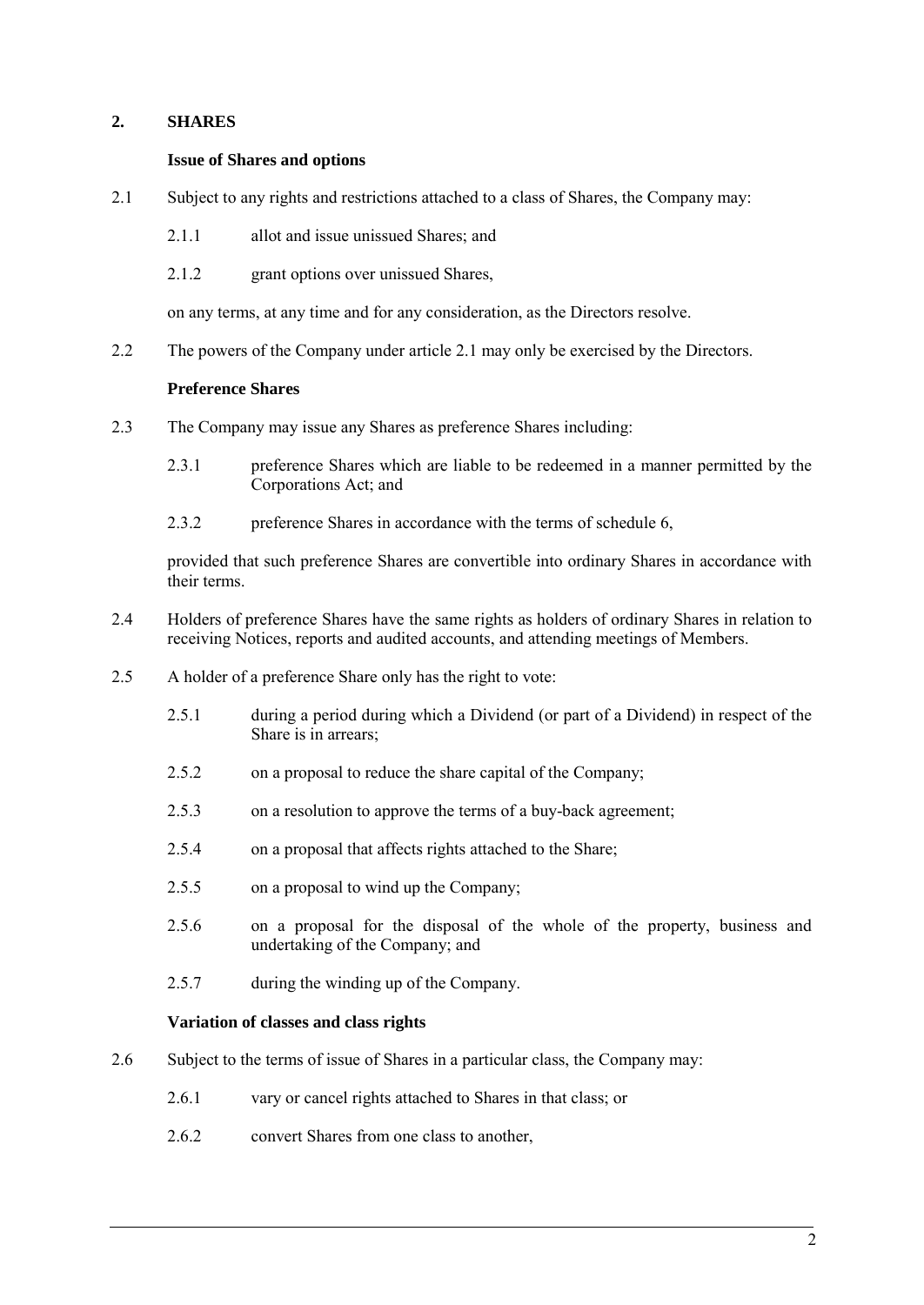by a special resolution of the Company and:

- <span id="page-6-5"></span>2.6.3 a special resolution passed at a meeting of the Members holding Shares in that class; or
- 2.6.4 the written consent of Members who are entitled to at least 75 per cent of the votes that may be cast in respect of Shares in that class.
- 2.7 The provisions in this constitution concerning meetings of Members (with the necessary changes) apply to a meeting held under article [2.6.3.](#page-6-5)

# **Converting Shares**

<span id="page-6-0"></span>2.8 The Company may by ordinary resolution passed at a meeting of Members convert all or any of its Shares into a larger or smaller number of Shares.

# **Reductions of capital and buy-backs**

- <span id="page-6-1"></span>2.9 The Company may:
	- 2.9.1 reduce its share capital; and
	- 2.9.2 buy-back Shares in itself,

on any terms and at any time.

- 2.10 The method of distribution of a reduction of the share capital of the Company may include any or all of the payment of cash, the issue of shares, the grant of Company options or other Company securities, the transfer of shares or any other securities in any other body corporate or units in any unit trust or the transfer of any other assets.
- 2.11 If a distribution of a reduction of the share capital of the Company includes an issue or transfer of shares in a body corporate, each Member:
	- 2.11.1 agrees to become a member of that body corporate; and
	- 2.11.2 in the case of transfer, appoints the Company and each Director as its agent to execute an instrument of transfer or other document required to transfer those shares to that Member.

### **Unmarketable parcels of Shares**

<span id="page-6-3"></span><span id="page-6-2"></span>2.12 Schedule [4](#page-50-0) applies and forms part of this constitution.

### **Registered holder is absolute owner**

2.13 Except as required by Applicable Law, the Company is not required to recognise any interest in, or right in respect of, a Share except an absolute right of legal ownership of the Member registered as the holder of that Share.

### **Holding statements and certificates**

<span id="page-6-6"></span><span id="page-6-4"></span>2.14 The Directors will not, unless they determine otherwise or are required by any Applicable Law, issue a certificate to a Member for any Shares registered in the Member's name.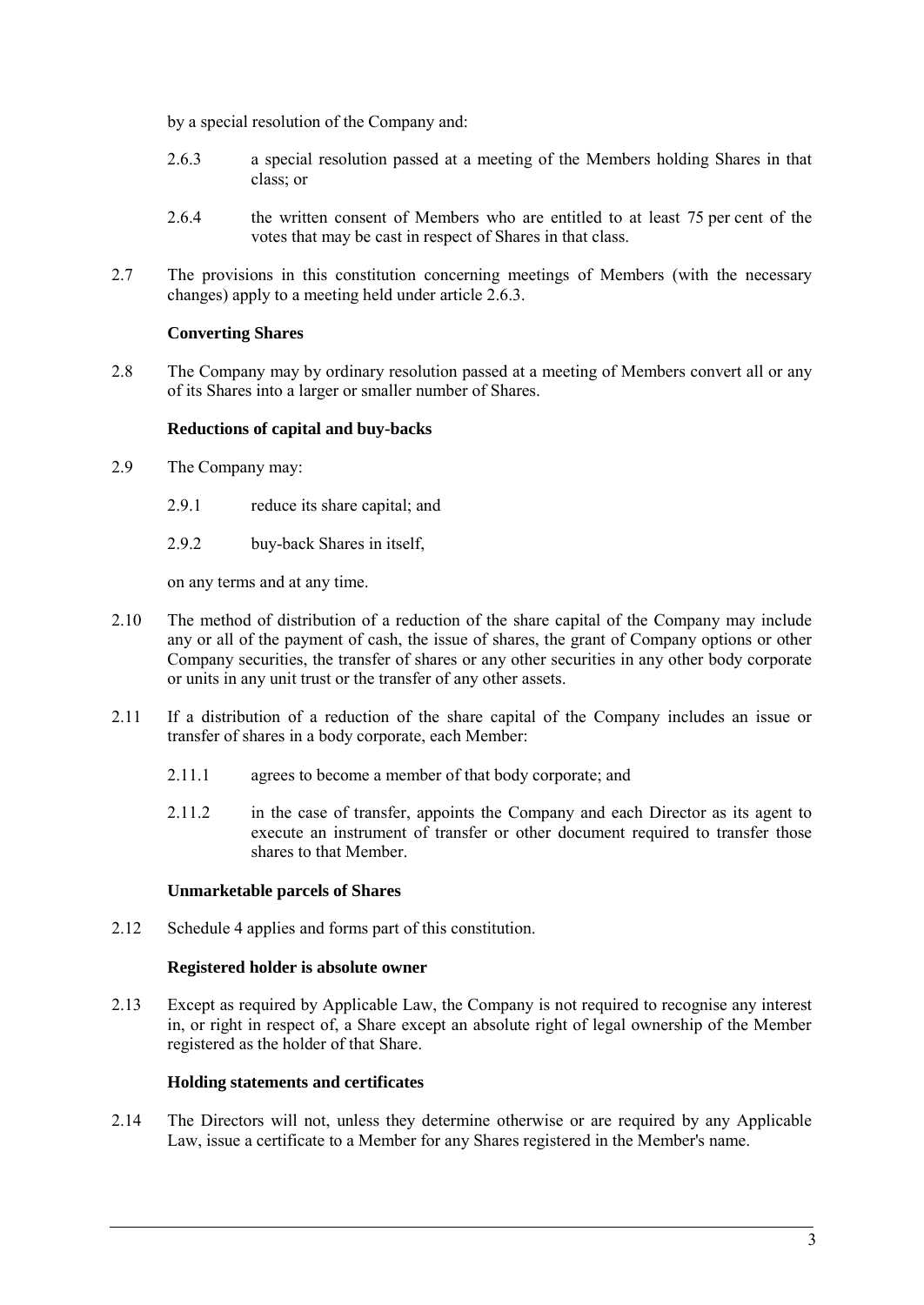- 2.15 The Company must issue to each Member, in accordance with Applicable Law, statements of the holdings of Shares registered in the Member's name.
- 2.16 Any certificate for Shares must be issued and despatched in accordance with Applicable Law.
- 2.17 If a Share is jointly held:
	- 2.17.1 the Company is not required to issue more than one certificate for that Share; and
	- 2.17.2 delivery of a certificate for that Share to any one of the joint holders of that Share is delivery to all the joint holders.
- 2.18 Subject to article [2.14](#page-6-6) the Company must issue a replacement certificate for a Share if the Company :
	- 2.18.1 receives and cancels the existing certificate; or
	- 2.18.2 is satisfied that the existing certificate is lost or destroyed, and the Member complies with all conditions set out in the Corporations Act and pays any fee as the Directors resolve.

### <span id="page-7-0"></span>**3. CALLS, COMPANY PAYMENTS, FORFEITURE AND LIENS**

Schedule [2](#page-42-0) applies and forms part of this constitution.

# <span id="page-7-2"></span><span id="page-7-1"></span>**4. TRANSFER OF SHARES**

### **Electronic transfer systems**

4.1 The Company may do any act, matter or thing permitted under Applicable Law to facilitate involvement by the Company in any clearing and settlement facility provided under Applicable Law for the transfer of securities.

# **Forms of transfer**

- <span id="page-7-5"></span><span id="page-7-3"></span>4.2 Subject to this constitution, a Member may transfer one or more Shares the Member holds by:
	- 4.2.1 a proper ASX Settlement transfer;
	- 4.2.2 an instrument of transfer in compliance with this constitution; or
	- 4.2.3 any other method permitted by Applicable Law.
- 4.3 Excepted as permitted by the Listing Rules or ASX, a Member must not dispose of restricted securities during the escrow period for those securities.

### **Instrument of transfer**

- <span id="page-7-6"></span><span id="page-7-4"></span>4.4 An instrument of transfer of a Share referred to in article [4.2.2](#page-7-5) must be:
	- 4.4.1 in writing;
	- 4.4.2 in any usual form or in any other form approved by the Directors that is otherwise permitted by law;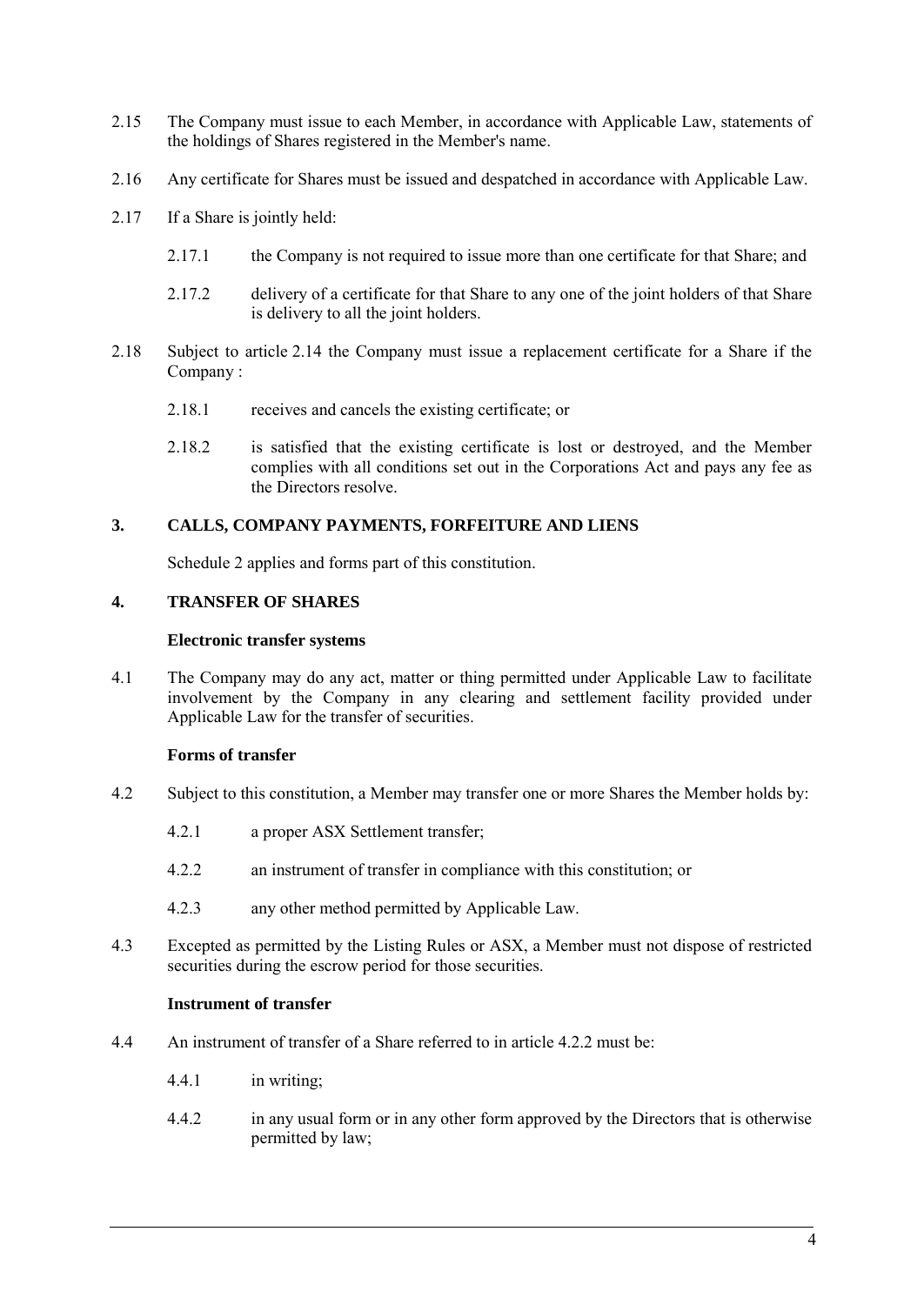- 4.4.3 subject to the Corporations Act, executed by or on behalf of the transferor, and if required by the Company, the transferee;
- 4.4.4 stamped, if required by a law about stamp duty; and
- 4.4.5 delivered to the Company, at the place where the Register is kept, together with the certificate (if any) of the Share to be transferred and any other evidence as the Directors require to prove:
	- 4.4.5.1 the title of the transferor to that Share;
	- 4.4.5.2 the right of the transferor to transfer that Share; and
	- 4.4.5.3 the proper execution of the instrument of transfer.

# **Transferor is holder until transfer registered**

<span id="page-8-0"></span>4.5 Subject to the ASX Settlement Operating Rules, a person transferring a Share remains the registered holder of that Share until the transfer for that Share is registered and the name of the person to whom the Share is being transferred is entered in the Register as the holder of that Share.

# **Refusal to register transfers**

- <span id="page-8-2"></span><span id="page-8-1"></span>4.6 Subject to:
	- 4.6.1 Applicable Law;
	- 4.6.2 article [4.4](#page-7-6) and articles [4.6](#page-8-2) to [4.15](#page-9-6) (inclusive); and
	- 4.6.3 paragraph [2.3](#page-42-1) of schedule [2,](#page-42-0)

the Company must not refuse or fail to register a transfer of Shares.

- <span id="page-8-4"></span>4.7 The Company may refuse to register a transfer of Shares where Applicable Law permits the Company to do so.
- 4.8 The Company must refuse to register a transfer of Shares where Applicable Law or a law about stamp duty requires the Company to do so.
- 4.9 Except as permitted by the Listing Rules or ASX, the Company must refuse to acknowledge a disposal (including registering a transfer) of restricted securities during the escrow period for those securities.
- 4.10 Schedule [5](#page-53-0) applies and forms part of this constitution.
- <span id="page-8-5"></span>4.11 The Company may apply, or may ask ASX Settlement to apply, a holding lock (including to prevent a transfer, or to refuse to register a paper-based transfer document) where Applicable Law permits the Company to do so.
- <span id="page-8-3"></span>4.12 The Company must give Notice of any refusal to register a transfer of Shares, and the reasons for the refusal, to the person transferring those Shares and the person who lodged the transfer (if not the same person) within five Business Days after the date on which the transfer was lodged with the Company.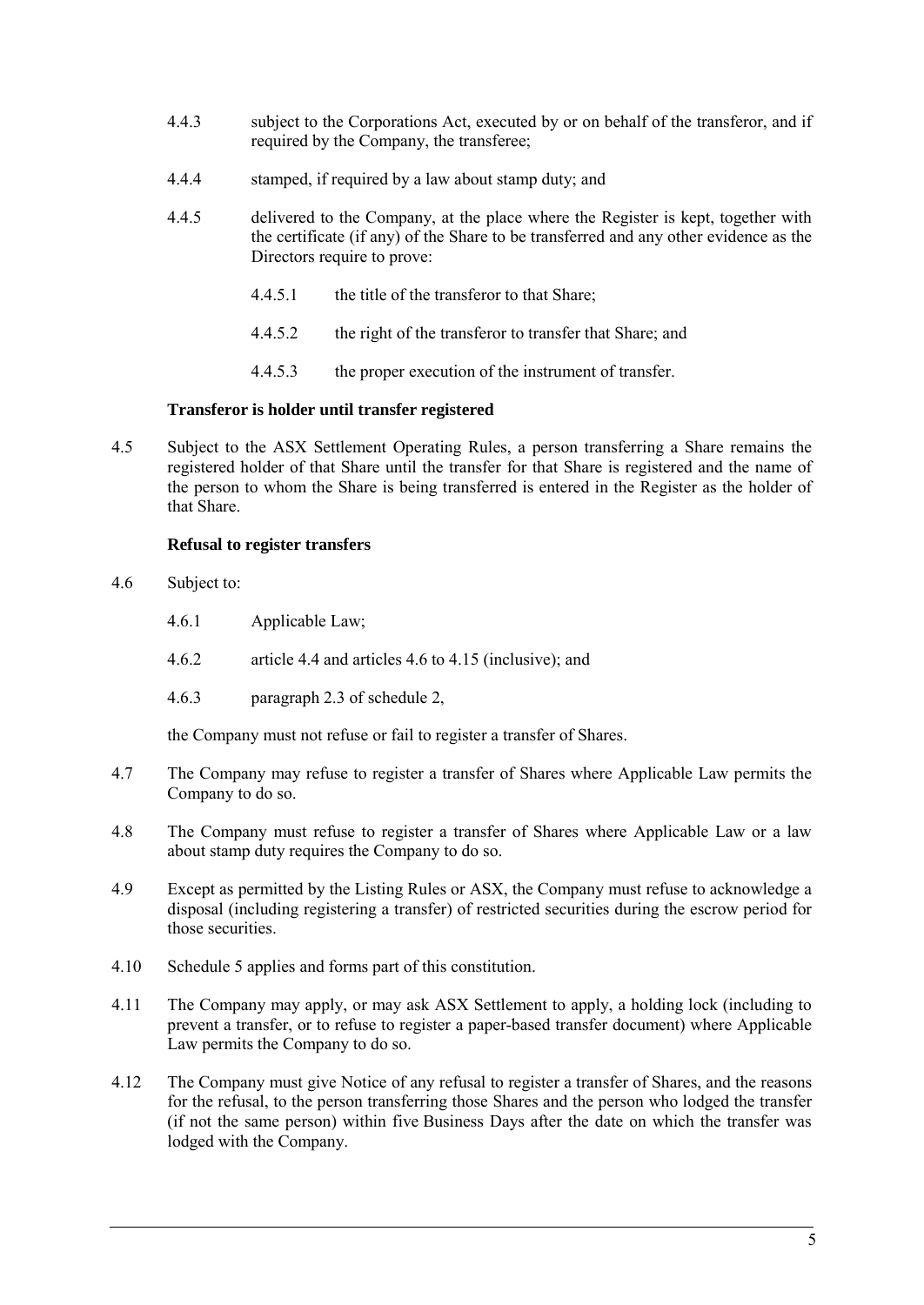- <span id="page-9-7"></span>4.13 The Company must give Notice of any holding lock, and the reasons for the holding lock, to the Member of those Shares within five Business Days after the date on which the Company asked for the holding lock.
- 4.14 Failure by the Company to give Notice under article [4.12](#page-8-3) or [4.13](#page-9-7) does not invalidate the refusal to register the transfer or the holding lock.
- <span id="page-9-6"></span>4.15 The powers of the Company under articles [4.7](#page-8-4) and [4.11](#page-8-5) may only be exercised by the Directors.

### **No registration fee**

<span id="page-9-0"></span>4.16 The Company must not charge a fee to register a transfer of a Share in compliance with this constitution except as permitted by Applicable Law.

### **Transmission of Shares**

<span id="page-9-1"></span>4.17 Schedule [3](#page-49-0) applies and forms part of this constitution.

# <span id="page-9-3"></span><span id="page-9-2"></span>**5. PROCEEDINGS OF MEMBERS**

#### **Who can call meetings of Members**

- 5.1 The Directors may call a meeting of Members at a time and place as the Directors resolve.
- 5.2 Subject to the Corporations Act, a Director may call a meeting of Members at a time and place as that Director determines.
- <span id="page-9-8"></span>5.3 The Directors must call and arrange to hold a meeting of Members on the request of Members made in accordance with the Corporations Act.
- <span id="page-9-9"></span>5.4 The Members may call and arrange to hold a meeting of Members as provided by the Corporations Act.

### **Annual general meeting**

<span id="page-9-5"></span><span id="page-9-4"></span>5.5 The Company must hold an AGM if required by, and in accordance with, Applicable Law.

# **How to call meetings of Members**

- 5.6 The Company must give not less than Prescribed Notice of a meeting of Members.
- 5.7 Notice of a meeting of Members must be given to ASX, each Member, each Director, each Alternate Director and any auditor of the Company.
- 5.8 Holders of preference Shares have the same rights as holders of ordinary Shares to:
	- 5.8.1 receive Notice of a meeting of Members; and
	- 5.8.2 receive Notices, reports and financial reports of the Company.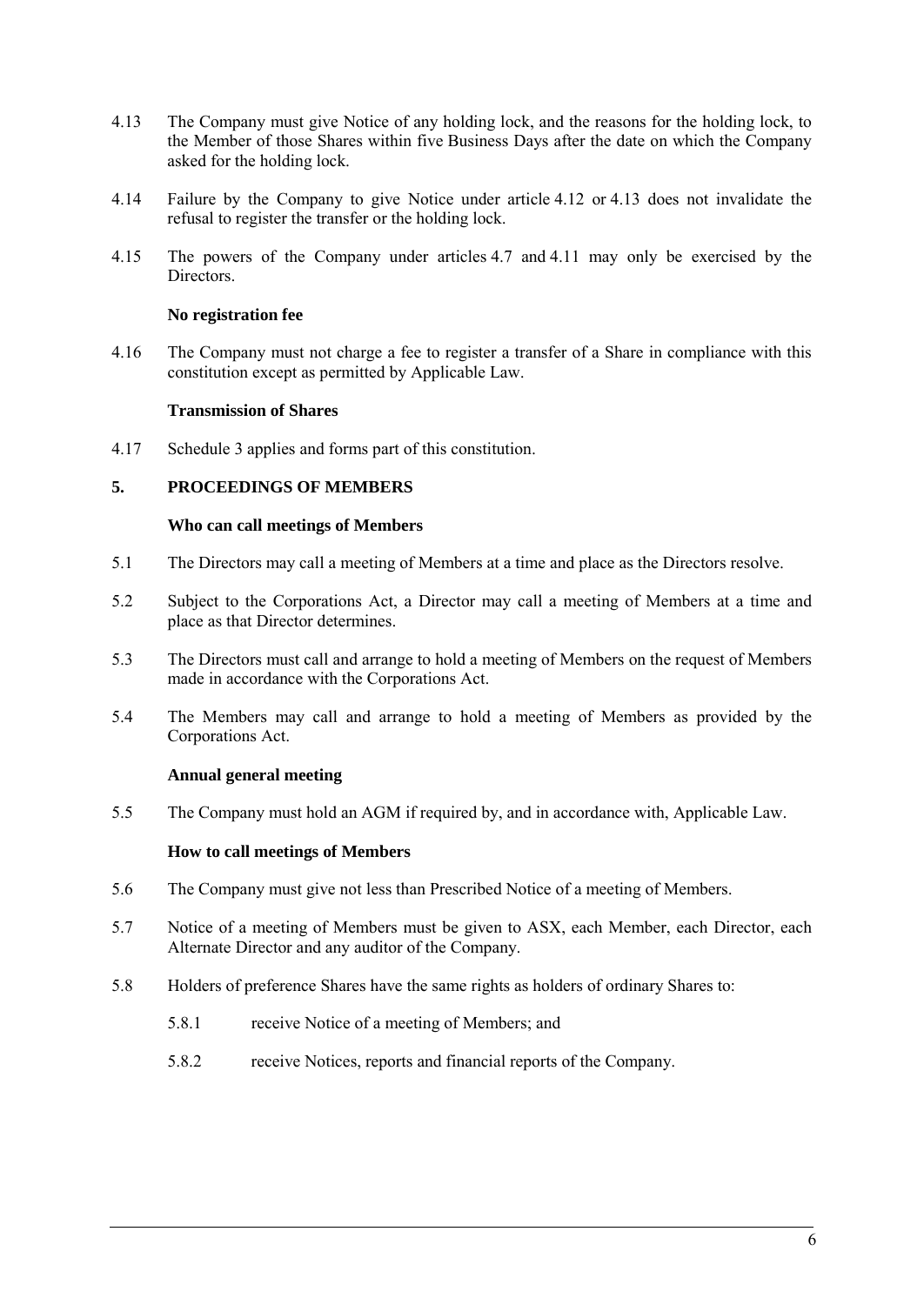- 5.9 Subject to article [5.49,](#page-15-1) a Notice of a meeting of Members must include:
	- 5.9.1 date and time for the meeting (and if the meeting is to be held in two or more places, the technology that will be used to facilitate this);
	- 5.9.2 the general nature of the business of the meeting;
	- 5.9.3 the date and time (being not more than 48 hours before the meeting) at which persons will be taken for the purposes of the meeting to hold Shares; and
	- 5.9.4 any other information or documents specified by Applicable Law.
- 5.10 A person may waive Notice of any meeting of Members by Notice to the Company to that effect.
- 5.11 Anything done (including the passing of a resolution) at a meeting of Members is not invalid because either or both a person does not receive Notice of that meeting or the Company accidentally does not give Notice of that meeting to a person.

# **Right to attend meetings of Members**

- <span id="page-10-0"></span>5.12 Each Eligible Member and any auditor of the Company is entitled to attend any meetings of Members.
- 5.13 Holders of preference Shares have the same rights as holders of ordinary Shares to attend a meeting of Members.
- 5.14 Subject to this constitution, each Director is entitled to attend and speak at all meetings of Members.
- 5.15 The chairperson of a meeting of Members may refuse any person's admission to, or require a person to leave and remain out of, the meeting if that person:
	- 5.15.1 in the opinion of the chairperson, is not complying with the reasonable directions of the chairperson;
	- 5.15.2 has any audio or visual recording device;
	- 5.15.3 has a placard or banner;
	- 5.15.4 has an article the chairperson considers to be dangerous, offensive or liable to cause disruption;
	- 5.15.5 refuses to produce or to permit examination of any article, or the contents of any article, in the person's possession;
	- 5.15.6 behaves or threatens to behave in a dangerous, offensive or disruptive manner; or
	- 5.15.7 is not:
		- 5.15.7.1 an Eligible Member;
		- 5.15.7.2 a proxy, attorney or representative of an Eligible Member;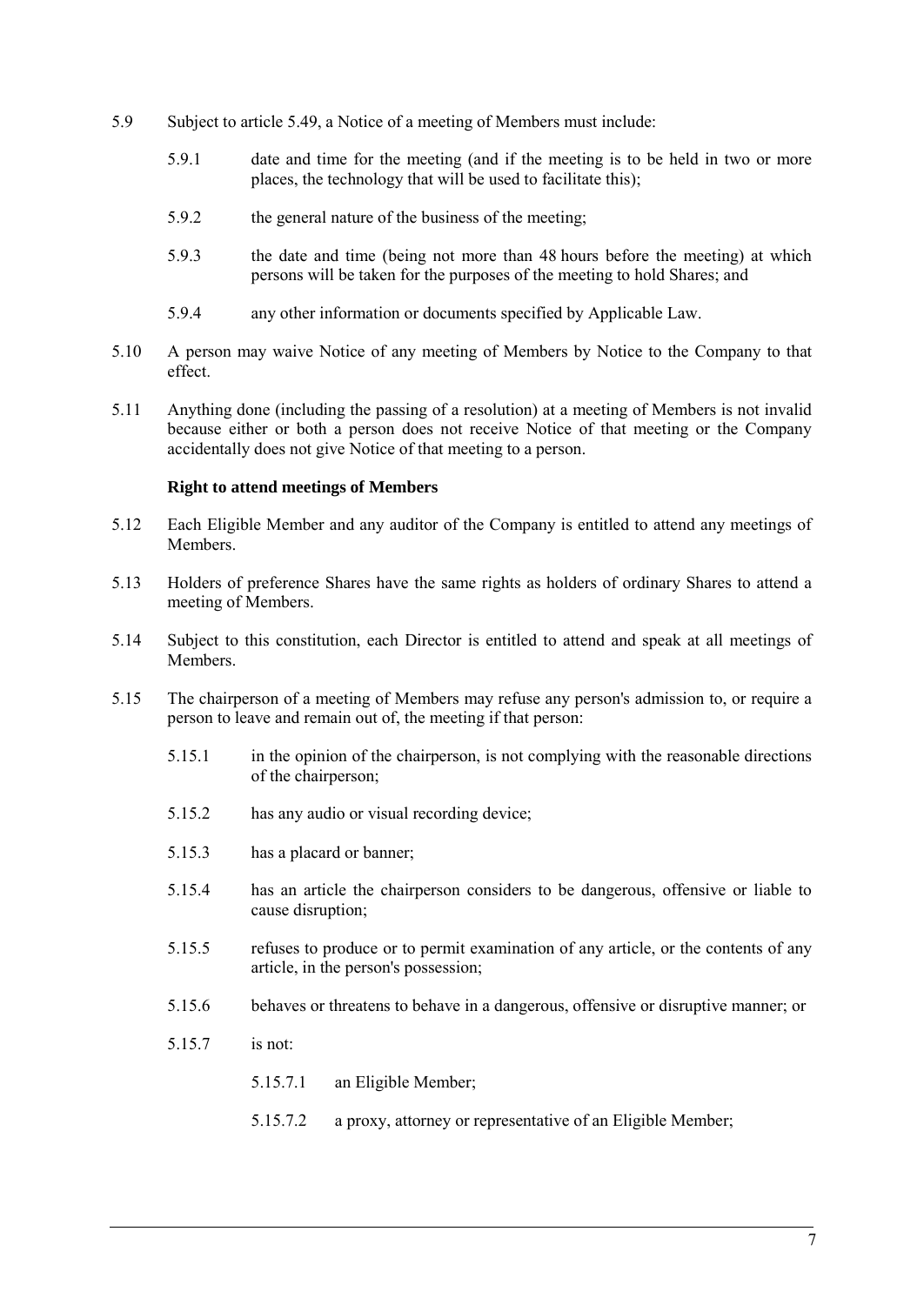- 5.15.7.3 a Director; or
- 5.15.7.4 an auditor of the Company.

### **Meeting of Members at more than one place**

- <span id="page-11-2"></span><span id="page-11-0"></span>5.16 A meeting of Members may be held in two or more places linked together by any technology that:
	- 5.16.1 gives the Eligible Members as a whole in those places a reasonable opportunity to participate in proceedings;
	- 5.16.2 enables the chairperson of that meeting to be aware of proceedings in each place; and
	- 5.16.3 enables the Eligible Members in each place to vote on a show of hands and on a poll.
- 5.17 If a meeting of Members is held in two or more places under article [5.16:](#page-11-2)
	- 5.17.1 an Eligible Member present at one of the places is taken to be present at that meeting; and
	- 5.17.2 that meeting will be deemed to be held at the place stated in the Notice of meeting, or, failing statement of a place in the Notice of meeting, as determined by the chairperson of that meeting.

### **Quorum**

- <span id="page-11-1"></span>5.18 Two Eligible Members present and entitled to vote at a meeting of Members constitute a quorum.
- 5.19 In determining whether a quorum for a meeting of Members is present:
	- 5.19.1 where more than one proxy, attorney or representative of an Eligible Member is present, only one of those persons is counted;
	- 5.19.2 where a person is present as an Eligible Member and as a proxy, attorney or representative of another Eligible Member, that person is counted separately for each appointment provided that there is at least one other Eligible Member present; and
	- 5.19.3 where a person is present as a proxy, attorney or representative for more than one Eligible Member, that person is counted separately for each appointment provided that there is at least one other Eligible Member present.
- 5.20 A quorum for a meeting of Members must be present at the commencement of that meeting. If a quorum is present at the commencement of a meeting of Members, it is taken to be present throughout that meeting unless the chairperson of that meeting otherwise determines.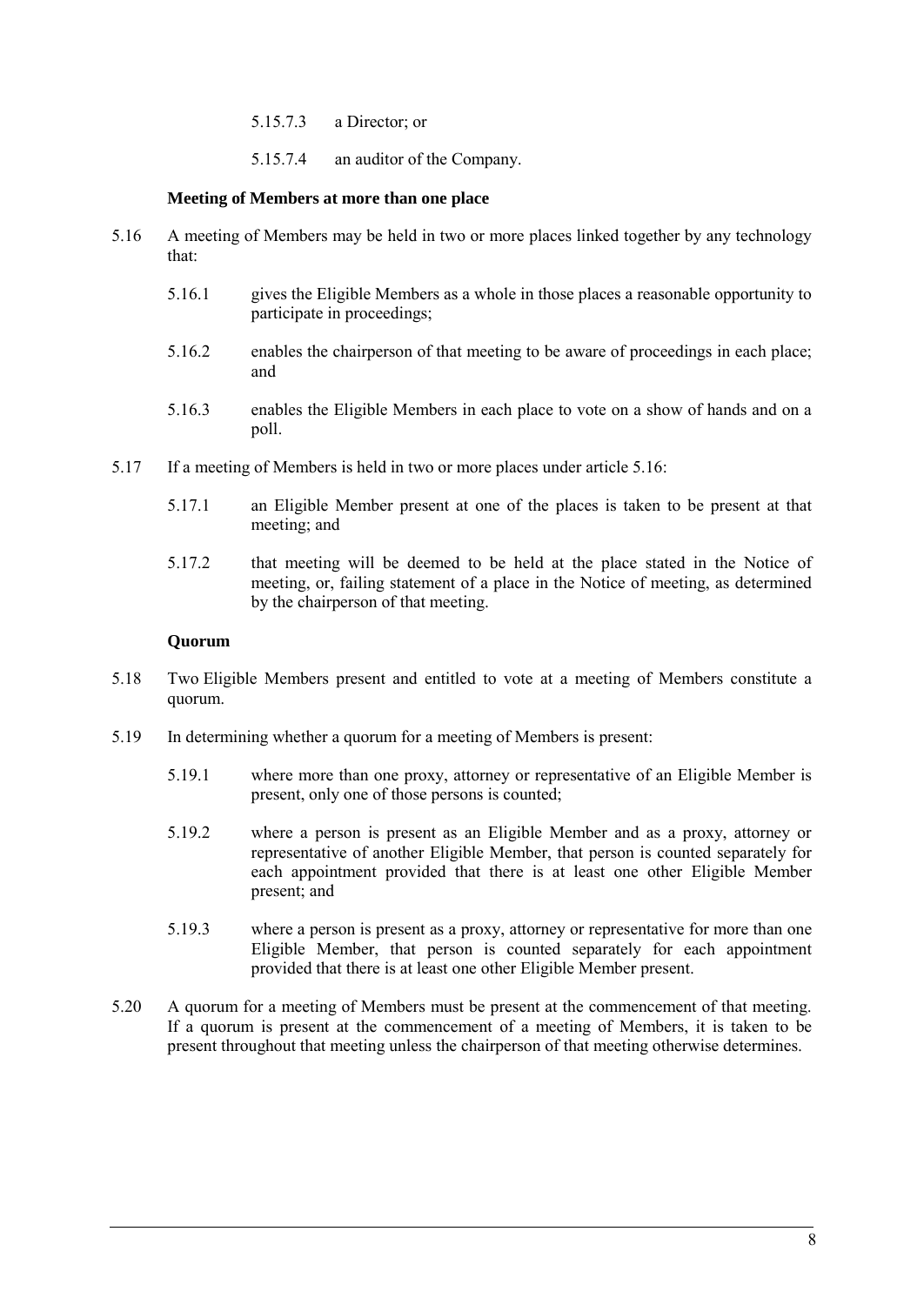- 5.21 If a quorum is not present within 30 minutes after the time appointed for a meeting of Members:
	- 5.21.1 if that meeting was called under article [5.3](#page-9-8) or article [5.4,](#page-9-9) that meeting is dissolved; and
	- 5.21.2 any other meeting is adjourned to the date, time and place as the Directors may by Notice to the Members appoint, or failing any appointment, to the same day in the next week at the same time and place as that meeting adjourned.
- 5.22 If a quorum is not present within 30 minutes after the time appointed for an adjourned meeting of Members, that meeting is dissolved.

### **Chairperson**

- <span id="page-12-1"></span><span id="page-12-0"></span>5.23 The chairperson of Directors (if any) must (if present within 15 minutes after the time appointed for the holding of the meeting and willing to act) chair each meeting of Members.
- <span id="page-12-3"></span>5.24 If there is no chairperson of Directors or the chairperson of Directors will be unable to attend a meeting of Members or not willing to chair the meeting, the Directors may, by majority vote at any time prior to a meeting of Members, elect a person to chair a meeting of Members.
- <span id="page-12-2"></span>5.25 If at a meeting of Members:
	- 5.25.1 there is no chairperson of Directors;
	- 5.25.2 the chairperson of Directors is not present within 15 minutes after the time appointed for the holding of that meeting; or
	- 5.25.3 the chairperson of Directors is present within that time but is not willing to chair all or part of that meeting,
	- 5.25.4 the Directors present may, by majority vote, elect a person present to chair all or part of that meeting.
- 5.26 Subject to articles [5.23](#page-12-1) to [5.25](#page-12-2) (inclusive), if at a meeting of Members:
	- 5.26.1 a chairperson of that meeting has not been elected by the Directors under article [5.23,](#page-12-1) [5.24](#page-12-3) or [5.25;](#page-12-2) or
	- 5.26.2 the chairperson of that meeting elected by the Directors is not willing to chair all or part of that meeting,

the Eligible Members present must elect another person present and willing to act to chair all or part of that meeting.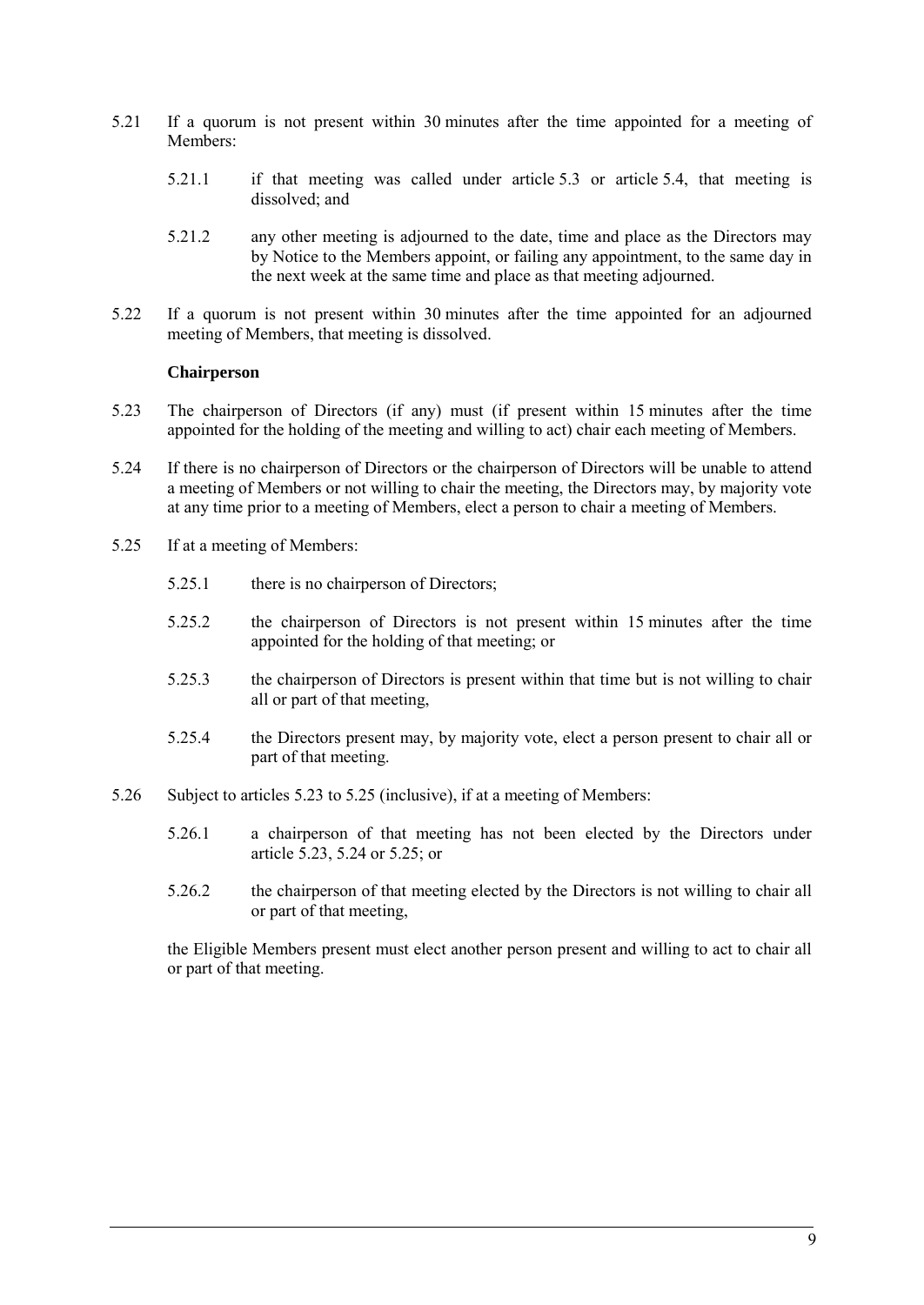### **General conduct of meetings**

- <span id="page-13-3"></span><span id="page-13-0"></span>5.27 The chairperson of a meeting of Members is responsible for the general conduct of that meeting and for the procedures to be adopted at that meeting.
- 5.28 The chairperson of a meeting of Members may:
	- 5.28.1 make rulings or adjourn a meeting of Members without putting the question (or any question) to the vote if that action is required to ensure the orderly conduct of that meeting
	- 5.28.2 determine the procedures to be adopted for the casting or recording of votes;
	- 5.28.3 determine any dispute concerning the admission, validity or rejection of a vote at that meeting;
	- 5.28.4 terminate debate or discussion on any matter being considered at that meeting and require that matter be put to a vote;
	- 5.28.5 refuse to allow debate or discussion on any matter which is not business referred to in the Notice of that meeting or is not business allowed to be discussed in accordance with the Corporations Act;
	- 5.28.6 subject to the Corporations Act, refuse to allow any amendment to be moved to a resolution set out in the Notice of that meeting; or
	- 5.28.7 determine who may speak at that meeting.
- 5.29 The chairperson of a meeting of Members may delegate any power conferred by articles [5.27](#page-13-3) to [5.30](#page-13-4) (inclusive) to any person.
- <span id="page-13-4"></span>5.30 The powers conferred on the chairperson of a meeting of Members under articles [5.27](#page-13-3) to [5.30](#page-13-4) (inclusive) do not limit the powers conferred by law.

### **Resolutions of Members**

- <span id="page-13-1"></span>5.31 A resolution at a meeting of Members is passed if the number of votes cast in favour of the resolution by Members entitled to vote on the resolution exceeds the number of votes cast against the resolution by Members entitled to vote on the resolution.
- 5.32 Unless a poll is requested in accordance with articles [5.34](#page-13-5) to [5.41](#page-14-1) (inclusive), a resolution put to the vote at a meeting of Members must be decided on a show of hands.
- 5.33 A declaration by the chairperson of a meeting of Members that a resolution on a show of hands is passed, passed by a particular majority, or not passed, and an entry to that effect in the minutes of that meeting, are sufficient evidence of that fact, unless proved incorrect.

### **Polls**

- <span id="page-13-5"></span><span id="page-13-2"></span>5.34 A poll may be demanded on any resolution at a meeting of Members.
- 5.35 A poll on a resolution at a meeting of Members may be demanded by:
	- 5.35.1 at least five Eligible Members present and entitled to vote on that resolution;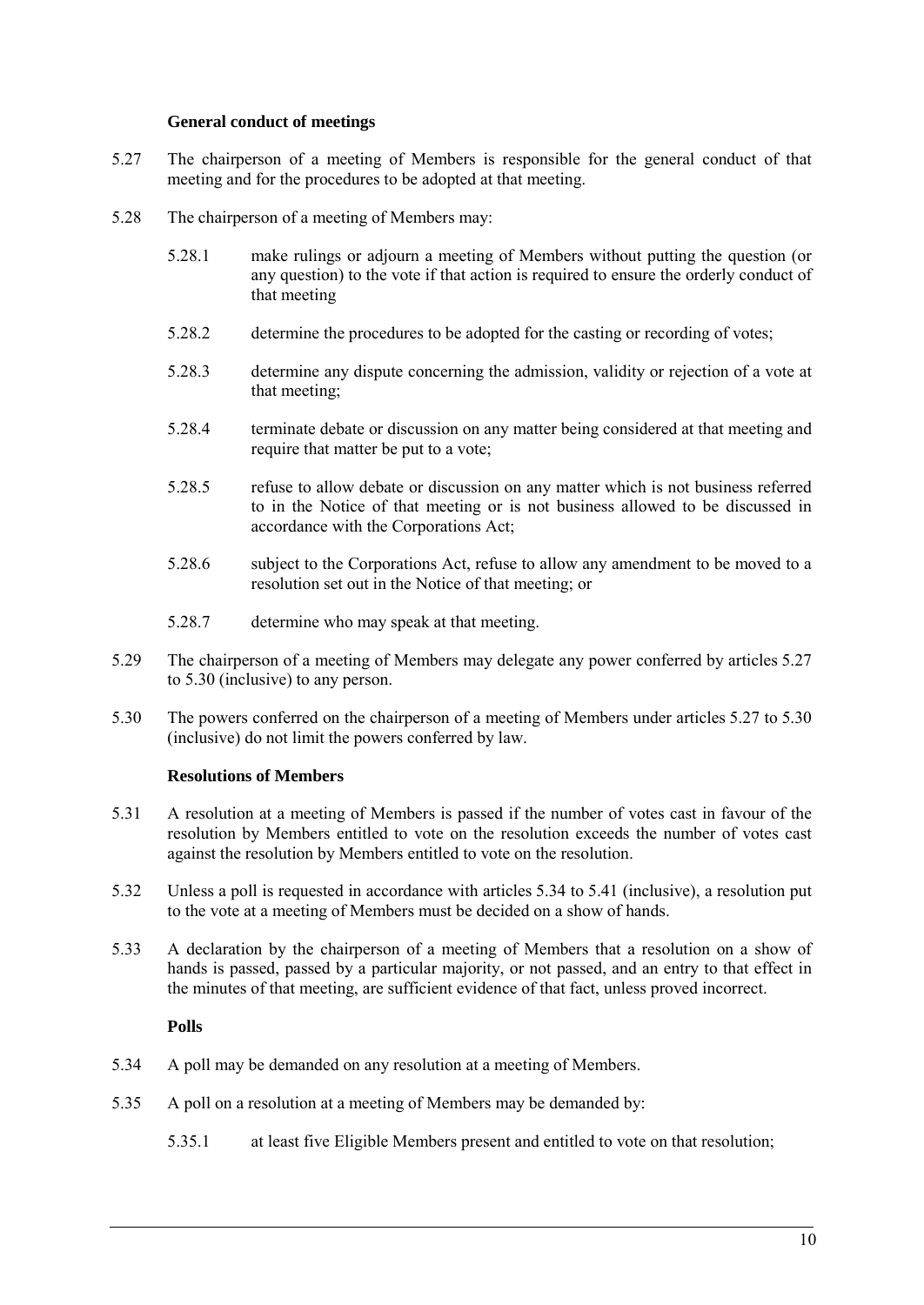- 5.35.2 one or more Eligible Members present and who are together entitled to at least five per cent of the votes that may be cast on that resolution on a poll; or
- 5.35.3 the chairperson of that meeting.
- 5.36 A poll on a resolution at a meeting of Members may be demanded:
	- 5.36.1 before a vote on that resolution is taken; or
	- 5.36.2 before or immediately after the results of the vote on that resolution on a show of hands are declared.
- 5.37 A demand for a poll may be withdrawn.
- 5.38 A poll demanded on a resolution at a meeting of Members other than for the election of a chairperson of that meeting or the adjournment of that meeting must be taken in the manner and at the time and place the chairperson directs.
- 5.39 A poll demanded on a resolution at a meeting of Members for the election of a chairperson of that meeting or the adjournment of that meeting must be taken immediately.
- 5.40 The result of a poll demanded on a resolution of a meeting of Members is a resolution of that meeting.
- <span id="page-14-1"></span>5.41 A demand for a poll on a resolution of a meeting of Members does not prevent the continuance of that meeting or that meeting dealing with any other business.

# **Adjourned, cancelled and postponed meetings**

- <span id="page-14-2"></span><span id="page-14-0"></span>5.42 The chairperson of a meeting of Members:
	- 5.42.1 may adjourn that meeting to any day, time and place; and
	- 5.42.2 must adjourn that meeting if the Eligible Members present with a majority of votes that may be cast at that meeting agree or direct the chairperson to do so. The chairperson may adjourn that meeting to any day, time and place.
- 5.43 No person other than the chairperson of a meeting of Members may adjourn that meeting.
- <span id="page-14-3"></span>5.44 The Company is only required to give Notice of a meeting of Members resumed from an adjourned meeting if the period of adjournment exceeds 28 days.
- 5.45 Only business left unfinished is to be transacted at a meeting of Members resumed after an adjournment.
- 5.46 Subject to articles [5.42](#page-14-2) to [5.49](#page-15-1) (inclusive), the Directors may at any time postpone or cancel a meeting of Members by:
	- 5.46.1 the Directors passing a resolution to postpone or cancel that meeting, with such postponement or cancellation taking effect upon the Directors passing that resolution;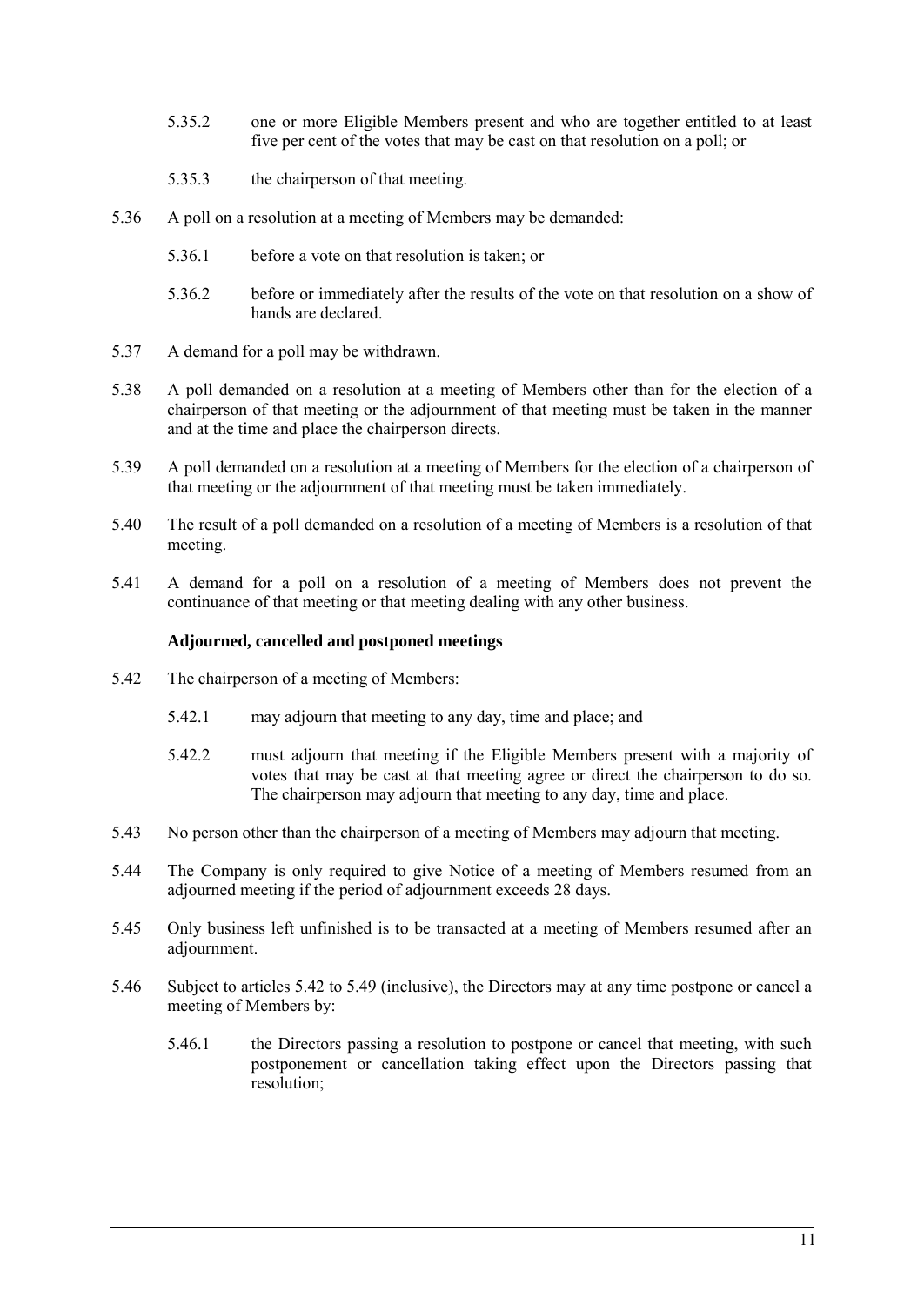- 5.46.2 giving Notice as soon as practicable to ASX (or, if the Company is not admitted to the Official List at the relevant time, by other publication) of the postponement or cancellation of that meeting ; and
- <span id="page-15-2"></span>5.46.3 giving Notice as soon as practicable to each person who is, at the date of the Notice:
	- 5.46.3.1 a Member;
	- 5.46.3.2 a Director or Alternate Director; or
	- 5.46.3.3 an auditor of the Company.
- 5.47 A meeting of Members called under article [5.3](#page-9-8) must not be cancelled by the Directors without the consent of the Members who requested that meeting.
- 5.48 A meeting of Members called under article [5.4](#page-9-9) must not be cancelled or postponed by the Directors without the consent of the Members who called that meeting.
- <span id="page-15-1"></span>5.49 A Notice under article [5.44](#page-14-3) of a meeting of Members resumed from an adjourned meeting and a Notice under article [5.46.3](#page-15-2) postponing a meeting of Members must set out the place, date and time for the revised meeting (and if the revised meeting is to be held in two or more places, the technology that will be used to facilitate this).

### **Number of votes**

- <span id="page-15-0"></span>5.50 Subject to this constitution and any rights or restrictions attached to a class of Shares, on a show of hands at a meeting of Members, every Eligible Member present has one vote.
- 5.51 Subject to this constitution and any rights or restrictions attached to a class of Shares, on a poll at a meeting of Members, every Eligible Member present has:
	- 5.51.1 one vote for each fully paid up Share (whether the issue price of the Share was paid up or credited or both) that the Eligible Member holds; and
	- 5.51.2 a fraction of one vote for each partly paid up Share that the Eligible Member holds. The fraction is equal to the proportion which the amount paid up on that Share (excluding amounts credited) is to the total amounts paid up and payable (excluding amounts credited) on that Share.
- <span id="page-15-3"></span>5.52 Amounts paid in advance of a call on a Share are ignored when calculating the proportion under article [5.51.2.](#page-15-3)
- 5.53 If the total number of votes to which an Eligible Member is entitled on a poll does not constitute a whole number, the Company must disregard the fractional part of that total.
- 5.54 If a Share is held jointly and more than one Member votes in respect of that Share, only the vote of the Member whose name appears first in the Register counts.
- 5.55 A person may vote in respect of a Share at a meeting of Members if:
	- 5.55.1 the person is entitled to be registered as the holder of that Share because of a Transmission Event; and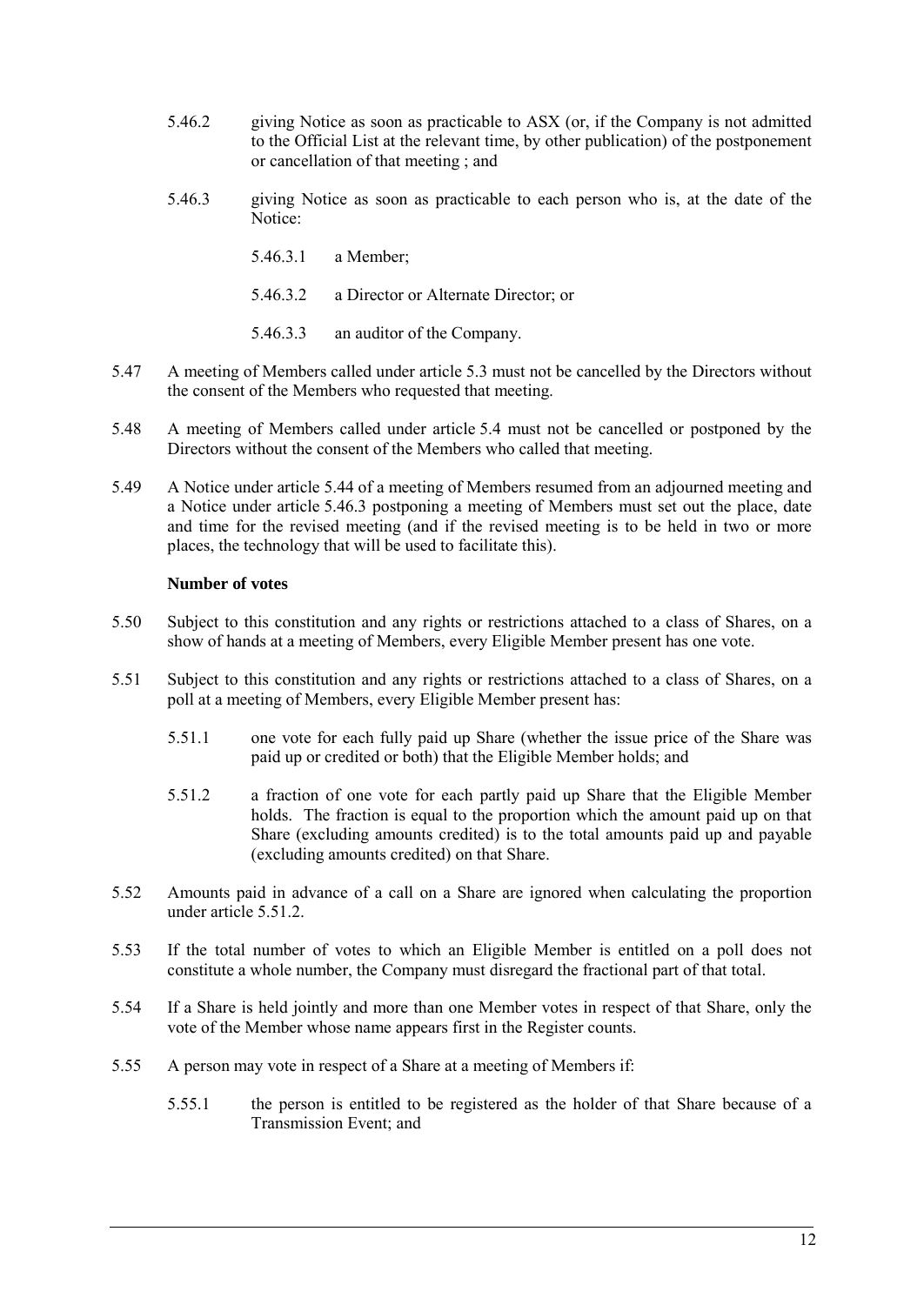- 5.55.2 the person satisfied the Directors of that entitlement not less than 48 hours before that meeting.
- 5.56 A Member who holds restricted securities is not entitled to any voting rights in respect of those restricted securities during:
	- 5.56.1 a breach of the Listing Rules relating to those restricted securities; or
	- 5.56.2 a breach of a restriction agreement.
- 5.57 An Eligible Member present at a meeting of Members is not entitled to vote on any resolution in respect of any Shares on which any calls due and payable in respect of those Shares have not been paid.
- 5.58 An Eligible Member present at a meeting of Members is not entitled to vote on a resolution at that meeting where that vote is prohibited Applicable Law, an order of a court of competent jurisdiction or ASX.
- 5.59 The Company must disregard any vote on a resolution purported to be cast by a Member present at a meeting of Members where that person is not entitled to vote on that resolution.
- 5.60 The authority of any proxy or attorney for an Eligible Member to speak or vote at a meeting of Members in respect of the Shares to which the authority relates is suspended while the Eligible Member is present in person at that meeting.
- 5.61 If more than one proxy, or more than one attorney authorised to speak or vote at a meeting of Members in respect of a Share is present at a meeting of Members:
	- 5.61.1 none of them is entitled to vote on a show of hands; and
	- 5.61.2 on a poll, the vote of each one is of no effect where the aggregate number or proportion of the Eligible Member's votes for which they have been appointed exceeds the total number or proportion of votes that could be cast by the Eligible Member.

### **Objections to qualification to vote**

- <span id="page-16-1"></span><span id="page-16-0"></span>5.62 An objection to the qualification of any person to vote at a meeting of Members may only be made:
	- 5.62.1 before that meeting, to the Directors; or
	- 5.62.2 at that meeting (or any resumed meeting if that meeting is adjourned), to the chairperson of that meeting.
- 5.63 Any objection under article [5.62](#page-16-1) must be decided by the Directors or the chairperson of the meeting of Members (as the case may be), whose decision, made in good faith, is final and conclusive.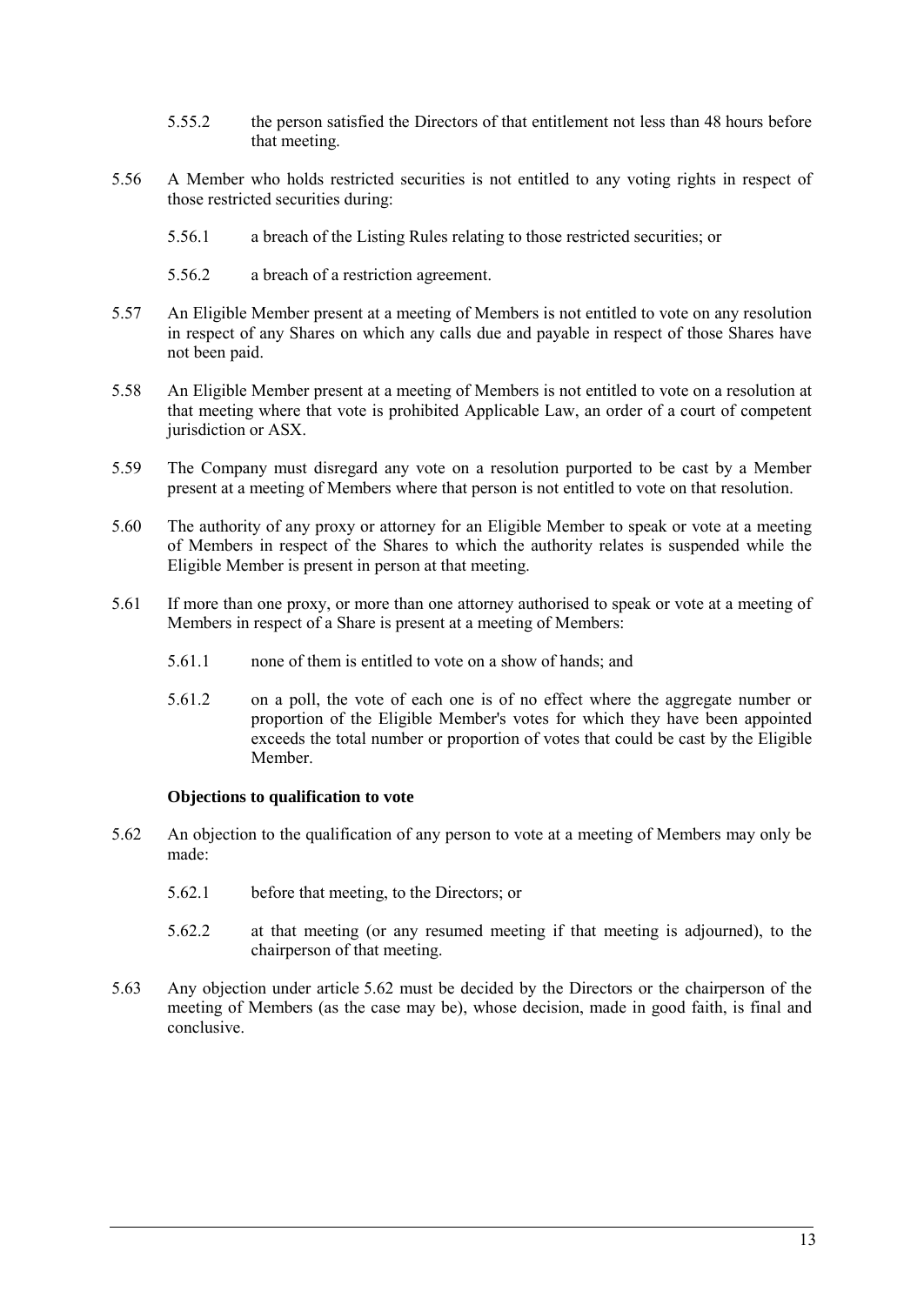#### **Proxies, attorneys and representatives**

- <span id="page-17-0"></span>5.64 An Eligible Member, who is entitled to attend and cast a vote at a meeting of Members, may vote on a show of hands and on a poll:
	- 5.64.1 in person or, if the Member is a body corporate, by its representative appointed in accordance with the Corporations Act;
	- 5.64.2 by proxy or, if the Member is entitled to cast two or more votes at that meeting, by not more than two proxies; or
	- 5.64.3 by attorney or, if the Member is entitled to cast two or more votes at that meeting, by not more than two attorneys.
- 5.65 A proxy, attorney or representative of a Member need not be a Member.
- 5.66 A Member may appoint a proxy, attorney or representative for:
	- 5.66.1 all or any number of meetings of Members; or
	- 5.66.2 a particular meeting of Members.
- <span id="page-17-1"></span>5.67 An instrument appointing a proxy is valid if it is signed by the Member making the appointment and contains:
	- 5.67.1 the name and address of that Member;
	- 5.67.2 the name of the Company;
	- 5.67.3 the name of the proxy or the name of the office of the proxy; and
	- 5.67.4 the meetings of Members at which the proxy may be used.
- 5.68 The chairperson of a meeting of Members may determine that an instrument appointing a proxy is valid even if it contains only some of the information specified in article [5.67.](#page-17-1)
- 5.69 The decision of the chairperson of a meeting of Members as to the validity of an instrument appointing a proxy, attorney or representative is final and conclusive.
- 5.70 Unless otherwise provided in the Corporations Act or in the instrument appointing a proxy or attorney, a proxy or attorney may:
	- 5.70.1 agree to a meeting of Members being called by shorter Notice than is required by the Corporations Act or this constitution;
	- 5.70.2 speak on any resolution at a meeting of Members on which the proxy or attorney may vote;
	- 5.70.3 vote at a meeting of Members (but only to the extent allowed by the appointment);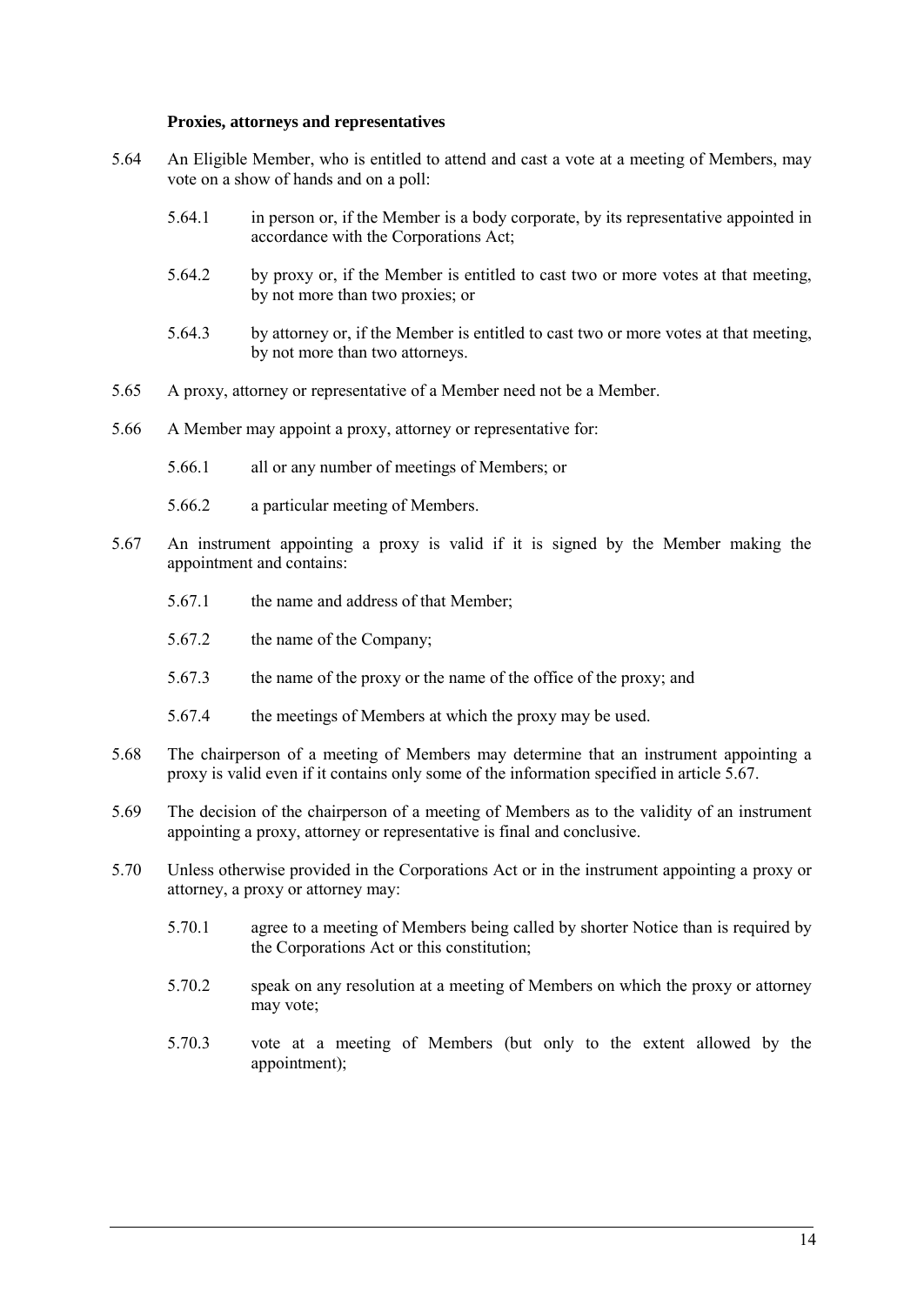- 5.70.4 demand or join in demanding a poll on any resolution at a meeting of Members on which the proxy or attorney may vote; and
- 5.70.5 attend and vote at any meeting of Members which is rescheduled or adjourned.
- 5.71 Unless otherwise provided in the instrument appointing a proxy or attorney, a proxy or attorney may vote on:
	- 5.71.1 any amendment to a resolution on which the proxy or attorney may vote;
	- 5.71.2 any motion not to put that resolution or any similar motion; and
	- 5.71.3 any procedural motion relating to that resolution, including a motion to elect the chairperson of a meeting of Members, vacate the chair or adjourn that meeting,

even if the appointment directs the proxy or attorney how to vote on that resolution.

- 5.72 The Company must only send a form of proxy to Eligible Members in respect of a meeting of Members which provides for the Eligible Member:
	- 5.72.1 to appoint proxies of the Eligible Member's choice, but may specify who is to be appointed as proxy if the Eligible Member does not choose; and
	- 5.72.2 to vote for or against each resolution, and may also provide for the Eligible Member to abstain from voting on each resolution or for the proxy to exercise a discretion to vote for or against each resolution.
- 5.73 If the name of the proxy or the name of the office of the proxy in a proxy form of an Eligible Member is not filled in, the proxy of that Eligible Member is:
	- 5.73.1 the person specified by the Company in the form of proxy in the case the Eligible Member does not choose; or
	- 5.73.2 if no person is so specified, the chairperson of that meeting.
- 5.74 An Eligible Member may specify the manner in which a proxy or attorney is to vote on a particular resolution at a meeting of Members.
- 5.75 The appointment of a proxy or attorney by an Eligible Member may specify the proportion or number of the Eligible Member's votes that the proxy or attorney may exercise.
- 5.76 If an Eligible Member appoints two persons as proxy or attorney, and the appointment does not specify the proportion or number of the Eligible Member's votes those persons may exercise, each of those persons may exercise one half of the votes of the Eligible Member.
- 5.77 If the total number of votes to which a proxy or attorney is entitled to exercise does not constitute a whole number, the Company must disregard the fractional part of that total.
- 5.78 An appointment of proxy or attorney for a meeting of Members is effective only if the Company receives the appointment (and any authority under which the appointment was signed or a certified copy of the authority) not less than:
	- 5.78.1 48 hours before the time scheduled for commencement of that meeting; or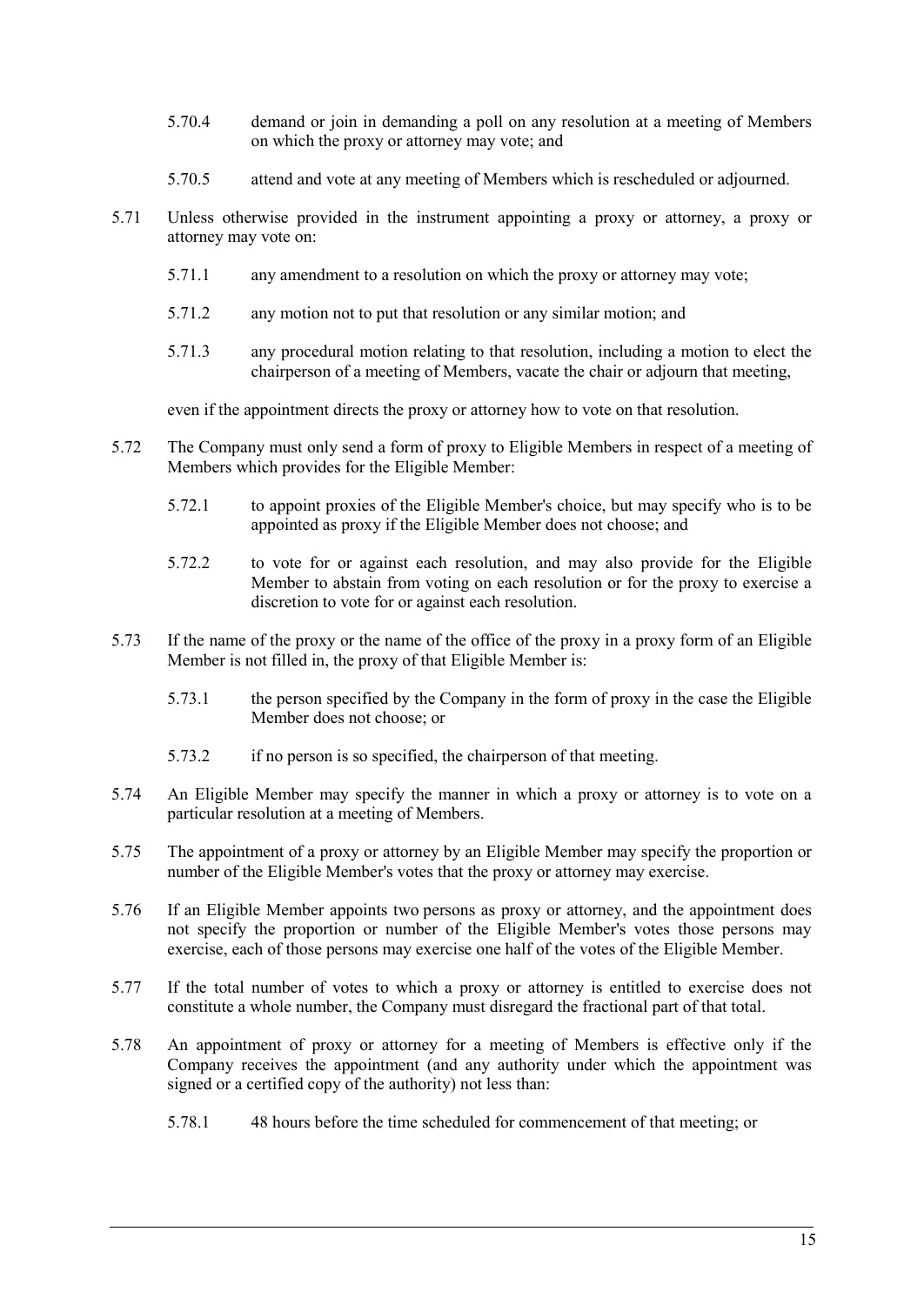- 5.78.2 in the case of a meeting which has been adjourned or postponed, 48 hours before the time scheduled for resumption or commencement of that meeting.
- 5.79 Unless the Company has received Notice of the matter not less than 48 hours before the time scheduled for the commencement of a meeting of Members, a vote cast at that meeting by a person appointed by an Eligible Member as a proxy, attorney or representative is, subject to this constitution valid even if, before the person votes:
	- 5.79.1 there is a Transmission Event in respect of that Eligible Member;
	- 5.79.2 that Eligible Member revokes the appointment of that person;
	- 5.79.3 that Eligible Member revokes the authority under which that person was appointed by a third party; or
	- 5.79.4 that Eligible Member transfers the Shares in respect of which the appointment is made.

# <span id="page-19-1"></span><span id="page-19-0"></span>**6. DIRECTORS**

### **Number of Directors**

- <span id="page-19-3"></span>6.1 The Company must have not less than three Directors.
- 6.2 The Company may by ordinary resolution passed at a meeting of Members alter the maximum or minimum number of Directors provided that the minimum is not less than three.
- 6.3 Subject to articles [6.1](#page-19-3) to [6.4](#page-19-4) (inclusive), the Directors must determine the number of Directors provided that the Directors cannot reduce the number of Directors below the number in office at the time that determination takes effect.
- <span id="page-19-4"></span>6.4 If the number of Directors is below the minimum fixed by this constitution, the Directors must not act except in emergencies, for appointing one or more Directors in order to make up a quorum for a meeting of Directors, or to call and arrange to hold a meeting of Members.

### **Appointment of Directors**

- <span id="page-19-2"></span>6.5 The first Directors are the persons specified as Directors in the application for the registration of the Company under the Corporations Act.
- <span id="page-19-5"></span>6.6 Subject to articles [6.1](#page-19-3) to [6.4](#page-19-4) (inclusive), the Directors may appoint any person as a Director.
- 6.7 The Company may by ordinary resolution passed at a meeting of Members elect any person as a Director.
- 6.8 A Director need not be a Member.
- 6.9 The Company must hold an election of Directors each year.
- 6.10 The Company must accept nominations for the election of a Director in the case of a meeting of Members called under article [5.3,](#page-9-8) 30 Business Days, or otherwise, 35 Business Days, before the date of the meeting of Members at which the Director may be elected.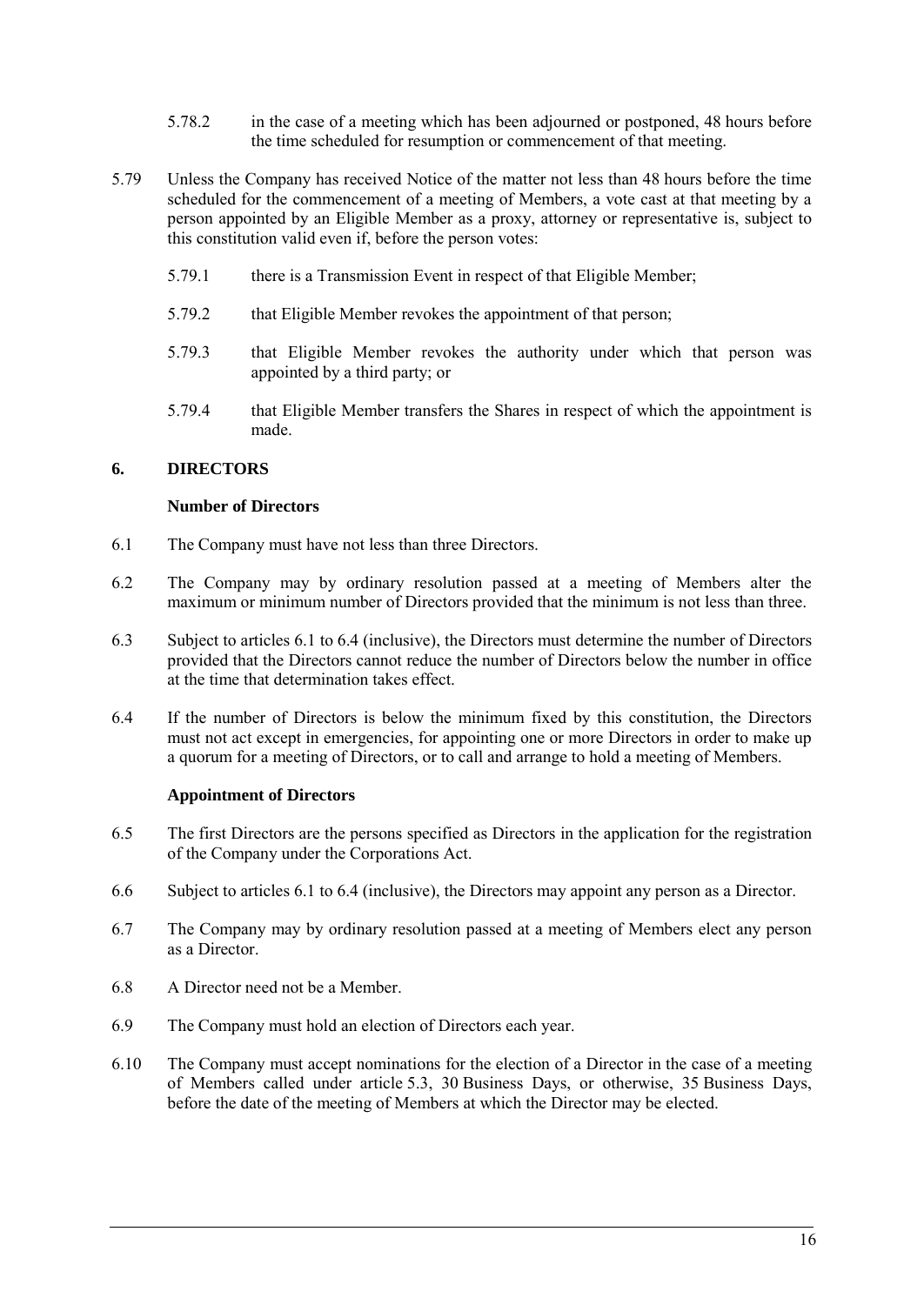- 6.11 A nomination of a person for Director (other than a Director retiring in accordance with this constitution) must be:
	- 6.11.1 in writing;
	- 6.11.2 signed by a Member entitled to attend and vote at the meeting of Members at which the election is proposed;
	- 6.11.3 accompanied by a Notice signed by the nominee consenting to the nomination; and
	- 6.11.4 lodged with the Company at its registered office.

### **Retirement of Directors and vacation of office**

- <span id="page-20-0"></span>6.12 Articles [6.13](#page-20-1) to [6.15](#page-20-2) (inclusive) and articles [6.20](#page-20-3) and [6.21](#page-20-4) do not apply to the managing director of the Company, or if more than one, the managing director of the Company determined by the Directors.
- <span id="page-20-1"></span>6.13 A Director must retire from office no later than the longer of:
	- 6.13.1 the third AGM; or
	- 6.13.2 three years following that Director's last election or appointment.
- <span id="page-20-5"></span>6.14 If the Company has three or more Directors, one third of the Directors (excluding Directors required to retire under article [6.21](#page-20-4) and rounded down to the nearest whole number) must retire at each AGM.
- <span id="page-20-2"></span>6.15 If the Company has less than three Directors, one Director must retire at each AGM.
- 6.16 The Directors to retire under articles [6.14](#page-20-5) an[d 6.15](#page-20-2) are:
	- 6.16.1 those who have held their office as Director the longest period of time since their last election or appointment to that office; and
	- 6.16.2 if two or more Directors have held office for the same period of time, those Directors determined by lot, unless those Directors agree otherwise.
- 6.17 A Director who retires under articles [6.13](#page-20-1) to [6.15](#page-20-2) (inclusive) or article [6.23](#page-21-1) is eligible for re-election.
- 6.18 A Director may resign from office by giving the Company Notice.
- 6.19 The Company may by ordinary resolution passed at a meeting of Members remove any Director, and if thought fit, appoint another person in place of that Director.
- <span id="page-20-3"></span>6.20 A Director appointed under article [6.6](#page-19-5) may retire at the next meeting of Members and is eligible for election at that meeting.
- <span id="page-20-4"></span>6.21 Unless a Director appointed under article [6.6](#page-19-5) has retired under article [6.20,](#page-20-3) that Director must retire at the next AGM, and is eligible for re-election at that meeting.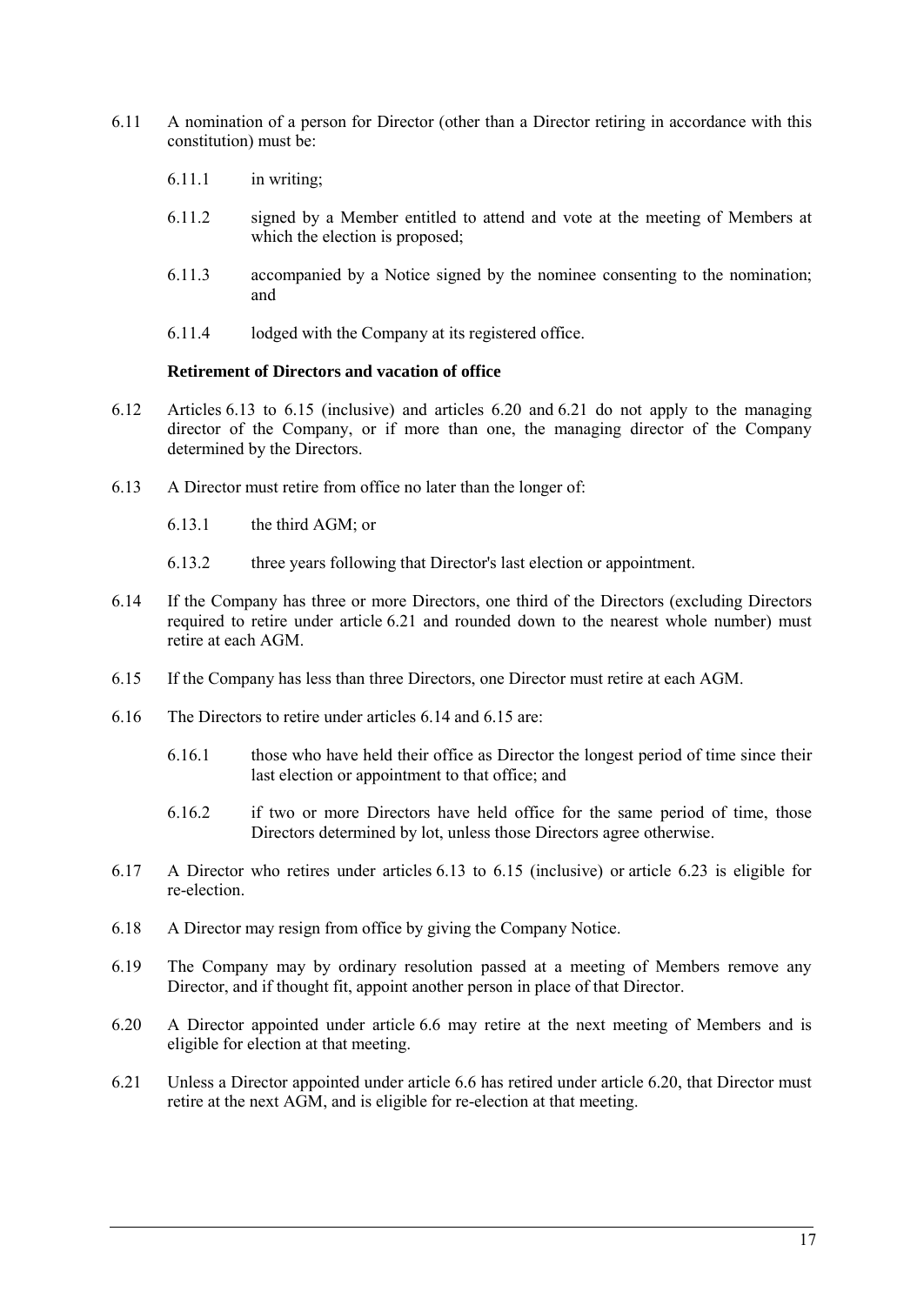- 6.22 A Director ceases to hold office immediately if:
	- 6.22.1 the Director becomes mentally unfit to hold office, or the Director or his or her affairs are made subject to any law relating to mental health or incompetence;
	- 6.22.2 without the consent of the other Directors, the Director is absent from all meetings of the Directors held during a period of six months;
	- 6.22.3 the Director resigns or is removed under this constitution;
	- 6.22.4 the Director is an Executive Director (including a managing director) and ceases and continues not to be to be an employee of the Company or of a related body corporate of the Company (not including being a Non-Executive Director);
	- 6.22.5 the Director becomes bankrupt; or
	- 6.22.6 the Director becomes disqualified by law from being a Director or the Corporations Act otherwise provides.
- <span id="page-21-3"></span><span id="page-21-1"></span>6.23 A Director who ceases to be the managing director must retire at the next AGM following the Director ceasing to be managing director.

### **Alternate Directors**

- <span id="page-21-2"></span><span id="page-21-0"></span>6.24 With the approval of a majority of the other Directors, a Director may appoint a person as an Alternate Director of that Director for any period.
- 6.25 An Alternate Director need not be a Member.
- 6.26 The appointing Director may terminate the appointment of his or her Alternate Director at any time.
- 6.27 A Notice of appointment, or termination of appointment, of an Alternate Director is effective only if:
	- 6.27.1 the Notice is in writing;
	- 6.27.2 the Notice is signed by the Director who appointed that Alternate Director;
	- 6.27.3 the Company is given a copy of the Notice; and
	- 6.27.4 in the case of an appointment of an Alternate Director, the Alternate Director has provided their written consent to act as an Alternate Director.
- <span id="page-21-4"></span>6.28 If the Director who appointed an Alternate Director is not present at a meeting of Directors, that Alternate Director may, subject to this constitution and Applicable Law:
	- 6.28.1 attend, count in the quorum of, speak at, and vote at that meeting in place of that appointing Director; and
	- 6.28.2 exercise any other powers (except the power under article [6.24\)](#page-21-2) that the appointing Director may exercise.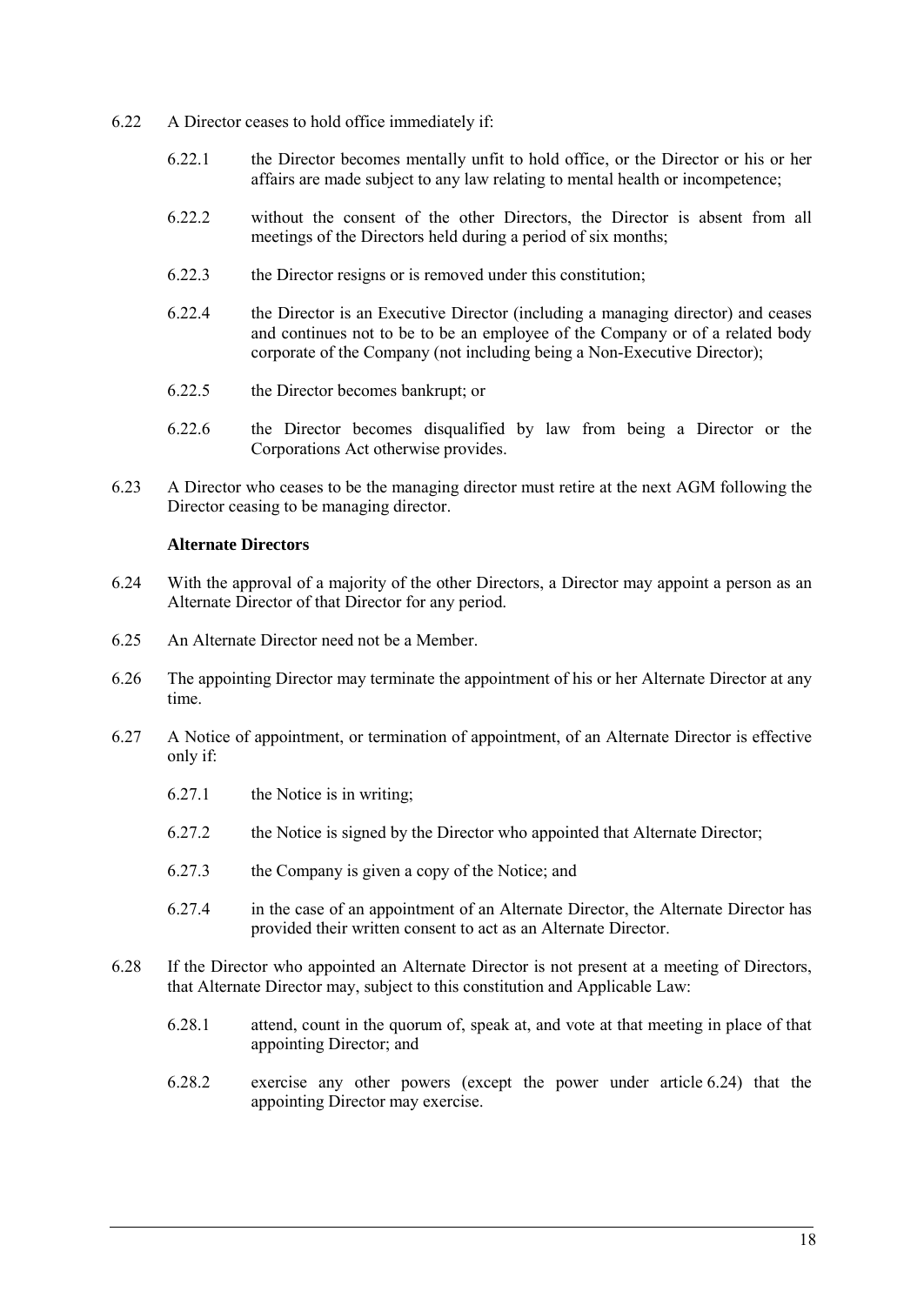- <span id="page-22-1"></span>6.29 An Alternate Director cannot exercise any powers of his or her appointing Director if that appointing Director ceases to be a Director.
- 6.30 A person does not cease to be a Director under article [6.29](#page-22-1) if that person retires as a Director at a meeting of Members and is re-elected as a Director at that meeting.
- 6.31 Subject to article [6.39,](#page-22-2) the Company is not required to pay any remuneration to an Alternate Director.
- <span id="page-22-4"></span>6.32 An Alternate Director is an officer of the Company and not an agent of his or her appointing Director.

### **Remuneration of Directors**

- <span id="page-22-3"></span><span id="page-22-0"></span>6.33 The Company may pay to the Non-Executive Directors a maximum total amount of Director's fees, determined by the Company in a meeting of Members, or until so determined, as the Directors resolve.
- 6.34 The remuneration of the Non-Executive Directors must not be calculated as a commission on, or percentage of, profits or operating revenue.
- 6.35 The Directors may determine the manner in which all or part of the amount in article [6.33](#page-22-3) is divided between the Non-Executive Directors, or until so determined, the amount in article [6.33](#page-22-3) must be divided between the Non-Executive Directors equally.
- 6.36 The remuneration of the Non-Executive Directors is taken to accrue from day-to-day.
- 6.37 The remuneration of the Executive Directors:
	- 6.37.1 must, subject to the provisions of any contract between each of them and the Company, be fixed by the Directors; and
	- 6.37.2 must not be calculated as a commission on, or percentage of, operating revenue.
- 6.38 If a Director performs extra or special services, including being:
	- 6.38.1 a member on a committee of Directors; or
	- 6.38.2 the chairperson of Directors or deputy chairperson of Directors,

the Company may, subject to articles [6.33](#page-22-3) to [6.41](#page-23-1) (inclusive), pay additional remuneration or provide benefits to that Director as the Directors resolve.

- <span id="page-22-2"></span>6.39 The Company must pay all reasonable travelling, accommodation and other expenses that a Director or Alternate Director properly incurs:
	- 6.39.1 in attending meetings of Directors or any meetings of committees of Directors;
	- 6.39.2 in attending any meetings of Members; and
	- 6.39.3 in connection with the business of the Company.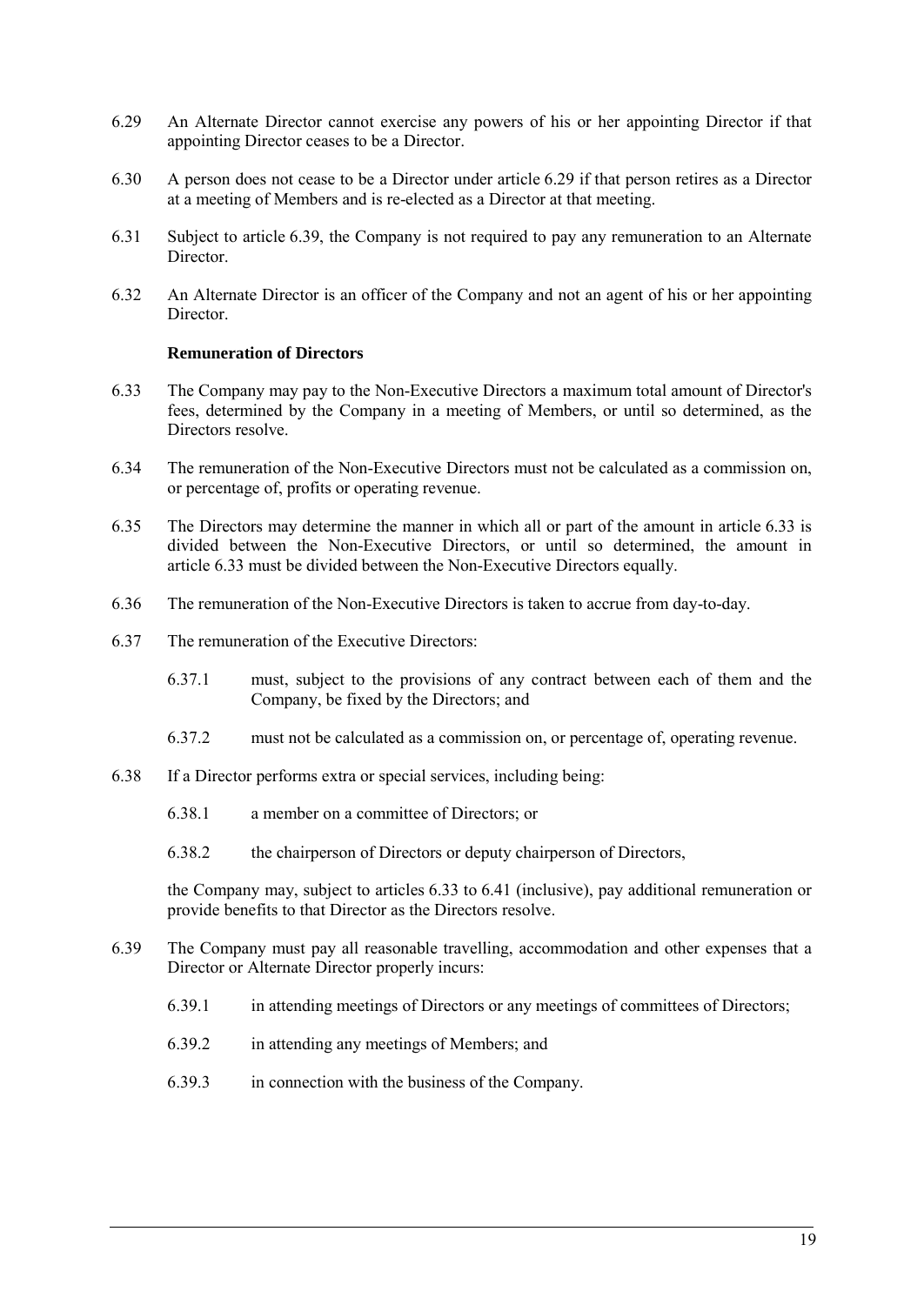- <span id="page-23-2"></span>6.40 Any Director may participate in any fund, trust or scheme for the benefit of:
	- 6.40.1 past or present employees or Directors of the Company or a related body corporate of the Company; or
	- 6.40.2 the dependants of, or persons connected with, any person referred to in article [6.40.1.](#page-23-2)
- <span id="page-23-1"></span>6.41 The Company may give, or agree to give, a person a benefit in connection with that person's, or someone else's, retirement from a board or managerial office in the Company or a related body corporate of the Company.

#### **Interests of Directors**

- <span id="page-23-3"></span><span id="page-23-0"></span>6.42 A Director may:
	- 6.42.1 hold an office or place of profit (except as auditor) in the Company, on any terms as the Directors resolve;
	- 6.42.2 hold an office or otherwise be interested in any related body corporate of the Company or other body corporate in which the Company is interested; or
	- 6.42.3 act, or the Director's firm may act, in any professional capacity for the Company (except as auditor) or any related body corporate of the Company or other body corporate in which the Company is interested,

and retain the benefits of doing so if the Director discloses in accordance with the Corporations Act the interest giving rise to those benefits.

- 6.43 If a Director discloses the interest of the Director in accordance with the Corporations Act:
	- 6.43.1 the Director may contract or make an arrangement with the Company, or a related body corporate of the Company or a body corporate in which the Company is interested, in any matter in any capacity;
	- 6.43.2 the Director may, subject to the Corporations Act, be counted in a quorum for a meeting of Directors considering the contract or arrangement;
	- 6.43.3 the Director may, subject to Applicable Law, vote on whether the Company enters into the contract or arrangement, and on any matter that relates to the contract or arrangement;
	- 6.43.4 the Director may sign on behalf of the Company, or witness the affixing of the common seal of the Company to, any document in respect of the contract or arrangement;
	- 6.43.5 the Director may retain the benefits under the contract or arrangement; and
	- 6.43.6 the Company cannot avoid the contract or arrangement merely because of the existence of the Director's interest.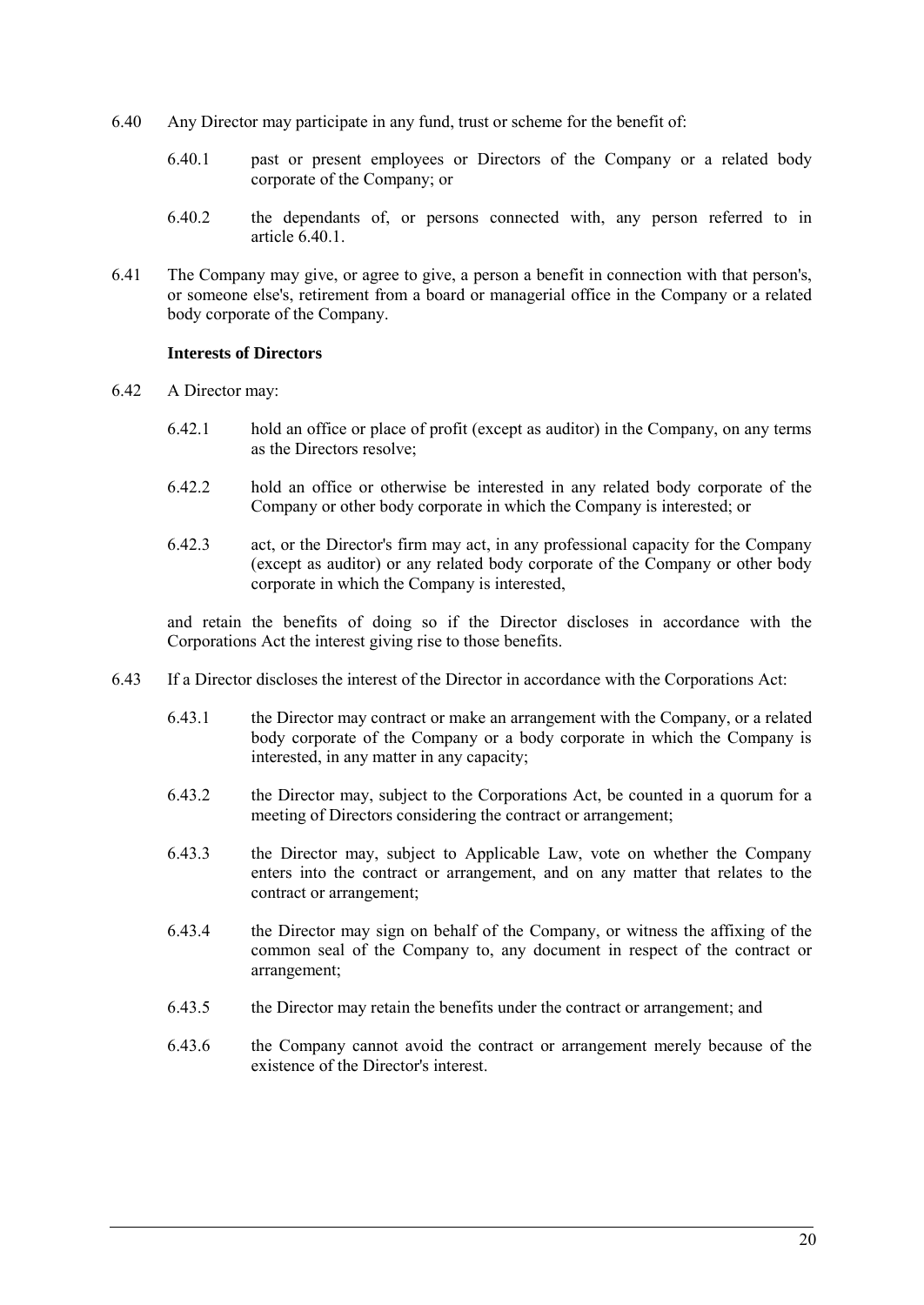- <span id="page-24-2"></span>6.44 The Director must give to the Company:
	- 6.44.1 at its registered office; or
	- 6.44.2 any other place the Company reasonably notifies the Director in writing,

the information which the Company is required by the Listing Rules to disclose to ASX in respect of:

- 6.44.3 Notifiable Interests of the Director; and
- 6.44.4 changes to the Notifiable Interests of the Director,

in the form which the Company is required to tell ASX under the Listing Rules.

- 6.45 The information referred to in article [6.44](#page-24-2) must be given to the Company as soon as reasonably possible after each of the following dates but in any event no later than three Business Days after each of the following dates:
	- 6.45.1 when the Director is appointed as a Director of the Company, the date of appointment;
	- 6.45.2 when a change in a Notifiable Interest of the Director occurs, the date of the change; and
	- 6.45.3 when the Director ceases to be a director of the Company, the date of cessation.
- 6.46 Each Director authorises the Company to give the information provided by the Director under article [6.44](#page-24-2) to ASX on the Director's behalf and as the Director's agent.
- <span id="page-24-3"></span>6.47 The Company may enforce after the date a person ceases to be a Director an obligation of that person under article [6.44](#page-24-2) in respect of events which occurred on or prior to the date that person ceased to be a Director.

# <span id="page-24-1"></span><span id="page-24-0"></span>**7. OFFICERS**

### **Managing director**

- 7.1 The Directors may appoint one or more of themselves as a managing director, for any period and on any terms (including as to remuneration) as the Directors resolve.
- 7.2 Subject to any agreement between the Company and a managing director and without prejudice to any other article in this constitution, the Directors may remove or dismiss a managing director (without removing him as a Director) at any time, with or without cause.
- 7.3 The Directors may delegate any of their powers (including the power to delegate) to a managing director.
- 7.4 The Directors may revoke or vary:
	- 7.4.1 the appointment of a managing director; or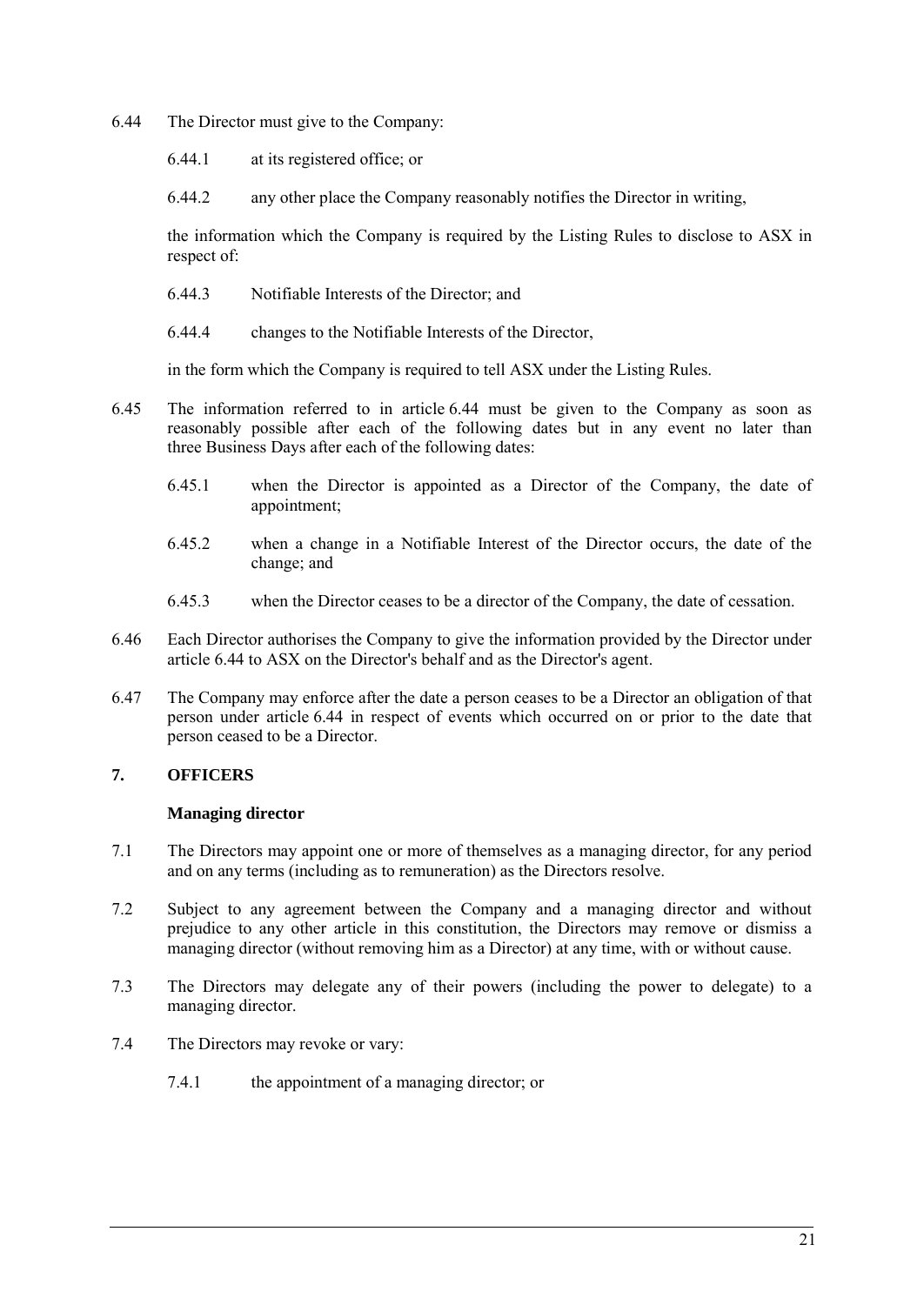7.4.2 any power delegated to a managing director,

without removing him as a Director.

- 7.5 A managing director must exercise the powers delegated to him or her in accordance with any directions of the Directors.
- 7.6 The exercise of a delegated power by a managing director is as effective as if the Directors exercised the power.
- 7.7 A person ceases to be a managing director if the person ceases to be a Director.
- 7.8 Subject to article [6.22.4,](#page-21-3) removal as managing director under this article [7](#page-24-0) does not remove the managing director as a Director.

# **Secretary**

- <span id="page-25-0"></span>7.9 The first Secretary is the person specified in the application for registration of the Company as company secretary.
- 7.10 The Directors may appoint one or more Secretaries, for any period and on any terms (including as to remuneration) as the Directors resolve.
- 7.11 Subject to any agreement between the Company and a Secretary, the Directors may remove or dismiss a Secretary at any time, with or without cause.
- <span id="page-25-1"></span>7.12 The Directors may revoke or vary the appointment of a Secretary.

### **Indemnity and insurance**

- 7.13 To the extent permitted by law, the Company must indemnify each Relevant Officer against:
	- 7.13.1 a Liability of that person; and
	- 7.13.2 Legal Costs of that person.
- 7.14 To the extent permitted by law, the Company may make a payment (whether by way of advance, loan or otherwise) to a Relevant Officer in respect of Legal Costs of that person.
- 7.15 To the extent permitted by law, the Company may pay, or agree to pay, a premium for a contract insuring a Relevant Officer against:
	- 7.15.1 a Liability of that person; and
	- 7.15.2 Legal Costs of that person.
- 7.16 To the extent permitted by law, the Company may enter into an agreement or deed with:
	- 7.16.1 a Relevant Officer; or
	- 7.16.2 a person who is, or has been an officer of the Company or a subsidiary of the Company,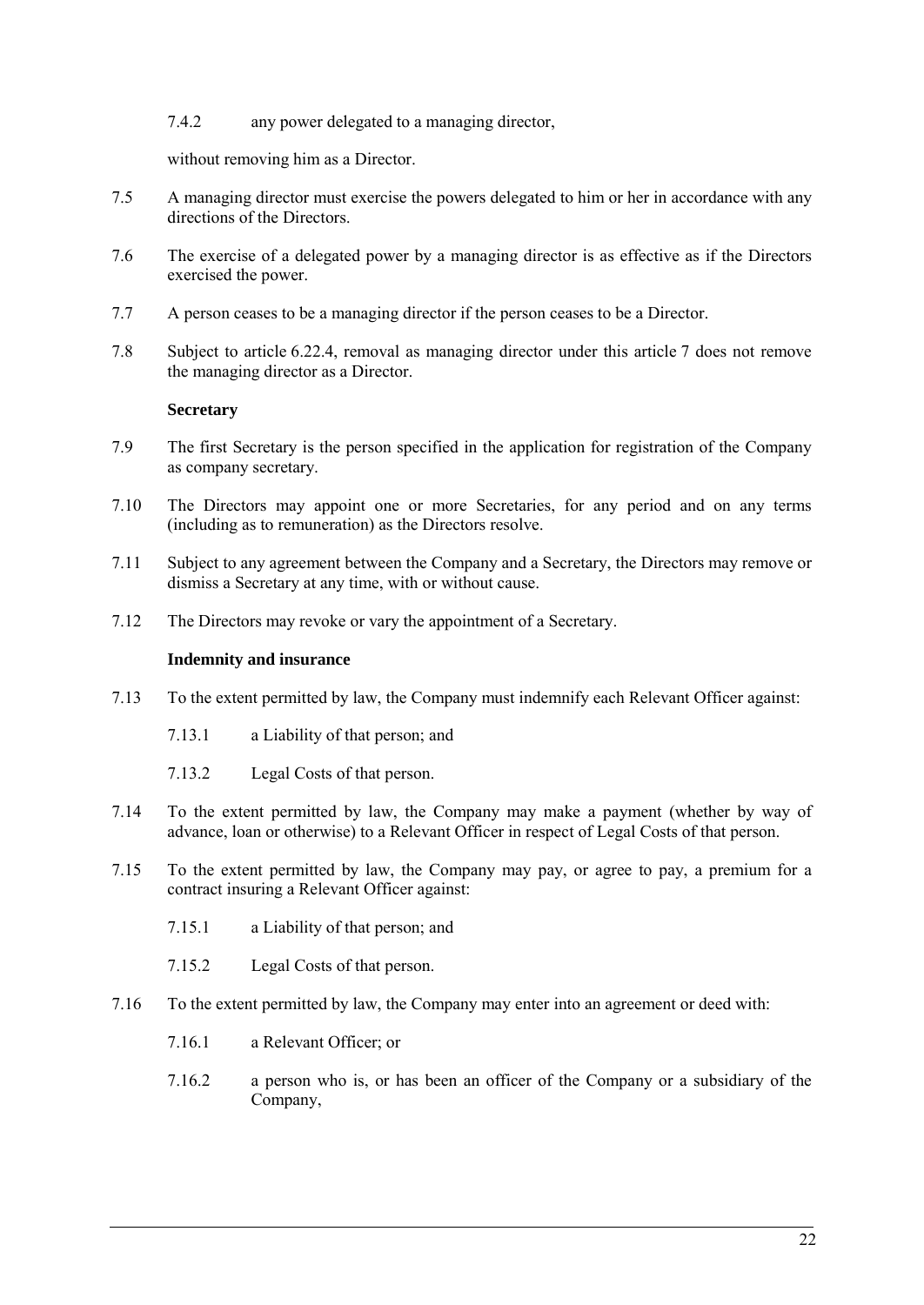under which the Company must do all or any of the following:

- 7.16.3 keep books of the Company and allow either or both that person and that person's advisers access to those books on the terms agreed;
- 7.16.4 indemnify that person against any Liability of that person;
- 7.16.5 make a payment (whether by way of advance, loan or otherwise) to that person in respect of Legal Costs of that person; and
- 7.16.6 keep that person insured in respect of any act or omission by that person while a Relevant Officer or an officer of the Company or a subsidiary of the Company, on the terms agreed (including as to payment of all or part of the premium for the contract of insurance).

# <span id="page-26-1"></span><span id="page-26-0"></span>**8. POWERS OF THE COMPANY AND DIRECTORS**

### **General powers**

- 8.1 The Company may exercise in any manner permitted by the Corporations Act any power which a public company limited by shares may exercise under the Corporations Act.
- 8.2 The business of the Company is managed by or under the direction of the Directors.
- 8.3 The Directors may exercise all the powers of the Company except any powers that the Corporations Act or this constitution requires the Company to exercise in meetings of Members.

### **Execution of documents**

- <span id="page-26-3"></span><span id="page-26-2"></span>8.4 If the Company has a common seal, the Company may execute a document if that seal is fixed to the document and the fixing of that seal is witnessed by:
	- 8.4.1 two Directors;
	- 8.4.2 a Director and a Secretary; or
	- 8.4.3 a Director and another person appointed by the Directors for that purpose.
- <span id="page-26-4"></span>8.5 The Company may execute a document without a common seal if the document is signed by:
	- 8.5.1 two Directors;
	- 8.5.2 a Director and a Secretary; or
	- 8.5.3 a Director and another person appointed by the Directors for that purpose.
- 8.6 The Company may execute a document as a deed if the document is expressed to be executed as a deed and is executed in accordance with article [8.4](#page-26-3) or [8.5.](#page-26-4)
- 8.7 The Directors may resolve, generally or in a particular case, that any signature on certificates for securities of the Company may be affixed by mechanical or other means.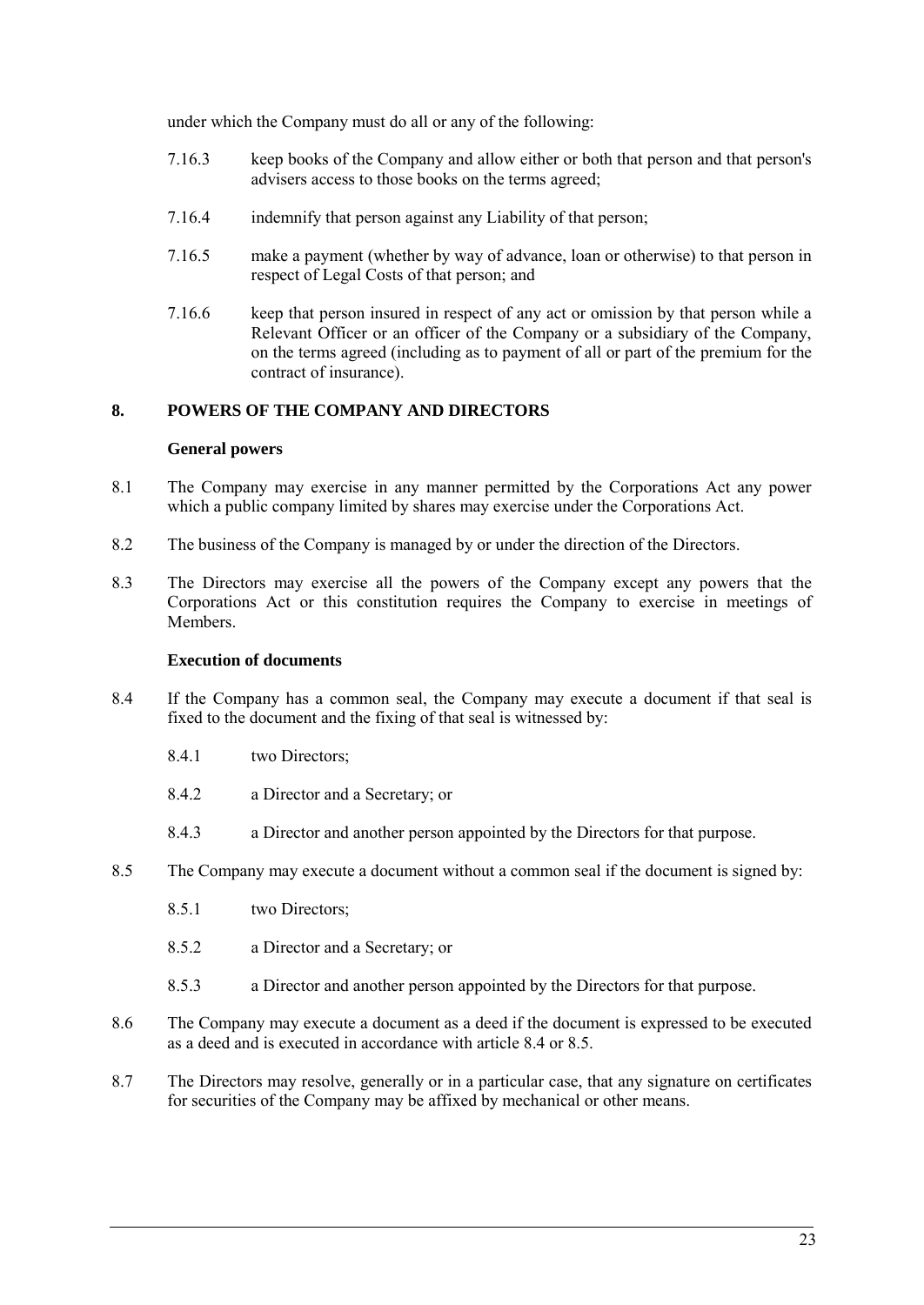8.8 Negotiable instruments may be signed, drawn, accepted, endorsed or otherwise executed by or on behalf of the Company in the manner and by the persons as the Directors resolve.

# **Committees and delegates**

- <span id="page-27-4"></span><span id="page-27-0"></span>8.9 The Directors may delegate any of their powers (including this power to delegate) to a committee of Directors, a Director, an employee of the Company or any other person.
- 8.10 The Directors may revoke or vary any power delegated under article [8.9.](#page-27-4)
- 8.11 A committee or delegate must exercise the powers delegated in accordance with any directions of the Directors.
- 8.12 The exercise of a delegated power by the committee or delegate is as effective as if the Directors exercised the power.
- <span id="page-27-1"></span>8.13 Article [9](#page-27-2) applies with the necessary changes to meetings of a committee of Directors.

### **Attorney or agent**

- <span id="page-27-5"></span>8.14 The Directors may appoint any person to be attorney or agent of the Company for any purpose, for any period and on any terms (including as to remuneration) as the Directors resolve.
- 8.15 The Directors may delegate any of their powers (including the power to delegate) to an attorney or agent.
- 8.16 The Directors may revoke or vary:
	- 8.16.1 an appointment under article [8.14;](#page-27-5) or
	- 8.16.2 any power delegated to an attorney or agent.

# <span id="page-27-2"></span>**9. PROCEEDINGS OF DIRECTORS**

### **Written resolutions of Directors**

- <span id="page-27-6"></span><span id="page-27-3"></span>9.1 The Directors may pass a resolution without a meeting of the Directors being held if all of the Directors entitled to vote on the resolution assent to a document containing a statement that they are in favour of the resolution set out in the document. For the avoidance of doubt, a Director who is prohibited from voting on a resolution pursuant to section  $195(1)(b)$  of the Corporations Act will, for the purposes of this article [9.1,](#page-27-6) not be entitled to vote on such resolution.
- 9.2 Separate copies of the document referred to in article [9.1](#page-27-6) may be used for assenting to by Directors if the wording of the resolution and the statement is identical in each copy.
- <span id="page-27-7"></span>9.3 A Director may signify assent to a document under articles [9.1](#page-27-6) to [9.5](#page-28-4) (inclusive) by signing the document or by notifying the Company of the assent of the Director:
	- 9.3.1 in a manner permitted by article [11.10;](#page-34-3) or
	- 9.3.2 by any technology including telephone or email.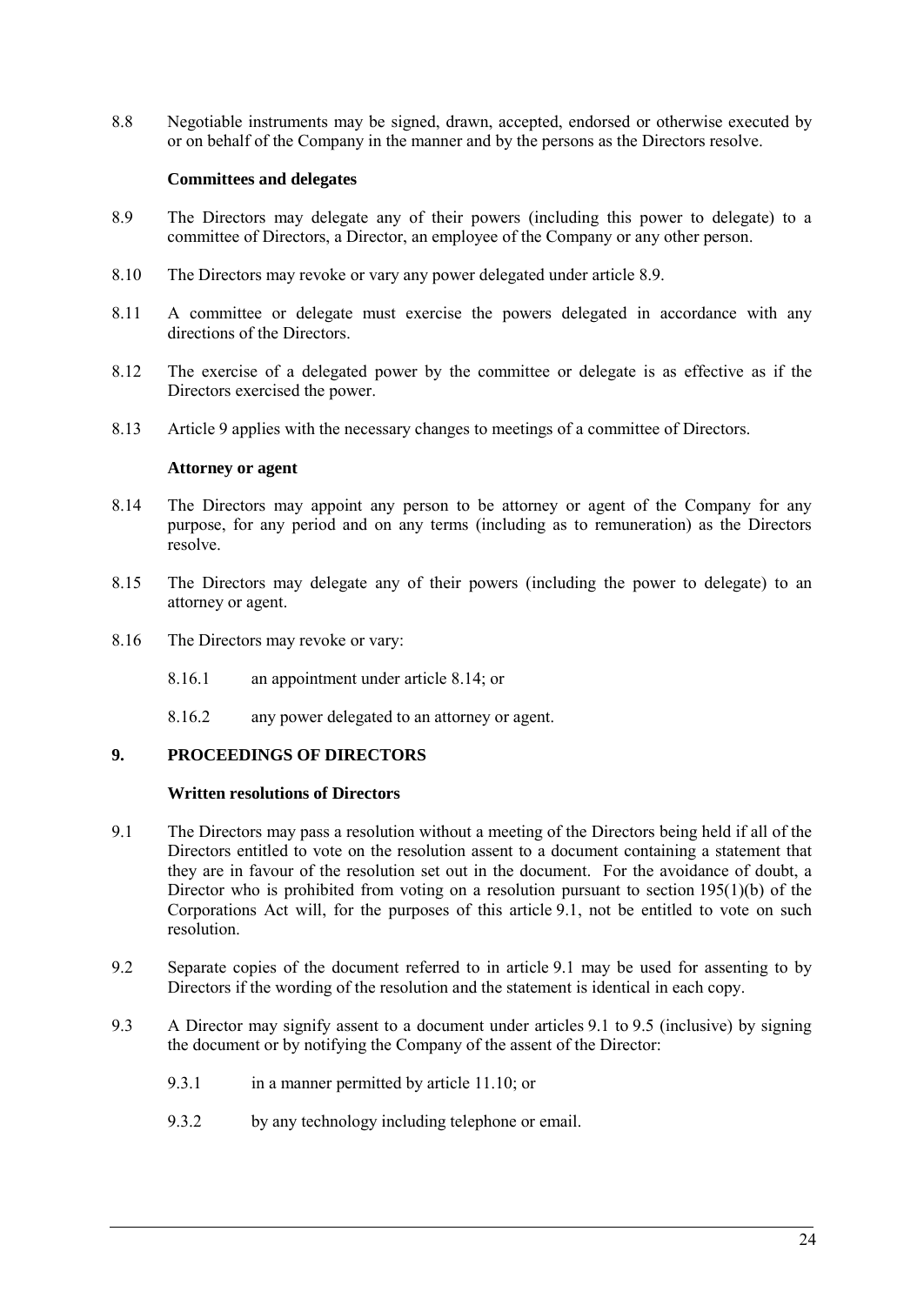- <span id="page-28-5"></span>9.4 Where a Director signifies assent to a document under article [9.3](#page-27-7) other than by signing the document, the Director must by way of confirmation sign the document before or at the next meeting of Directors attended by that Director.
- <span id="page-28-4"></span>9.5 The resolution the subject of a document under article [9.1](#page-27-6) is not invalid if a Director does not comply with article [9.4.](#page-28-5)

# **Meetings of Directors**

- <span id="page-28-0"></span>9.6 The Directors may meet, adjourn and otherwise regulate their meetings as they think fit.
- 9.7 A meeting of Directors may be held using any technology.
- 9.8 If a meeting of Directors is held in two or more places linked together by any technology:
	- 9.8.1 a Director present at one of the places is taken to be present at the meeting unless and until the Director states to the chairperson of that meeting that the Director is discontinuing her or her participation in that meeting; and
	- 9.8.2 the chairperson of that meeting may determine at which place the meeting will be taken to have been held.

### **Who can call meetings of Directors**

- <span id="page-28-1"></span>9.9 A Director may call a meeting of Directors at any time.
- <span id="page-28-2"></span>9.10 On request of any Director, a Secretary of the Company must call a meeting of the Directors.

### **How to call meetings of Directors**

- 9.11 Notice of a meeting of Directors must be given to each Director and Alternate Director.
- 9.12 The Company must give not less than 12 hours' Notice of a meeting of Directors, unless all Directors agree otherwise.
- 9.13 A Director or Alternate Director may waive Notice of a meeting of Directors by Notice in writing to the Company to that effect.

### **Quorum**

- <span id="page-28-3"></span>9.14 Subject to the Corporations Act, a quorum for a meeting of Directors is:
	- 9.14.1 if the Directors have fixed a number for the quorum, that number of Directors; and
	- 9.14.2 in any other case, two Directors entitled to vote on a resolution that may be proposed at that meeting.
- 9.15 In determining whether a quorum for a meeting of Directors is present:
	- 9.15.1 where a Director has appointed an Alternate Director, that Alternate Director is counted if the appointing Director is not present;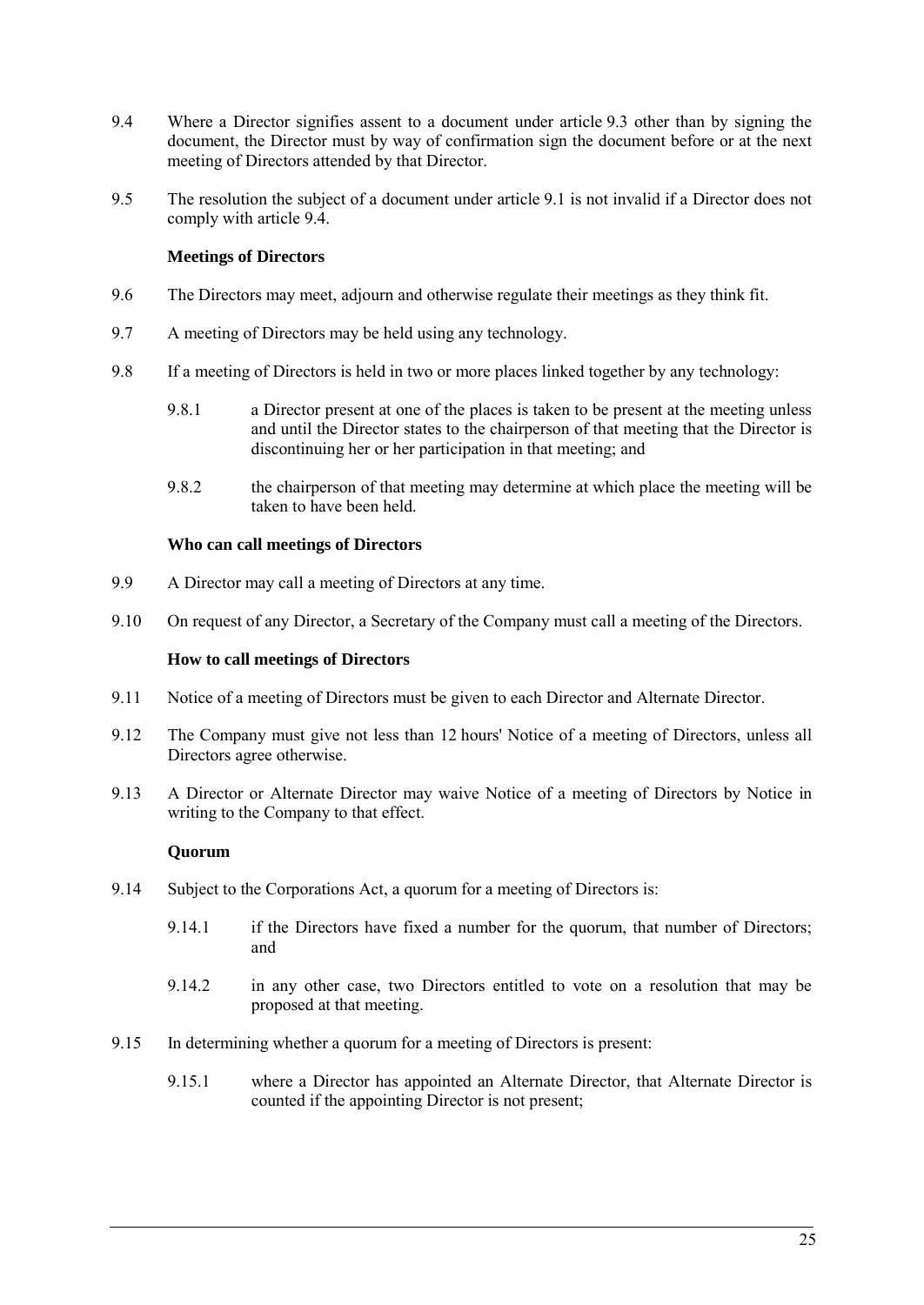- 9.15.2 where a person is present as Director and an Alternate Director for another Director, that person is counted separately provided that there is at least one other Director or Alternate Director present; and
- 9.15.3 where a person is present as an Alternate Director for more than one Director, that person is counted separately for each appointment provided that there is at least one other Director or Alternate Director present.
- 9.16 A quorum for a meeting of Directors must be present at all times during the meeting.
- 9.17 If there are not enough persons to form a quorum for a meeting of Directors, one or more of the Directors (including those who have an interest in a matter being considered at that meeting) may call a meeting of Members and the Members may pass a resolution to deal with the matter.

# **Chairperson**

- <span id="page-29-0"></span>9.18 Subject to article [9.19,](#page-29-1) the Directors may elect a Director as chairperson of Directors or deputy chairperson of Directors for any period they resolve, or if no period is specified, until that person ceases to be a Director.
- <span id="page-29-1"></span>9.19 The Directors may remove the chairperson of Directors or deputy chairperson of Directors at any time.
- <span id="page-29-2"></span>9.20 The chairperson of Directors must (if present within 15 minutes after the time appointed for the holding of the meeting and willing to act) chair each meeting of Directors.
- <span id="page-29-3"></span>9.21 If:
	- 9.21.1 there is no chairperson of Directors; or
	- 9.21.2 the chairperson of Directors is not present within 15 minutes after the time appointed for the holding of a meeting of Directors; or
	- 9.21.3 the chairperson of Directors is present within that time but is not willing to chair all or part of that meeting,

then if the Directors have elected a deputy chairperson of Directors, the deputy chairperson of Directors must (if present within 15 minutes after the time appointed for the holding of the meeting and willing to act) chair all or part of the meeting of Directors.

- 9.22 Subject to articles [9.20](#page-29-2) and [9.21,](#page-29-3) if:
	- 9.22.1 there is no deputy chairperson of Directors; or
	- 9.22.2 the deputy chairperson of Directors is not present within 15 minutes after the time appointed for the holding of a meeting of Directors; or
	- 9.22.3 the deputy chairperson of Directors is present within that time but is not willing to chair all or part of that meeting,

the Directors present must elect one of themselves to chair all or part of the meeting of Directors.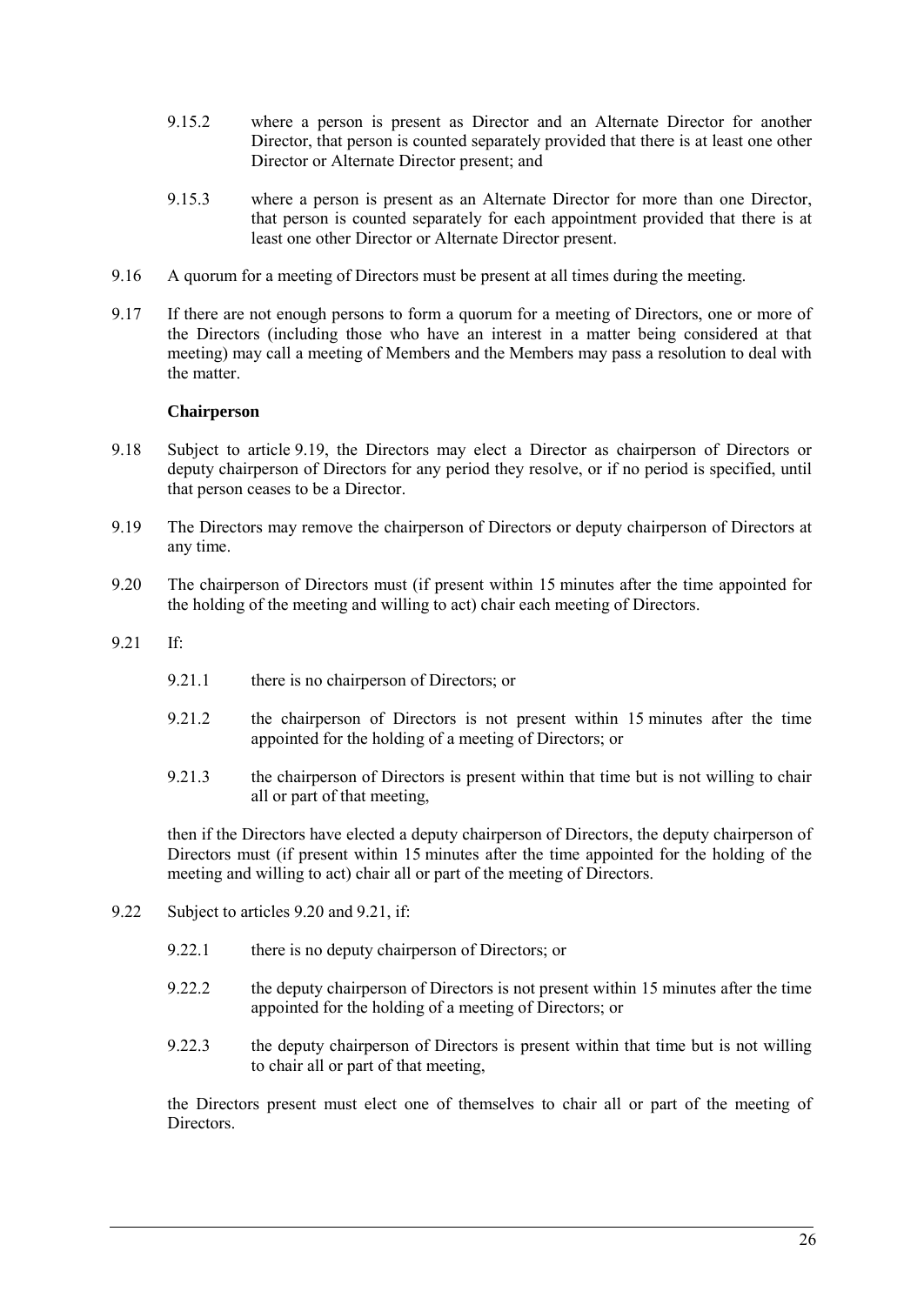9.23 A person does not cease to be a chairperson of Directors or deputy chairperson of Directors if that person retires as a Director at a meeting of Members and is re-elected as a Director at that meeting.

# **Resolutions of Directors**

- <span id="page-30-3"></span><span id="page-30-0"></span>9.24 A resolution of Directors is passed if more votes are cast in favour of the resolution than against it.
- 9.25 Subject to article [6.42](#page-23-3) to [6.47](#page-24-3) (inclusive) and articles [9.24](#page-30-3) to [9.27](#page-30-4) (inclusive), each Director has one vote on a matter arising at a meeting of the Directors.
- 9.26 In determining the number of votes a Director has on a matter arising at a meeting of Directors:
	- 9.26.1 where a person is present as Director and an Alternate Director for another Director, that person has one vote as a Director and, subject to article [6.28,](#page-21-4) one vote as an Alternate Director; and
	- 9.26.2 where a person is present as an Alternate Director for more than one Director, that person has, subject to article [6.28,](#page-21-4) one vote for each appointment.
- <span id="page-30-4"></span>9.27 Subject to Applicable Law, in case of an equality of votes on a resolution at a meeting of Directors, the chairperson of that meeting has a casting vote on that resolution in addition to any vote the chairperson has in his or her capacity as a Director in respect of that resolution.

# <span id="page-30-2"></span><span id="page-30-1"></span>**10. DIVIDENDS AND PROFITS**

### **Who may determine Dividends**

- 10.1 Subject to and in accordance with the Corporations Act, the Listing Rules, the rights of any preference Shares and to the rights of the holders of any Shares created or raised under any special arrangement as to Dividend, the Directors may from time to time declare a Dividend to be paid to the shareholders entitled to the Dividend. Subject to the rights of any preference Shares and to the rights of the holders of any Shares created or raised under any special arrangement as to a Dividend, the Dividend as declared will be payable on all Shares according to the proportion that the amount paid (not credited) is of the total amounts paid and payable (excluding amounts credited) in respect of such Shares.
- <span id="page-30-5"></span>10.2 The Directors may determine that a Dividend is payable on Shares and fix:
	- 10.2.1 the amount of the Dividend;
	- 10.2.2 whether the Dividend is franked, the franking percentage and the franking class;
	- 10.2.3 the time for determining entitlements to the Dividend;
	- 10.2.4 the time for the payment of the Dividend; and
	- 10.2.5 the method of payment of the Dividend.
- 10.3 The method of payment of a Dividend may include any or all of the payment of cash, the issue of Shares, the grant of Company options or other Company securities, the transfer of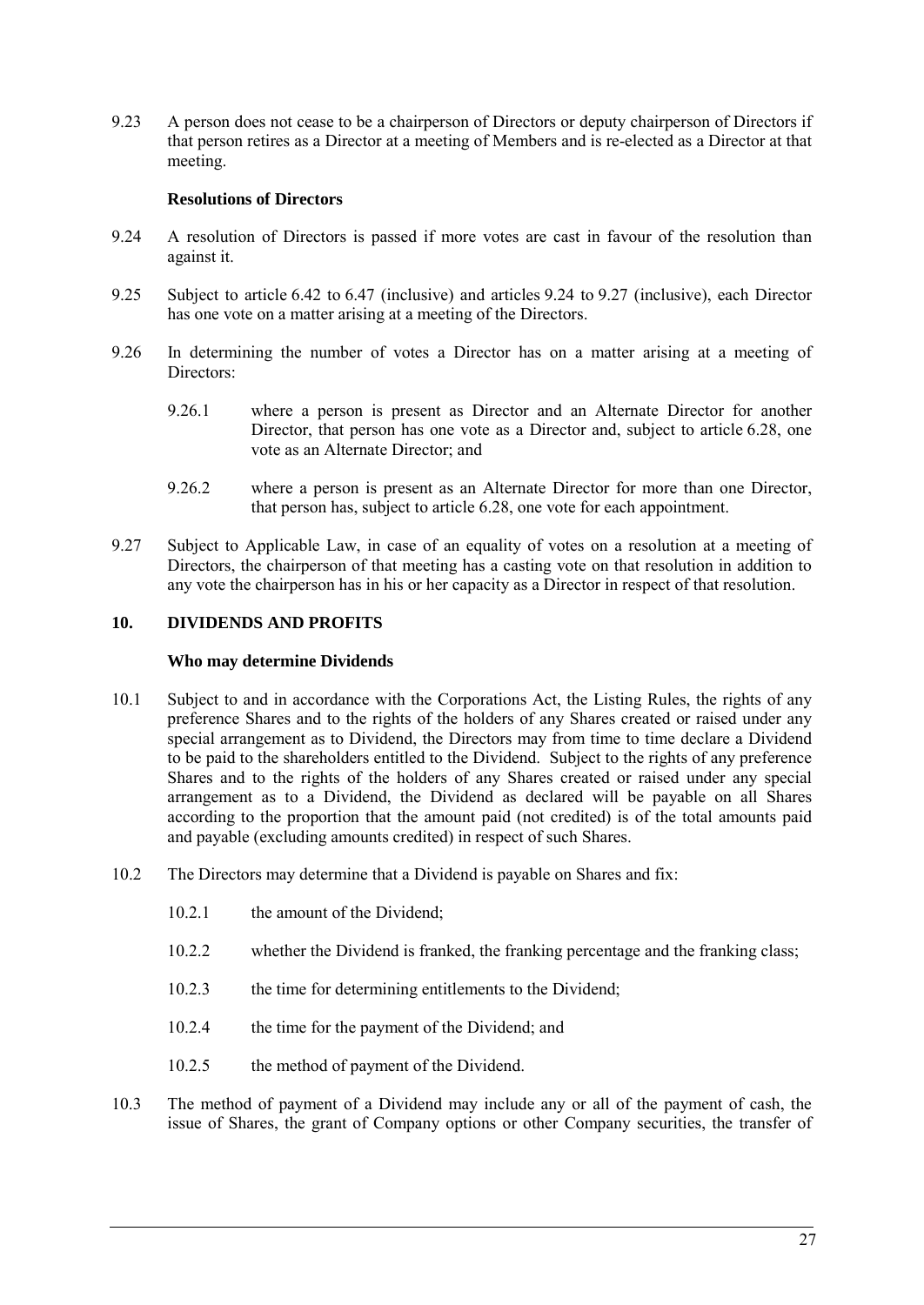shares or any other securities in any other body corporate or units in any unit trust or the transfer of any other assets.

- 10.4 If the method of payment of a Dividend includes an issue or transfer of shares in a body corporate, each Member:
	- 10.4.1 agrees to become a member of that body corporate; and
	- 10.4.2 in the case of a transfer, appoints the Company and each Director as its agent to execute instrument of transfer or other document required to transfer those shares to that Member.
- 10.5 A Dividend in respect of a Share must be paid to the person whose name is entered in the Register as the holder of that Share:
	- 10.5.1 where the Directors have fixed a time under article [10.2.3,](#page-30-5) at that time; or
	- 10.5.2 in any other case, on the date the Dividend is paid.
- 10.6 Subject to article [10.7,](#page-31-2) a Member who holds restricted securities is entitled to any Dividends in respect of those restricted securities.
- <span id="page-31-2"></span>10.7 A Member who holds restricted securities is not entitled to any Dividends in respect of those restricted securities during a breach of:
	- 10.7.1 the Listing Rules relating to those restricted securities; or
	- 10.7.2 a restriction agreement.

### **Dividends for different classes**

- <span id="page-31-0"></span>10.8 The Directors may determine that Dividends be paid:
	- 10.8.1 on Shares of one class but not another class; and
	- 10.8.2 at different rates for different classes of Shares.

#### **Dividends proportional to paid up capital**

- <span id="page-31-1"></span>10.9 Subject to any rights or restrictions attached to a class of Shares, the person entitled to a Dividend on a Share is entitled to:
	- 10.9.1 if the Share is fully paid (whether the issue price of the Share was paid or credited or both), the entire Dividend; or
	- 10.9.2 if the Share is partly paid, a proportion of that Dividend equal to the proportion which the amount paid (excluding amounts credited) on that Share is of the total amounts paid or payable (excluding amounts credited) on that Share.
- <span id="page-31-3"></span>10.10 Amounts paid in advance of a call on a Share are ignored when calculating the proportion under article [10.9.2.](#page-31-3)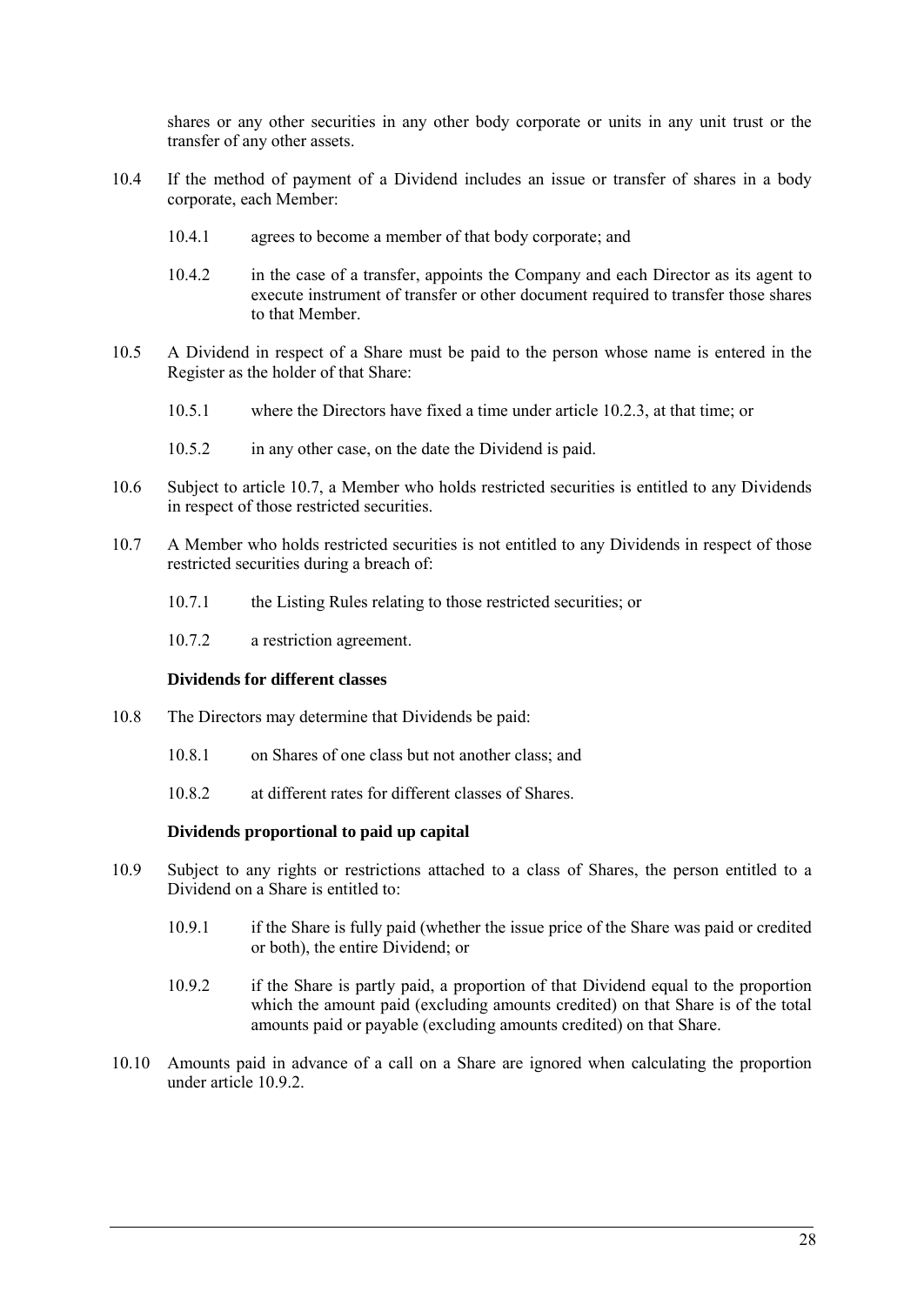### **Effect of a transfer on Dividends**

<span id="page-32-0"></span>10.11 If a transfer of a Share is registered after the time determined for entitlements to a Dividend on that Share but before the Dividend is paid, the person transferring that Share is, subject to the ASX Settlement Operating Rules, entitled to that Dividend.

### **No interest on Dividends**

<span id="page-32-2"></span><span id="page-32-1"></span>10.12 The Company is not required to pay any interest on a Dividend.

### **Unpaid amounts**

10.13 The Company may retain the whole or part of any Dividend on which the Company has a lien and apply that amount in total or part satisfaction of any amount secured by that lien.

### **Capitalisation of profits**

- <span id="page-32-6"></span><span id="page-32-3"></span>10.14 The Directors may capitalise any profits of the Company and distribute that capital to the Members, in the same proportions as the Members are entitled to a distribution by Dividend.
- 10.15 The Directors may fix the time for determining entitlements to a capitalisation of profits.
- <span id="page-32-7"></span>10.16 The Directors may decide to apply capital under article [10.14](#page-32-6) in either or both of the following ways:
	- 10.16.1 in paying up an amount unpaid on Shares already issued; and
	- 10.16.2 in paying up in full any unissued Shares or other securities in the Company.
- 10.17 The Members must accept an application of capital under article [10.16](#page-32-7) in full satisfaction of their interests in that capital.

#### **Distributions of assets**

- <span id="page-32-4"></span>10.18 The Directors may settle any problem concerning a distribution under article [10](#page-30-1) in any way, including:
	- 10.18.1 rounding amounts up or down to the nearest whole number;
	- 10.18.2 ignoring fractions;
	- 10.18.3 valuing assets for distribution;
	- 10.18.4 paying cash to any Member on the basis of that valuation; and
	- 10.18.5 vesting assets in a trustee on trust for the Members entitled.

### **Dividend plans**

- <span id="page-32-8"></span><span id="page-32-5"></span>10.19 The Directors may establish a dividend selection plan or bonus share plan on any terms, under which participants may elect in respect of all or part of their Shares:
	- 10.19.1 to receive a Dividend from the Company paid in whole or in part out of a particular fund or reserve or out of profits derived from a particular source; or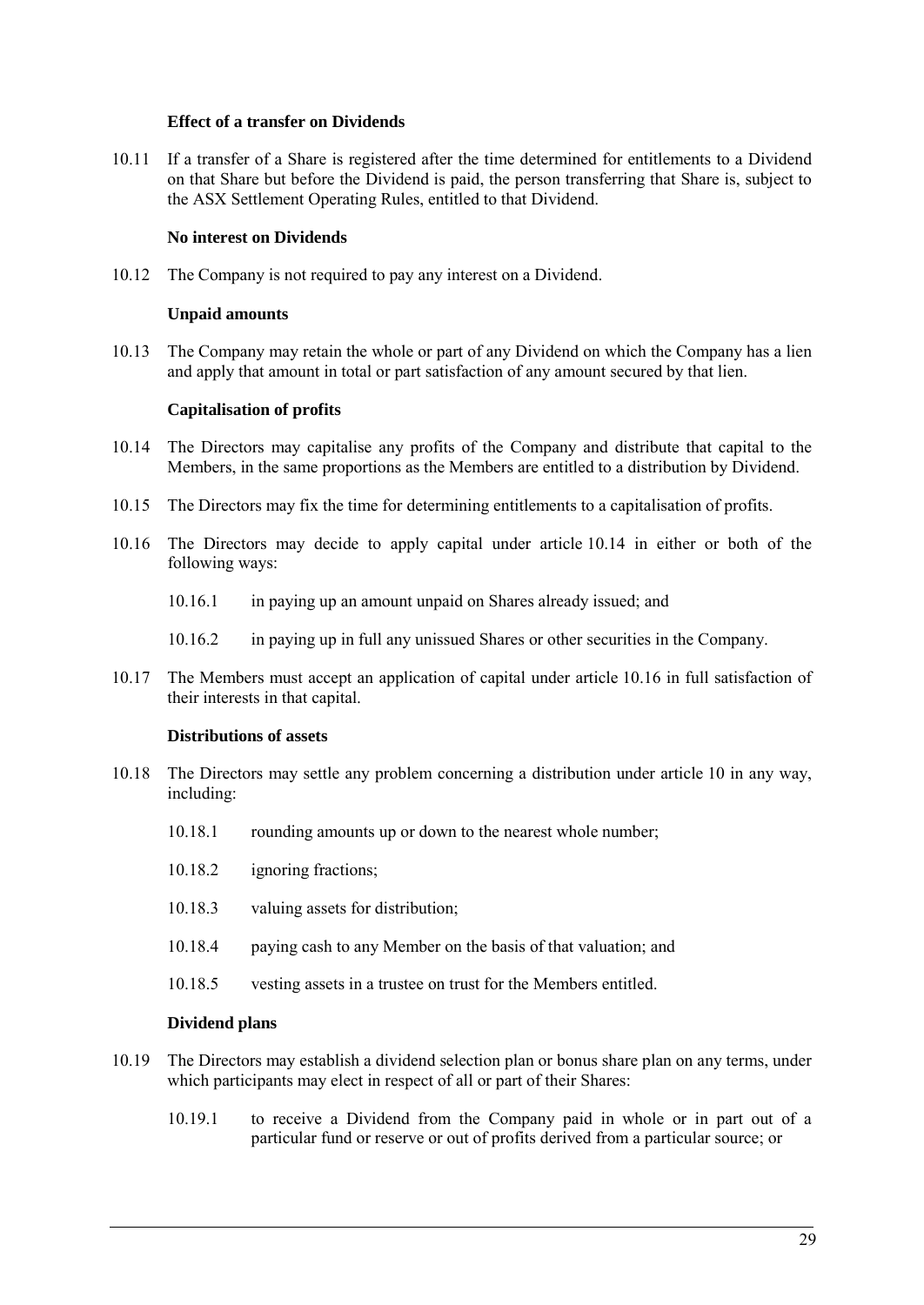- 10.19.2 to forego a Dividend from the Company and receive some other form of distribution or entitlement (including securities) from the Company or another body corporate or a trust.
- 10.20 The Directors may establish a dividend reinvestment plan on any terms, under which participants may elect in respect of all or part of their Shares to apply the whole or any part of a Dividend from the Company in subscribing for securities of the Company or a related body corporate of the Company.
- <span id="page-33-2"></span>10.21 Subject to the Listing Rules, the Directors may implement, amend, suspend or terminate a plan established under articles [10.19](#page-32-8) to [10.21](#page-33-2) (inclusive).

# <span id="page-33-1"></span><span id="page-33-0"></span>**11. NOTICES AND PAYMENTS**

### **Notice to Members**

- <span id="page-33-3"></span>11.1 The Company may give Notice to a Member:
	- 11.1.1 in person;
	- 11.1.2 by sending it by post to the address of the Member in the Register or the alternative address (if any) nominated by that Member;
	- 11.1.3 by sending it to the fax number or electronic address (if any) nominated by that Member; or
	- 11.1.4 such other means as permitted by the Corporations Act.
- 11.2 If the address of a Member in the Register is not within Australia, the Company must send all documents to that Member by air-mail, air courier, fax or by electronic means.
- 11.3 The Company must give any Notice to Members who are joint holders of a Share to the person named first in the Register in respect of that Share, and that Notice is Notice to all holders of that Share.
- 11.4 The Company may give Notice to a person entitled to a Share because of a Transmission Event in any manner specified in article [11.1.](#page-33-3)
- 11.5 Notice to a person entitled to a Share because of a Transmission Event is taken to be Notice to the Member of that Share.
- 11.6 A Notice to a Member is sufficient, even if:
	- 11.6.1 a Transmission Event occurs in respect of that Member (whether or not a joint holder of a Share); or
	- 11.6.2 that Member is an externally administered body corporate,

and regardless of whether or not the Company has Notice of that Transmission Event.

11.7 A person entitled to a Share because of a transfer, Transmission Event or otherwise, is bound by every Notice given in respect of that Share.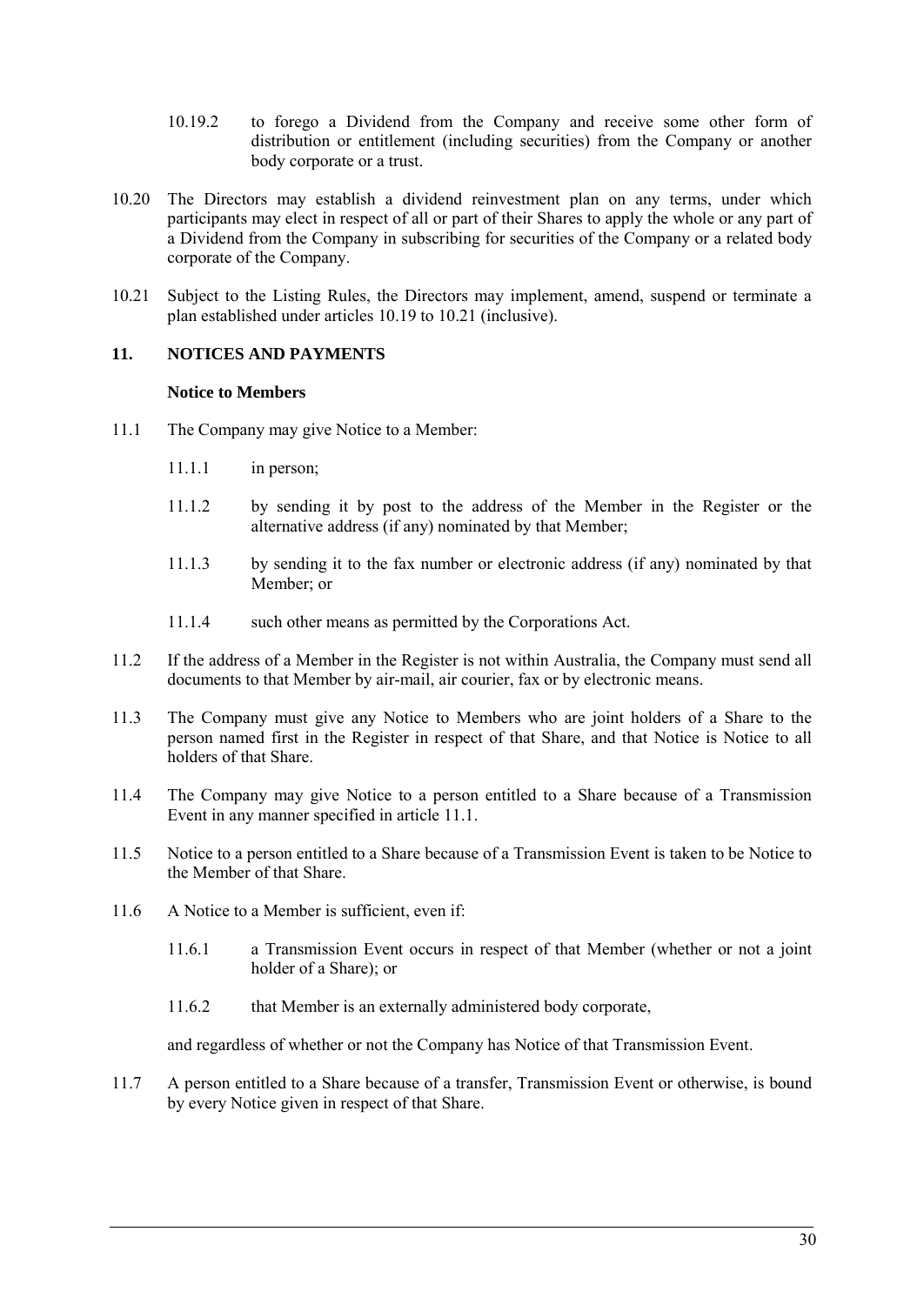11.8 Any Notice required or allowed to be given by the Company to one or more Members by advertisement is, unless otherwise stipulated, sufficiently advertised if advertised once in a daily newspaper circulating in the states and territories of Australia.

# **Notice to Directors**

- <span id="page-34-0"></span>11.9 The Company may give Notice to a Director or Alternate Director:
	- 11.9.1 in person;
	- 11.9.2 by sending it by post to the usual residential address of that person or the alternative address (if any) nominated by that person;
	- 11.9.3 by sending it to the fax number or electronic address (if any) nominated by that person; or
	- 11.9.4 by any other means agreed between the Company and that person.

### **Notice to the Company**

- <span id="page-34-3"></span><span id="page-34-1"></span>11.10 A person may give Notice to the Company by:
	- 11.10.1 leaving it at the registered office of the Company during a time when the registered office is open;
	- 11.10.2 sending it by post to the registered office of the Company;
	- 11.10.3 sending it to a fax number at the registered office of the Company nominated by the Company for that purpose;
	- 11.10.4 sending it to the electronic address (if any) nominated by the Company for that purpose; or
	- 11.10.5 any other means permitted by the Corporations Act.

### **Time of service**

- <span id="page-34-2"></span>11.11 A Notice sent by post to an address within Australia is taken to be given:
	- 11.11.1 in the case of a Notice of meeting, one day after it is posted; or
	- 11.11.2 in any other case, at the time at which the Notice would be delivered in the ordinary course of post.
- 11.12 A Notice sent by post or air-mail to an address outside Australia is taken to be given:
	- 11.12.1 in the case of a Notice of meeting, one day after it is posted; or
	- 11.12.2 in any other case, at the time at which the Notice would be delivered in the ordinary course of post.
- 11.13 A Notice sent by air courier to a place outside Australia is taken to be given one day after delivery to the air courier.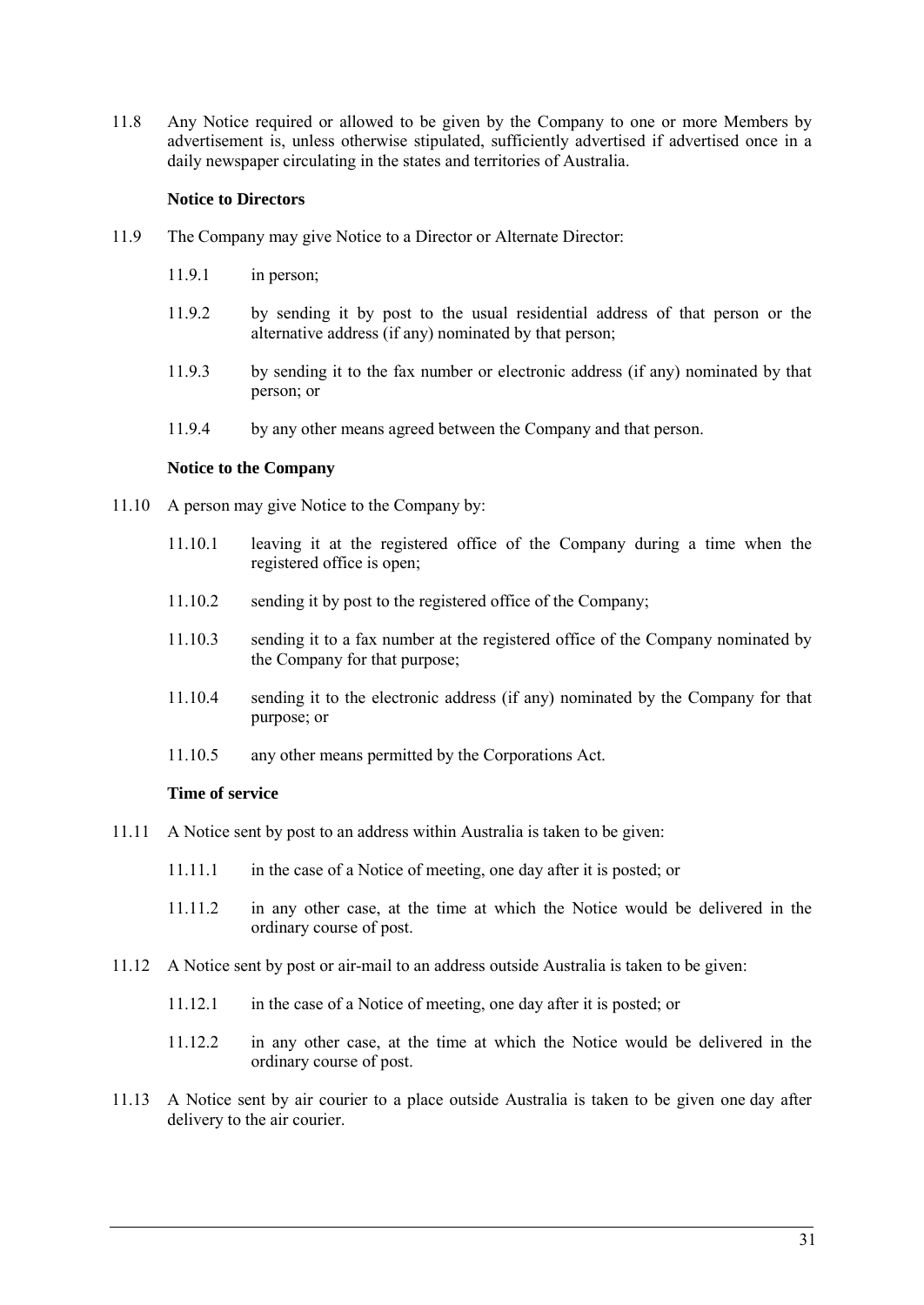- 11.14 A Notice sent by fax is taken to be given on the day it is sent, provided that the sender's transmission report shows that the whole Notice was sent to the correct fax number.
- 11.15 A Notice sent to an electronic address is taken to be given on the date it is sent unless a delivery failure message is received by the Company.
- <span id="page-35-5"></span>11.16 The giving of a Notice by post, air-mail or air courier is sufficiently proved by evidence that the Notice:
	- 11.16.1 was addressed to the correct address of the recipient; and
	- 11.16.2 was placed in the post or delivered to the air courier.
- 11.17 A certificate by a Director or Secretary of a matter referred to in article [11.16](#page-35-5) is sufficient evidence of the matter, unless it is proved to the contrary.

#### **Signatures**

<span id="page-35-0"></span>11.18 The Directors may decide, generally or in a particular case, that a Notice given by the Company be signed by mechanical or other means.

### **Payments**

- <span id="page-35-4"></span><span id="page-35-1"></span>11.19 The Company may pay a person entitled to an amount payable in respect of a Share (including a Dividend) by:
	- 11.19.1 crediting an account nominated in writing by that person;
	- 11.19.2 cheque made payable to bearer, to the person entitled to the amount or any other person the person entitled directs in writing; or
	- 11.19.3 any other manner as the Directors resolve.
- 11.20 The Company may post a cheque referred to in article [11.19.2](#page-35-4) to:
	- 11.20.1 the address in the Register of the Member of the Share;
	- 11.20.2 if that Share is jointly held, the address in the Register of the Member named first in the Register in respect of the Share; or
	- 11.20.3 any other address which that person directs in writing.
- 11.21 Any joint holder of a Share may give effective receipt for an amount (including a Dividend) paid in respect of the Share.

### <span id="page-35-3"></span><span id="page-35-2"></span>**12. WINDING UP**

#### **Distributions proportional to paid up capital**

12.1 Subject to any rights or restrictions attached to a class of Shares, on a winding up of the Company, any surplus must be divided among the Members in the proportions which the amount paid (including amounts credited) on the Shares of a Member is of the total amounts paid and payable (including amounts credited) on the Shares of all Members.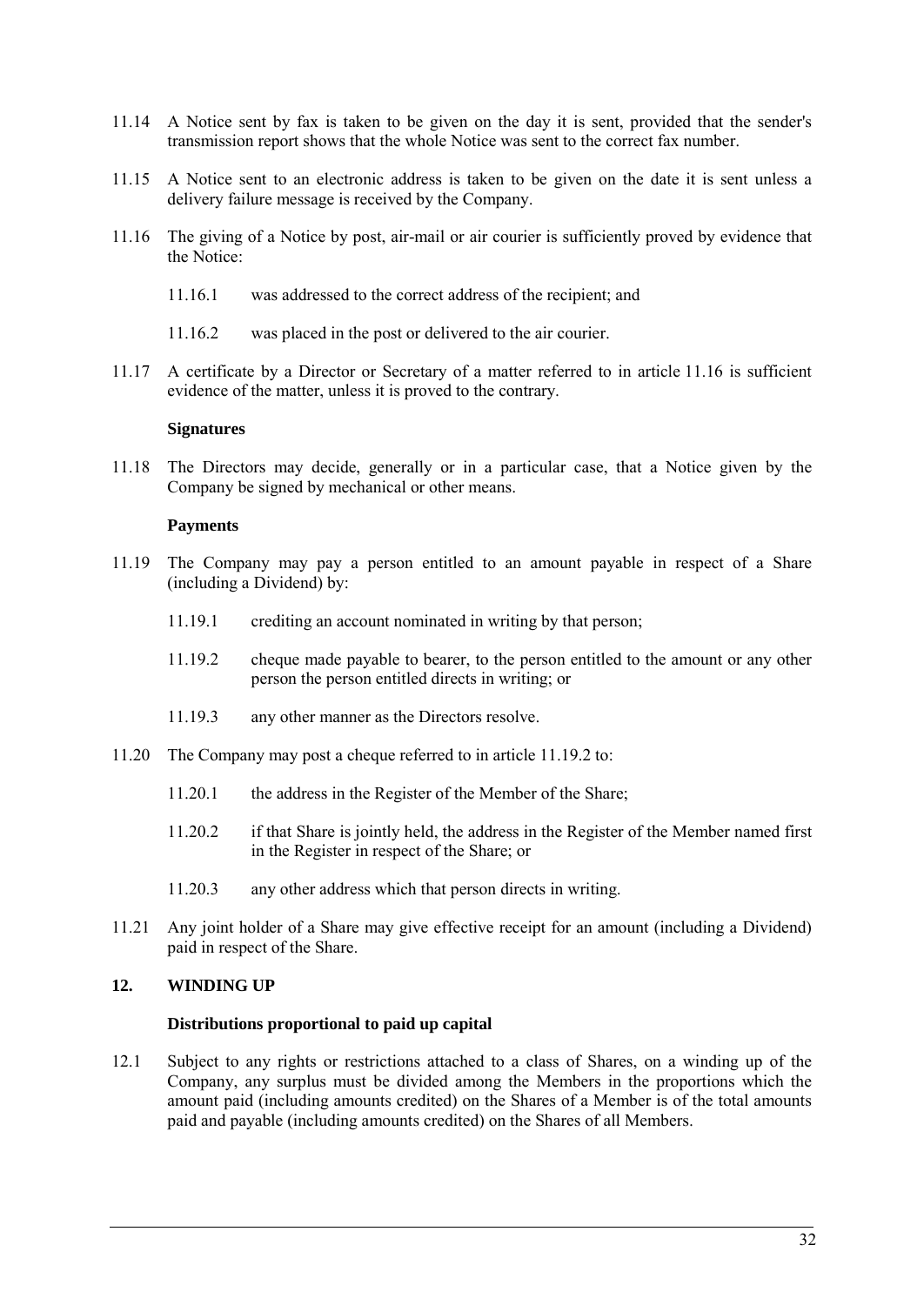### **Distributions of assets**

- <span id="page-36-0"></span>12.2 Subject to any rights or restrictions attached to a class of Shares, on a winding up of the Company, the liquidator may, with the sanction of a special resolution of the Members:
	- 12.2.1 distribute among the Members the whole or any part of the property of the Company; and
	- 12.2.2 decide how to distribute the property as between the Members or different classes of Members.
- 12.3 The liquidator of the Company may settle any problem concerning a distribution under article [12](#page-35-2) in any way, including:
	- 12.3.1 rounding amounts up or down to the nearest whole number;
	- 12.3.2 ignoring fractions;
	- 12.3.3 valuing assets for distribution;
	- 12.3.4 paying cash to any Member on the basis of that valuation; and
	- 12.3.5 vesting assets in a trustee on trust for the Members entitled.
- 12.4 A Member need not accept any property, including shares or other securities, carrying a liability.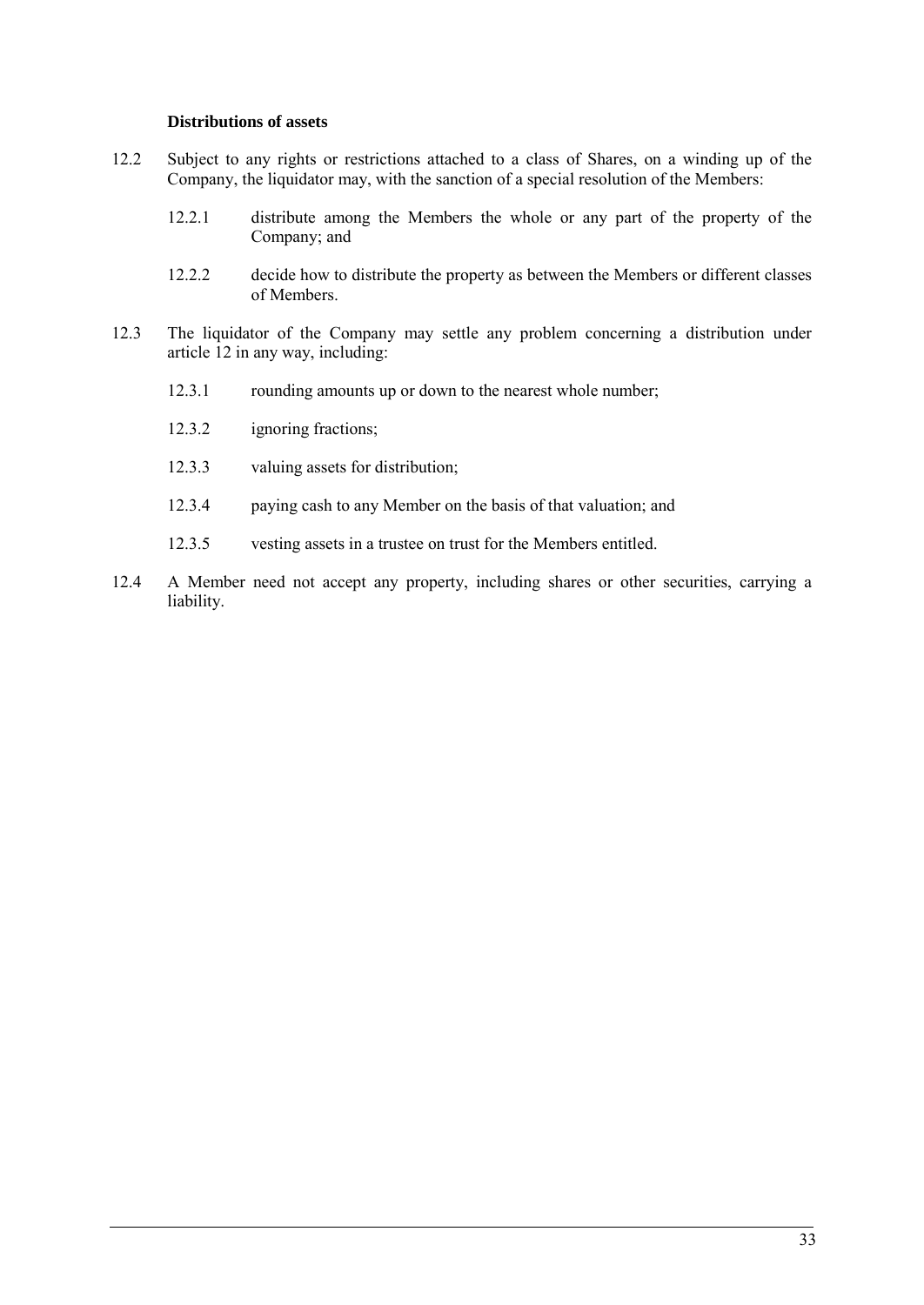## **SCHEDULE 1: DEFINITIONS AND INTERPRETATION**

## <span id="page-37-0"></span>**1. DEFINITIONS**

In this constitution, unless the context otherwise requires:

**"Adoption Date"** means the date on which this constitution is adopted by the Company as its constitution;

**"Alternate Director"** means a person for the time being holding office as an alternate Director of the Company under articles [6.24](#page-21-2) to [6.32](#page-22-4) (inclusive);

**"Applicable Law"** means the Corporations Act, the Listing Rules and the ASX Settlement Operating Rules;

**"AGM"** means an annual general meeting of Members;

**"ASX"** means ASX Limited (ACN 008 624 691) and where the context permits the Australian Securities Exchange operated by ASX Limited;

**"ASX Settlement"** means ASX Settlement Pty Limited (ACN 008 504 532);

**"ASX Settlement Operating Rules"** mean the operating rules of ASX Settlement;

**"Business Day"**:

- (a) if the Company is admitted to the Official List at the time, has the meaning given in the Listing Rules; or
- (b) otherwise, means a day except a Saturday, Sunday or public holiday in Western Australia;

**"Company"** means the company named Salt Lake Potash Ltd (ACN 117 085 748), or whatever its name may be from time to time;

**"Corporations Act"** means the *Corporations Act 2001* (Cth), except to the extent of any exemption, modification, declaration or order made in respect of that legislation which applies to the Company;

**"Directors"** means the directors of the Company for the time being;

**"Dividend"** includes an interim dividend and a final dividend;

**"Eligible Member"** means, in respect of a meeting of Members:

- (a) the date and time specified in the Notice of that meeting, a person who is a Member at that time; or
- (b) as otherwise determined by the party calling that meeting,

provided that the time is not more than 48 hours prior to that meeting.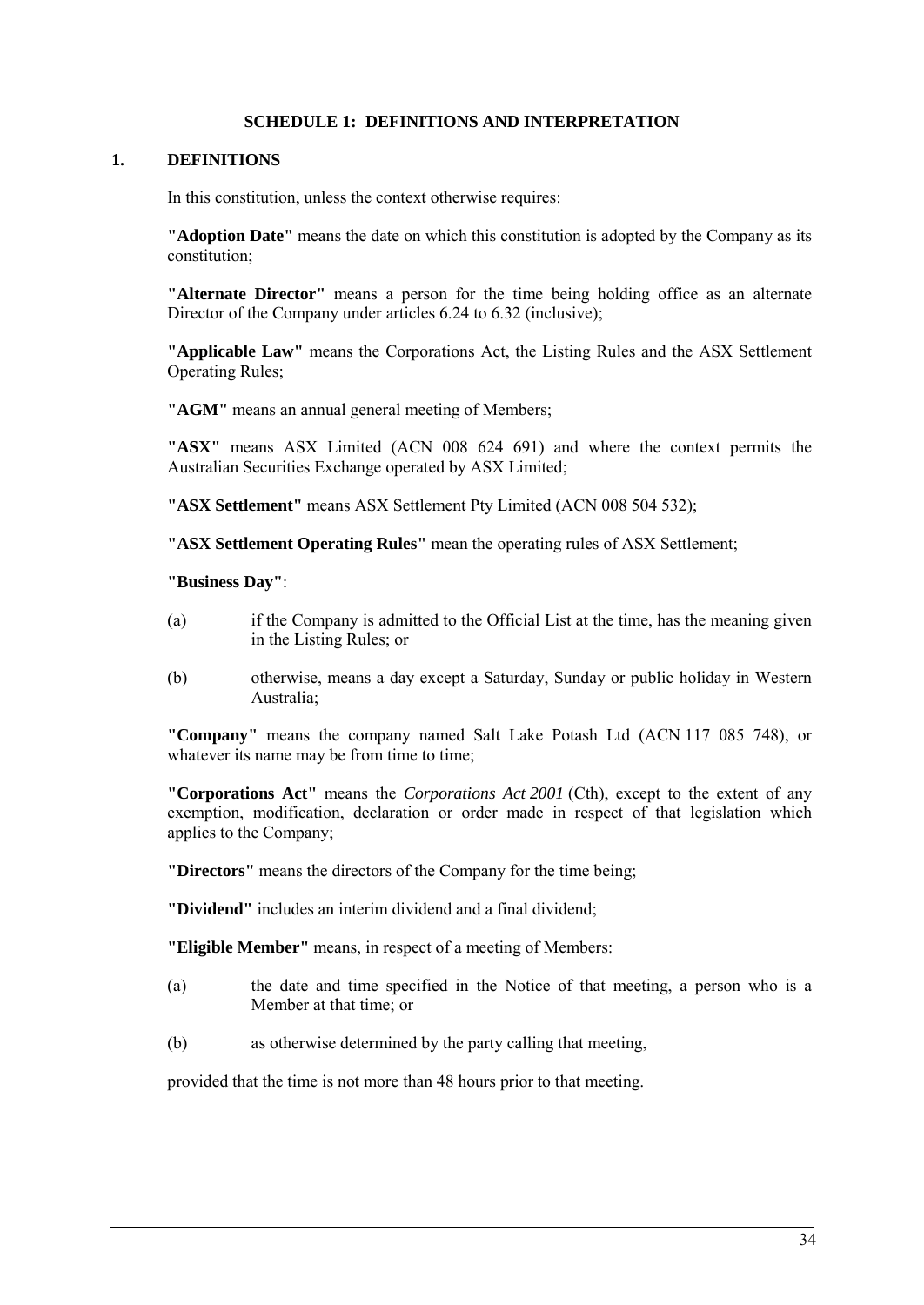**"Executive Director"** means a Director who is an employee (whether full-time or part-time) of the Company or of any related body corporate of the Company other than by virtue of being a Director of the Company;

**"Legal Costs"** of a person means legal costs incurred by that person in defending an action for a Liability of that person;

**"Liability"** of a person means any liability incurred by that person as an officer of the Company or a subsidiary of the Company;

**"Listing Rules"** means the listing rules of ASX and any other rules of ASX which are applicable while the Company is admitted to the Official List, each as amended or replaced from time to time, except and to the extent of any express written waiver by ASX;

**"Member"** means a person whose name is entered in the Register as the holder of a Share;

**"Non-Executive Directors"** means all Directors other than Executive Directors;

**"Notice"** means a notice given pursuant to, or for the purposes of, this constitution or Applicable Law;

**"Notifiable Interest"** has the meaning given by paragraph (a) of the definition of notifiable interest of a director in the Listing Rules;

**"Official List"** means the official list of ASX;

**"Personal Representative"** means the legal personal representative, executor or administrator of the estate of a deceased person;

**"Prescribed Notice"** means 28 days or any shorter period of Notice for a meeting of Members of the Company allowed under the Corporations Act;

**"Previous Constitution"** means the constitution of the Company immediately before the Adoption Date;

**"Register"** means the register of Members kept under Applicable Law and, where appropriate, includes any sub-register and branch register;

**"Relevant Officer"** means a person who is, or has been, a Director or Secretary;

**"Secretary"** means a company secretary of the Company for the time being;

**"Share"** means a share in the capital of the Company;

**"Transmission Event"** means:

(a) if a Member is an individual:

- (i) death or bankruptcy of that Member; or
- (ii) that Member becoming of unsound mind or becoming a person whose property is liable to be dealt with under a law about mental health;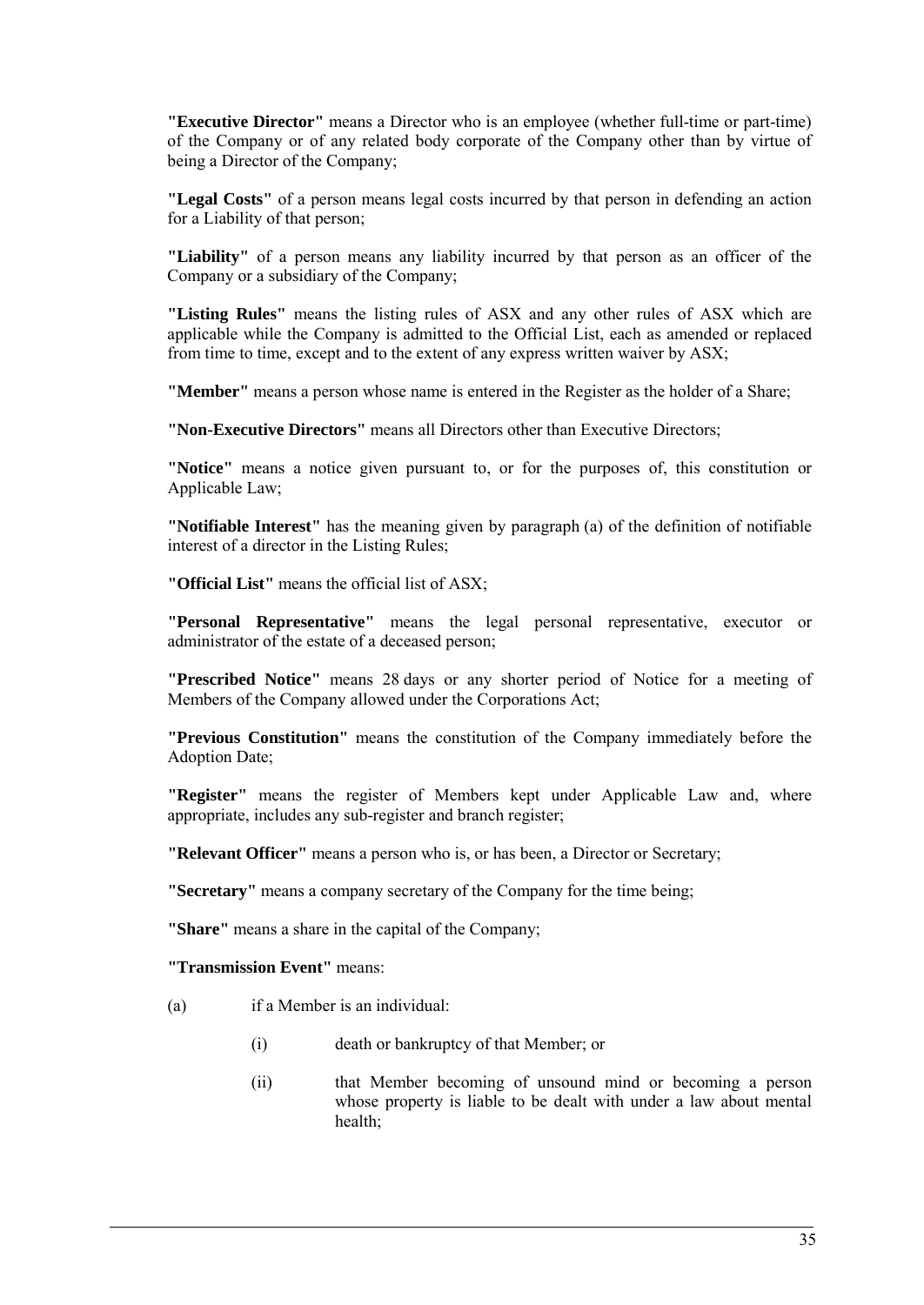- (b) if a Member is a body corporate, the deregistration of that Member under the laws of the jurisdiction of its registration; or
- (c) in any case, the vesting in, or transfer to, a person of the Shares of a Member without that person becoming a Member.

# **2. INTERPRETATION**

- 2.1 In this constitution, unless the context otherwise requires:
	- 2.1.1 a reference to a partly paid Share is a reference to a Share on which there is an amount unpaid;
	- 2.1.2 a reference to a call or an amount called in respect of a Share includes an amount that, by the terms of issue of a Share or otherwise, is payable at one or more fixed times;
	- 2.1.3 a reference to a Share which is jointly held is a reference to a Share for which there is more than one Member;
	- 2.1.4 a reference to a meeting of Members includes a meeting of any class of Members;
	- 2.1.5 a Member is taken to be present at a meeting of Members if the Member is present in person or by proxy, attorney or representative; and
	- 2.1.6 a reference to a notice or document in writing includes a notice or document given by fax or another form of written communication.
- 2.2 In this constitution, headings are for convenience only and do not affect interpretation, and unless the context indicates a contrary intention:
	- 2.2.1 words importing the singular include the plural (and vice versa);
	- 2.2.2 words indicating a gender include every other gender;
	- 2.2.3 the word person includes an individual, the estate of an individual, a corporation, an authority, an association or a joint venture (whether incorporated or unincorporated), a partnership and a trust;
	- 2.2.4 where a word or phrase is given a defined meaning, any other part of speech or grammatical form of that word or phrase has a corresponding meaning; and
	- 2.2.5 the word includes in any form is not a word of limitation.
- 2.3 In this constitution, unless the context otherwise requires:
	- 2.3.1 a reference to an article or a schedule is to an article or a schedule of this constitution;
	- 2.3.2 a reference in a schedule to a paragraph is to a paragraph of that schedule;
	- 2.3.3 a schedule is part of this constitution; and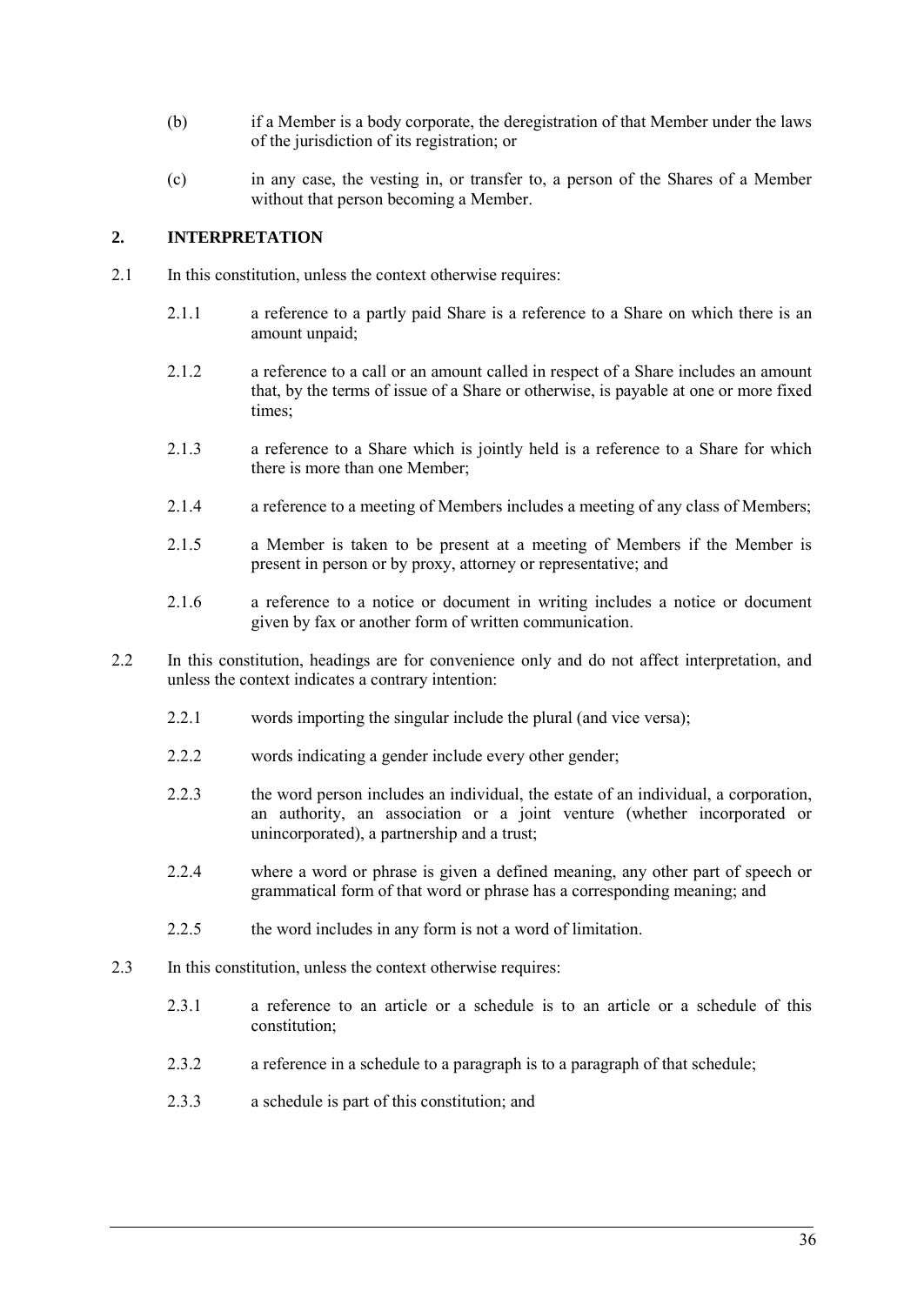- 2.3.4 a reference to this constitution is to this constitution (and where applicable any of its provisions) as modified or repealed from time to time.
- 2.4 In this constitution, unless the context otherwise requires:
	- 2.4.1 a reference to any statute or to any statutory provision includes any statutory modification or re-enactment of it or any statutory provision substituted for it, and all ordinances, by-laws, regulations, rules and statutory instruments (however described) issued under it; and
	- 2.4.2 a reference to the Listing Rules or the ASX Settlement Operating Rules includes any amendment or replacement of those rules from time to time.
- 2.5 Unless the context indicates a contrary intention:
	- 2.5.1 an expression in a provision of this constitution which deals with a matter dealt with by a provision of Applicable Law has the same meaning as in that provision of Applicable Law; and
	- 2.5.2 an expression in a provision of this constitution that is defined in section 9 of the Corporations Act has the same meaning as in that section.
	- 2.5.3 In this constitution, a reference to the Listing Rules, the ASX Settlement Operating Rules or ASX has effect only if at that time the Company is included in the Official List.

# **3. EXERCISE OF POWERS**

Where this constitution confers a power or imposes a duty, then, unless the contrary intention appears, the power may be exercised and the duty must be performed from time to time as the occasion requires.

# **4. ARTICLES OF THIS CONSTITUTION**

- <span id="page-40-0"></span>4.1 Unless Applicable Law provides that this constitution may contain a provision contrary to Applicable Law, the articles of this constitution are subject to Applicable Law such that any article of this constitution that is inconsistent with or contrary to Applicable Law will be read down to the extent of the inconsistency with Applicable Law.
- 4.2 If an article is inconsistent with or contrary to Applicable Law and is not capable of being read down to the extent of the inconsistency under paragraph [4.1,](#page-40-0) the relevant article will be severed from this constitution.
- 4.3 If at any time any provision of this constitution is or becomes illegal, invalid or unenforceable in any respect under the law of any jurisdiction, that does not affect or impair:
	- 4.3.1 the legality, validity or enforceability in that jurisdiction of any other provision of this constitution; or
	- 4.3.2 the legality, validity or enforceability under the law of any other jurisdiction of that or any other provision of this constitution.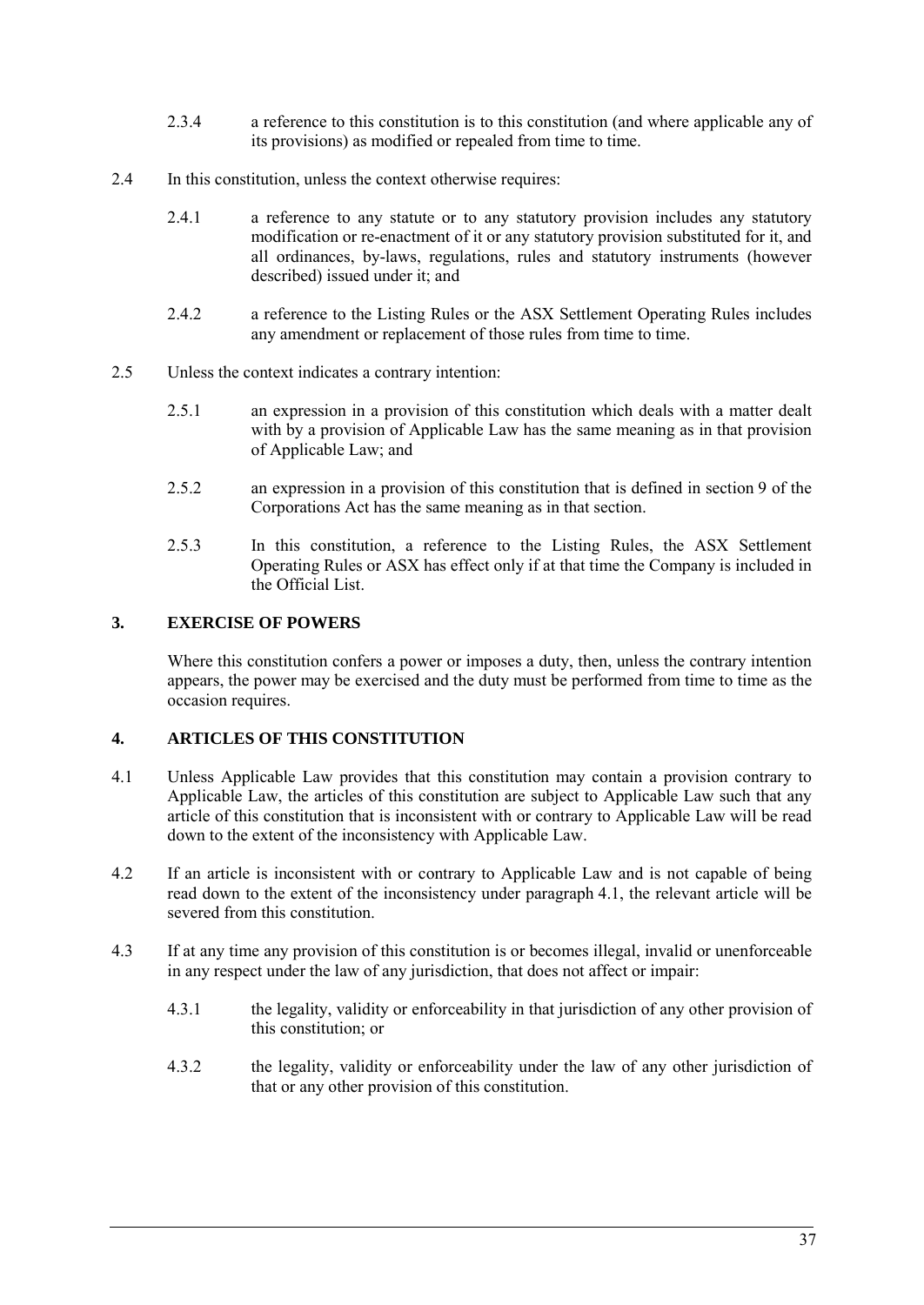# **5. PROVISIONS REQUIRED BY LISTING RULE 15.11.1**

If the Company is admitted to the Official List, the following provisions apply:

- 5.1 notwithstanding anything contained in this constitution, if the Listing Rules prohibit an act being done, the act must not be done;
- 5.2 nothing contained in this constitution prevents an act being done that the Listing Rules require to be done;
- 5.3 if the Listing Rules require an act to be done or not to be done, authority is given for that act to be done or not to be done (as the case may be);
- 5.4 if the Listing Rules require this constitution to contain a provision and it does not contain such a provision, this constitution is deemed to contain that provision;
- 5.5 if the Listing Rules require this constitution not to contain a provision and it contains such a provision, this constitution is deemed not to contain that provision; and
- 5.6 if any provision of this constitution is or becomes inconsistent with the Listing Rules, this constitution is deemed not to contain that provision to the extent of the inconsistency.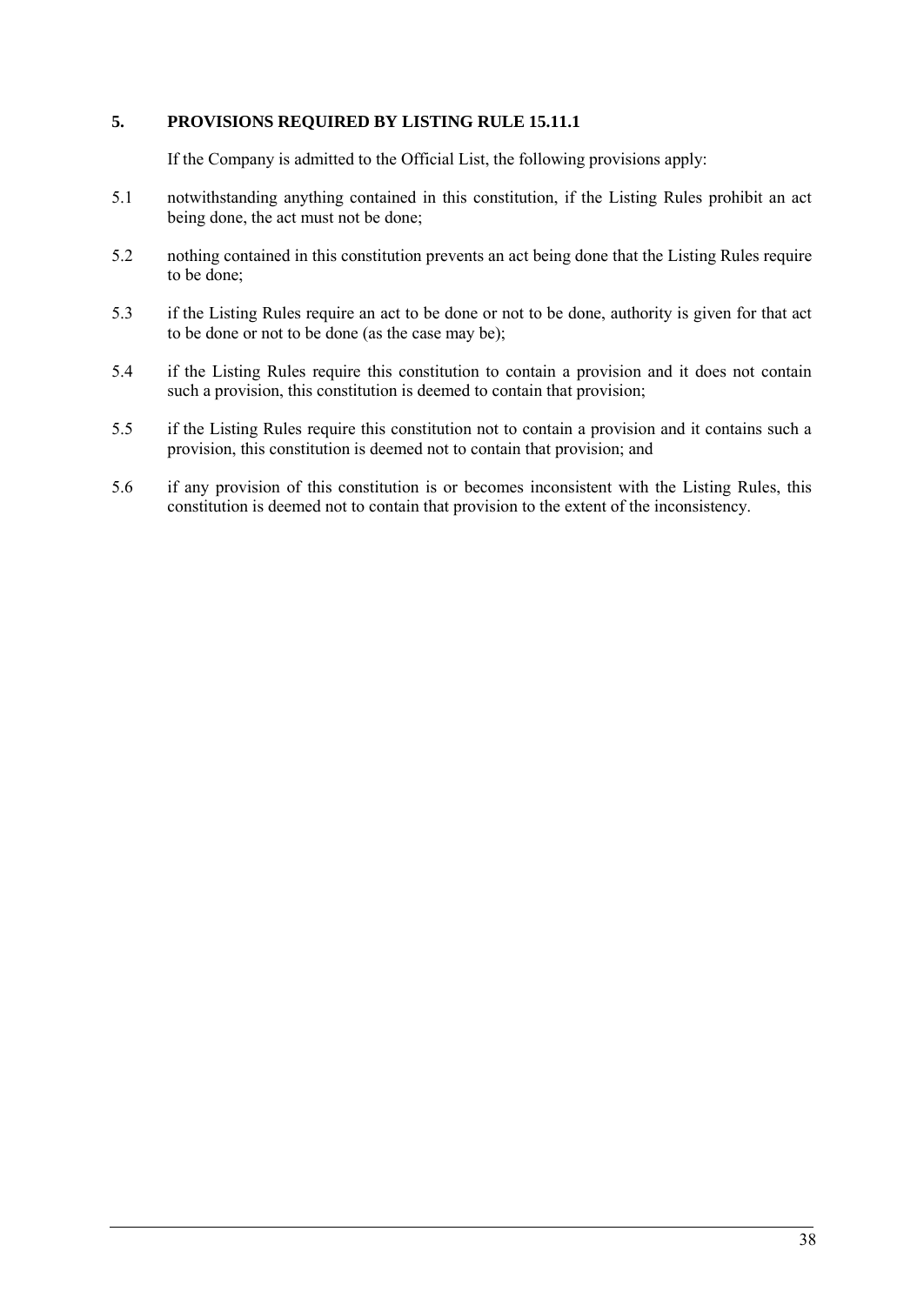# **SCHEDULE 2: CALLS, COMPANY PAYMENTS, FORFEITURE AND LIENS**

# <span id="page-42-0"></span>**1. EXERCISE OF POWERS**

The powers of the Company under this schedul[e 2](#page-42-0) may only be exercised by the Directors.

# <span id="page-42-5"></span>**2. CALLS**

## **Making a call**

- 2.1 Subject to the terms of issue of a Share, the Company may at any time make calls on the Members of a Share for all or any part of the amount unpaid on the Share as the Directors resolve.
- 2.2 The Company may make calls payable for one or more Members for different amounts and at different times.
- <span id="page-42-1"></span>2.3 Subject to the terms of issue of a Share, a call may be made payable by instalments.
- 2.4 Subject to the Company may revoke or postpone a call or extend the time for payment of a call.
- 2.5 A call is made when the Directors resolve to make the call.

# **Notice of a call**

- 2.6 The Company must give Members at least 10 Business Days' Notice of a call.
- 2.7 A Notice of a call must be in writing and specify the amount of the call, the due date for payment, the manner in which payment of the call must be made, the consequences of non-payment of the call and any other information required by the Listing Rules.
- 2.8 A call is not invalid if:
	- 2.8.1 a Member does not receive Notice of the call; or
	- 2.8.2 the Company accidentally does not give Notice of the call to a Member.

# **Payment of a call**

- <span id="page-42-2"></span>2.9 A Member must pay to the Company the amount of each call made on the Member on the date and in the manner specified in the Notice of the call.
- <span id="page-42-3"></span>2.10 If an amount unpaid on a Share is payable, by the terms of issue of the Share or otherwise, in one or more fixed amounts on one or more fixed dates, the Member of that Share must pay to the Company those amounts on those dates.
- <span id="page-42-4"></span>2.11 A Member must pay to the Company:
	- 2.11.1 interest at the rate specified in paragraph [7.1](#page-48-0) on any amount referred to in paragraph [2.9](#page-42-2) or [2.10](#page-42-3) which is not paid on or before the time appointed for its payment, from the time appointed for payment to the time of the actual payment; and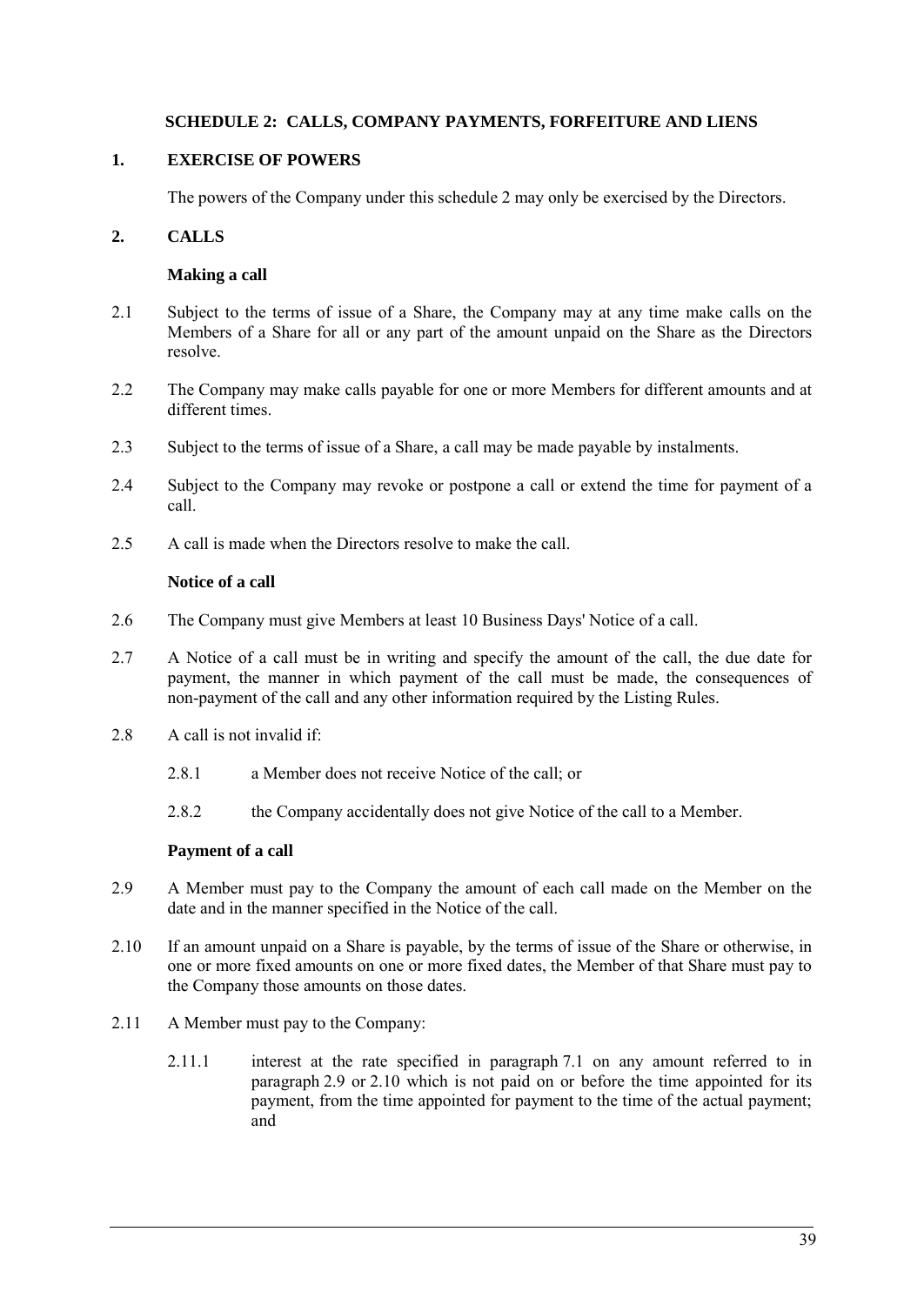- 2.11.2 expenses incurred by the Company because of the failure to pay or late payment of that amount.
- 2.12 The Company may waive payment of all or any part of an amount payable under paragraph [2.11.](#page-42-4)
- 2.13 The joint holders of a Share are jointly and severally liable for the payment of all calls due in respect of that Share.

#### **Recovery of a call**

- 2.14 The Company may recover an amount due and payable under this paragraph [2](#page-42-5) from a Member by:
	- 2.14.1 commencing legal action against the Member for all or part of the amount due;
	- 2.14.2 enforcing a lien on the Share in respect of which the call was made; or
	- 2.14.3 forfeiting the Share in respect of which the call was made.
- 2.15 The debt due in respect of an amount payable under this paragraph [2](#page-42-5) in respect of a Share is sufficiently proved by evidence that:
	- 2.15.1 the name of the Member sued is entered in the Register as one or more of the holders of that Share; and
	- 2.15.2 there is a record in the minute books of the Company of:
		- 2.15.2.1 in the case of an amount referred to in paragraph [2.10,](#page-42-3) that amount; or
		- 2.15.2.2 in any other case, the resolution making the call.

### **Payment in advance of a call**

- <span id="page-43-0"></span>2.16 The Company may:
	- 2.16.1 accept from any Member all or any part of the amount unpaid on a Share held by the Member before that amount is called for;
	- 2.16.2 pay interest at any rate the Directors resolve, on the amount paid before it is called, from the date of payment until and including the date the amount becomes actually payable; and
	- 2.16.3 repay the amount paid to that Member.
- 2.17 An amount paid pursuant to paragraph [2.16.1](#page-43-0) does not confer a right to participate in:
	- 2.17.1 a Dividend determined to be paid from the profits of the Company; or
	- 2.17.2 any surplus of the Company in a winding up of the Company,

for the period before the date when the amount paid would have otherwise become payable.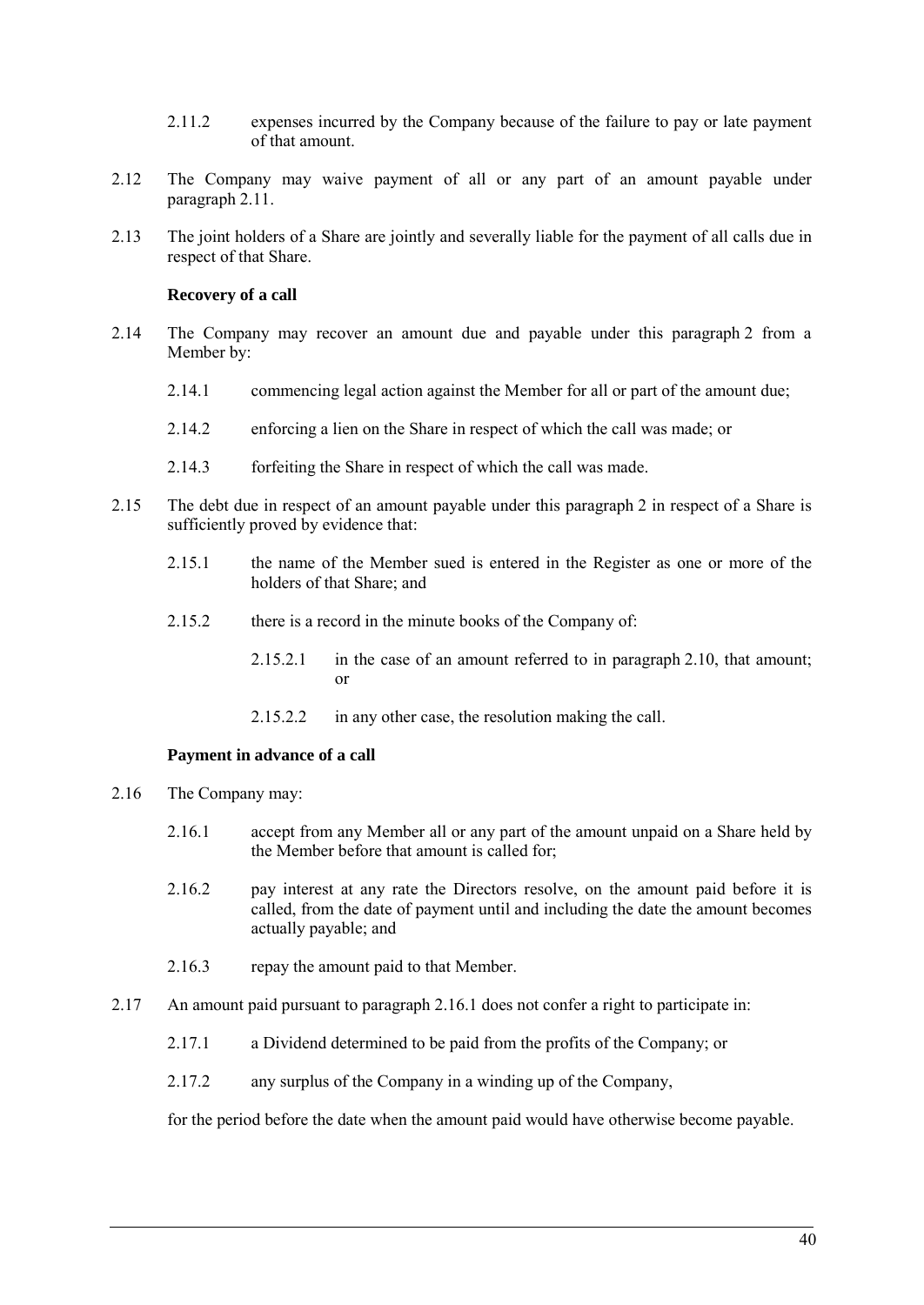# <span id="page-44-2"></span>**3. COMPANY PAYMENTS ON BEHALF OF A MEMBER**

### **Rights of the Company**

- <span id="page-44-0"></span>3.1 A Member or, if the Member is deceased, the Member's Personal Representative, must indemnify the Company against any liability which the Company has under any law to make a payment (including payment of a tax) in respect of:
	- 3.1.1 a Share held by that Member (whether solely or jointly);
	- 3.1.2 a transfer or transmission of Shares by that Member;
	- 3.1.3 a Dividend or other money which is, or may become, due or payable to that Member; or
	- 3.1.4 that Member.
- 3.2 A Member or, if the Member is deceased, the Member's Personal Representative, must pay to the Company immediately on demand:
	- 3.2.1 the amount required to reimburse the Company for a payment referred to in paragraph [3.1;](#page-44-0) and
	- 3.2.2 pay to the Company interest at the rate specified in paragraph [7.1](#page-48-0) on any amount referred to in paragraph [3.1](#page-44-0) paid by the Company, from the date of payment by the Company until and including the date the Company is reimbursed in full for that payment.
- 3.3 Subject to Applicable Law, the Company may refuse to register a transfer of any Shares by a Member referred to in paragraph [3.1,](#page-44-0) or that Member's Personal Representative, until all money payable to the Company under paragraphs [3.1](#page-44-0) to [3.4](#page-44-1) (inclusive) has been paid.
- <span id="page-44-1"></span>3.4 The powers and rights of the Company under paragraphs [3.1](#page-44-0) to [3.4](#page-44-1) (inclusive) are in addition to any right or remedy that the Company may have under the law which requires the Company to make a payment referred to in paragraph [3.1.](#page-44-0)

### **Recovery of Company payments**

- 3.5 The Company may recover an amount due and payable under paragraphs [3.1](#page-44-0) to [3.4](#page-44-1) (inclusive) from the Member or the Member's Personal Representative by any or all of:
	- 3.5.1 deducting all or part of that amount from any other amount payable by the Company to that person in respect of the Shares of that person;
	- 3.5.2 commencing legal action against that person for all or part of that amount; or
	- 3.5.3 enforcing a lien on one or more of the Shares of that person.
- 3.6 The Company may waive any or all its rights under paragraph [3.](#page-44-2)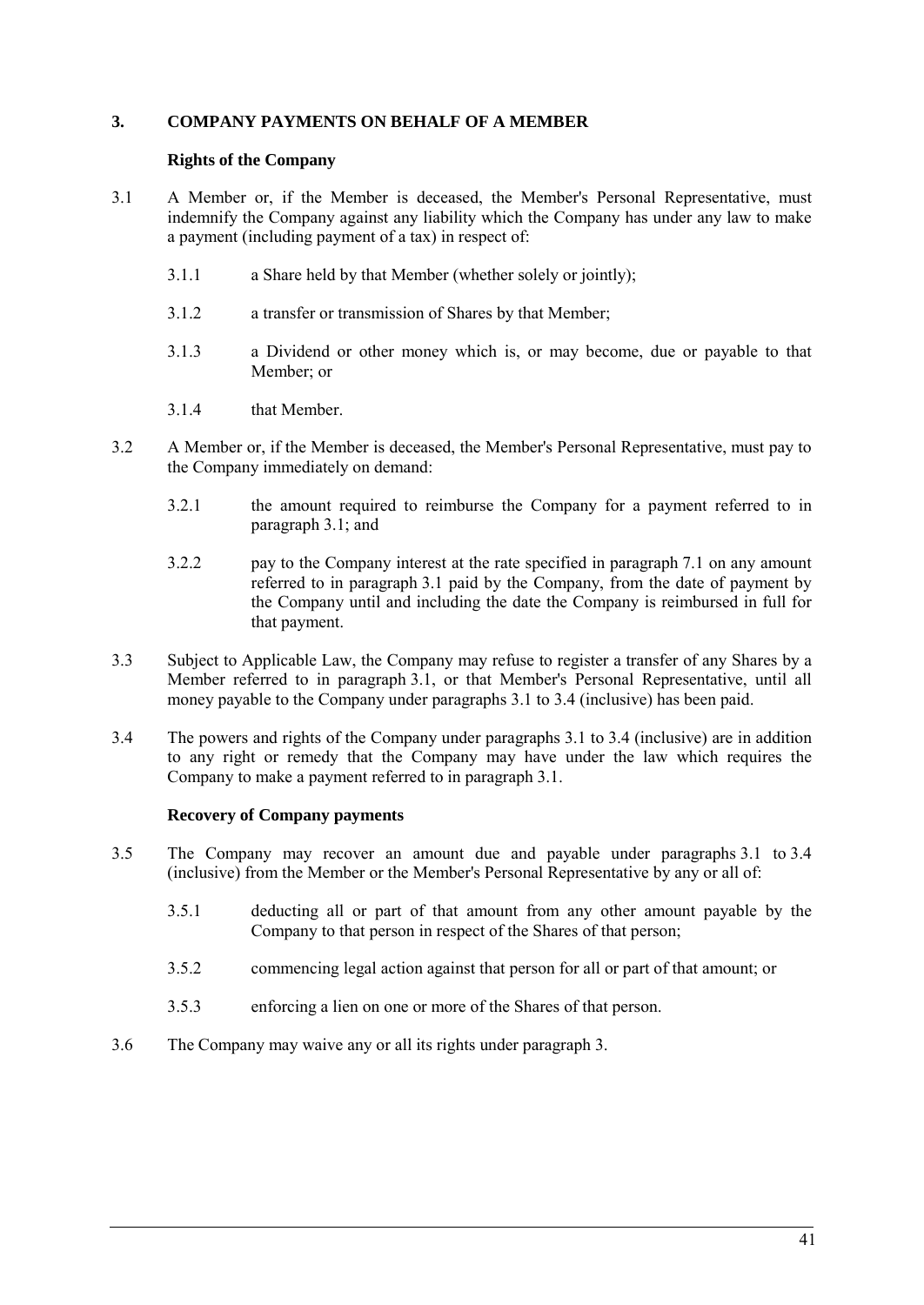# <span id="page-45-1"></span>**4. FORFEITURE**

## **Forfeiture procedure**

- 4.1 The Company may forfeit a Share of a Member by a resolution of the Directors if:
	- 4.1.1 that Member does not pay a call or instalment on that Share on or before the date for its payment;
	- 4.1.2 the Company gives that Member Notice:
		- 4.1.2.1 requiring the Member to pay that call or instalment, any interest on it and all expenses incurred by the Company by reason of the non-payment; and
		- 4.1.2.2 stating that the Share is liable to be forfeited if that Member does not pay to the Company, at the place specified in the Notice, the amount specified in the Notice, within 10 Business Days (or any longer period specified) after the date of the Notice; and
	- 4.1.3 that Member does not pay that amount in accordance with that Notice.

# **Notice of forfeiture**

- <span id="page-45-0"></span>4.2 When any Share has been forfeited, the Company must:
	- 4.2.1 give Notice of the forfeiture to the Member registered as its holder before the forfeiture; and
	- 4.2.2 record the forfeiture with the date of forfeiture in the Register.
- 4.3 Failure by the Company to comply with any requirement in paragraph [4.2](#page-45-0) does not invalidate the forfeiture.

# **Effect of forfeiture**

- 4.4 The forfeiture of a Share extinguishes:
	- 4.4.1 all interests in that Share of the former Member; and
	- 4.4.2 all claims against the Company in respect of that Share by the former Member, including all Dividends determined to be paid in respect of that Share and not actually paid.
- 4.5 A former Member of a forfeited Share must pay to the Company:
	- 4.5.1 all calls, instalments, interest and expenses in respect of that Share at the time of forfeiture; and
	- 4.5.2 interest at the rate specified in paragraph 7.1 on those amounts from the time of forfeiture until and including the date of payment of those amounts.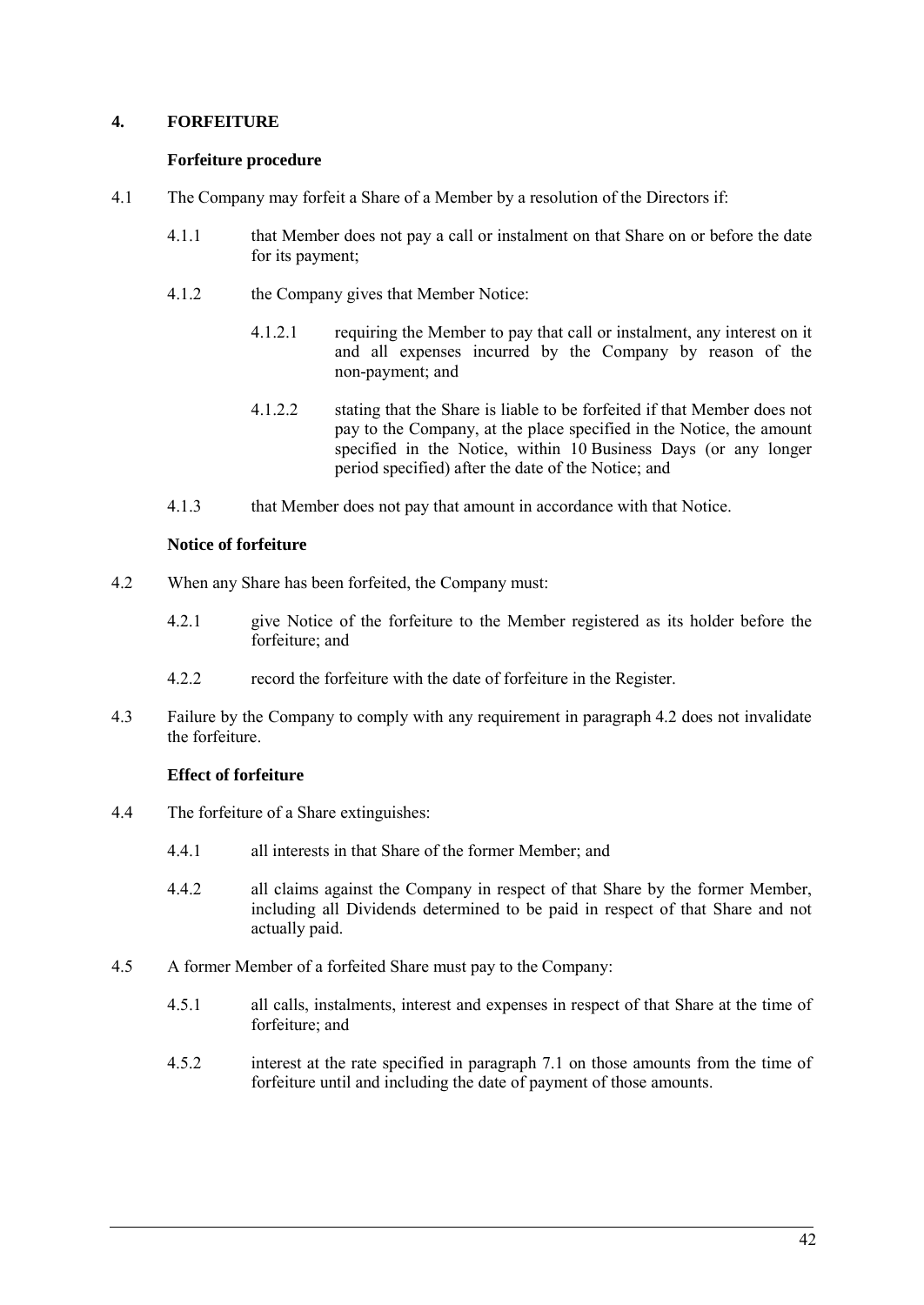### **Sale or reissue of forfeited Shares**

4.6 The Company may sell, otherwise dispose of or reissue, a Share which has been forfeited on any terms and in any manner as the Directors resolve.

### **Cancellation of forfeited Shares**

4.7 The Company may by ordinary resolution passed at a meeting of Members cancel a Share which has been forfeited under the terms on which the Share is on issue.

## **Proof of forfeiture**

- 4.8 A certificate in writing from the Company signed by a Director or Secretary that a Share was forfeited on a specified date is sufficient evidence of:
	- 4.8.1 the forfeiture of that Share; and
	- 4.8.2 the right and title of the Company to sell, dispose or reissue that Share.

## **Waiver or cancellation of forfeiture**

- 4.9 The Company may:
	- 4.9.1 waive any or all of its rights under paragrap[h 4;](#page-45-1) and
	- 4.9.2 at any time before a sale, disposition, reissue or cancellation of a forfeited Share, cancel the forfeiture on any terms as the Directors resolve.

## <span id="page-46-0"></span>**5. LIENS**

### **First ranking lien**

- 5.1 The Company has a first ranking lien on:
	- 5.1.1 each Share registered in the name of a Member;
	- 5.1.2 the proceeds of sale of those Shares; and
	- 5.1.3 all Dividends determined to be payable in respect of those Shares,

for:

- 5.1.4 each unpaid call or instalment which is due but unpaid on those Shares;
- 5.1.5 if those Shares were acquired under an employee incentive scheme, all amounts payable to the Company by the Member under loans made to enable those Shares to be acquired;
- 5.1.6 all amounts which the Company is required by law to pay, and has paid, in respect of those Shares (including any payment under paragraph [3\)](#page-44-2) or the forfeiture or sale of those Shares; and
- 5.1.7 all interest and expenses due and payable to the Company under this schedule [2.](#page-42-0)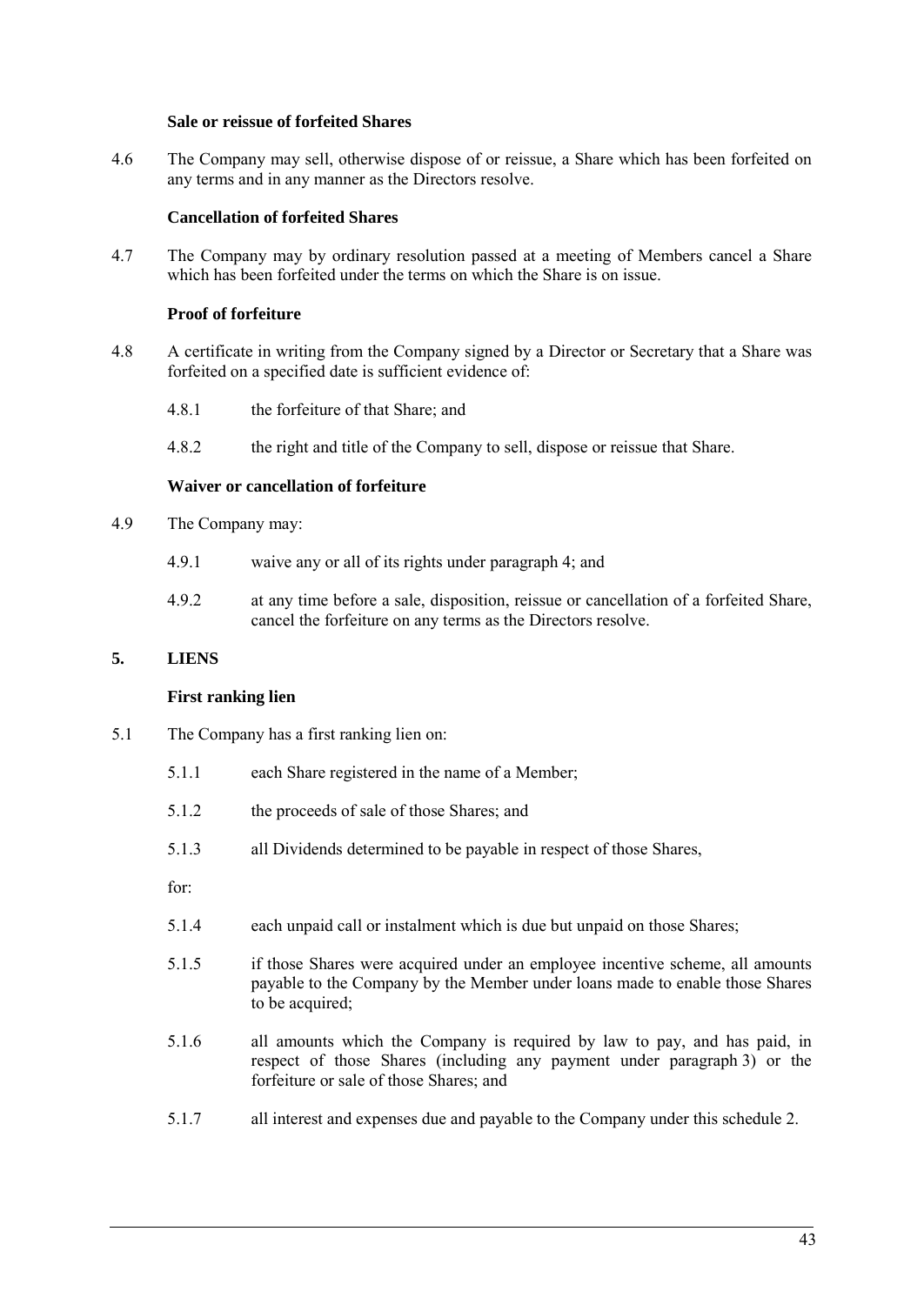### **Enforcement by sale**

- 5.2 The Company may sell a Share of a Member to enforce a lien on that Share if:
	- 5.2.1 an amount secured by that lien is due and payable;
	- 5.2.2 the Company gives that Member or the Member's Personal Representative Notice:
		- 5.2.2.1 requiring payment to the Company of that amount, any interest on it and all expenses incurred by the Company by reason of the non-payment; and
		- 5.2.2.2 stating that the Share is liable to be sold if that person does not pay to the Company, in the manner specified in the Notice, the amount specified in the Notice within 10 Business Days (or any longer period specified) after the date of the Notice; and
	- 5.2.3 that Member or the Member's Personal Representative does not pay that amount in accordance with that Notice.

### **Release or waiver of lien**

- 5.3 Registration of a transfer of a Share by the Company releases any lien of the Company on that Share in respect of any amount owing on that Share, unless the Company gives Notice, to the person to whom that Share is transferred, of the amount owing.
- 5.4 The Company may waive any or all of its rights under paragraph [5.](#page-46-0)

## **6. SALES, DISPOSALS AND REISSUES**

#### **Sale procedure**

- 6.1 The Company may:
	- 6.1.1 receive the purchase money or consideration for Shares sold or disposed of under this schedule [2;](#page-42-0)
	- 6.1.2 appoint a person to sign a transfer of Shares sold or disposed of under this schedule [2;](#page-42-0)
	- 6.1.3 do all things necessary or desirable under Applicable Law to effect a transfer of Shares sold or disposed of under this schedule [2;](#page-42-0) and
	- 6.1.4 enter in the Register the name of the person to whom Shares are sold or disposed.
- 6.2 The person to whom a Share is sold or disposed under this schedule [2](#page-42-0) need not enquire whether the Company:
	- 6.2.1 properly exercised its powers under this schedule [2](#page-42-0) in respect of that Share; or
	- 6.2.2 properly applied the proceeds of sale or disposal of those Shares,

and the title of that person is not affected by those matters.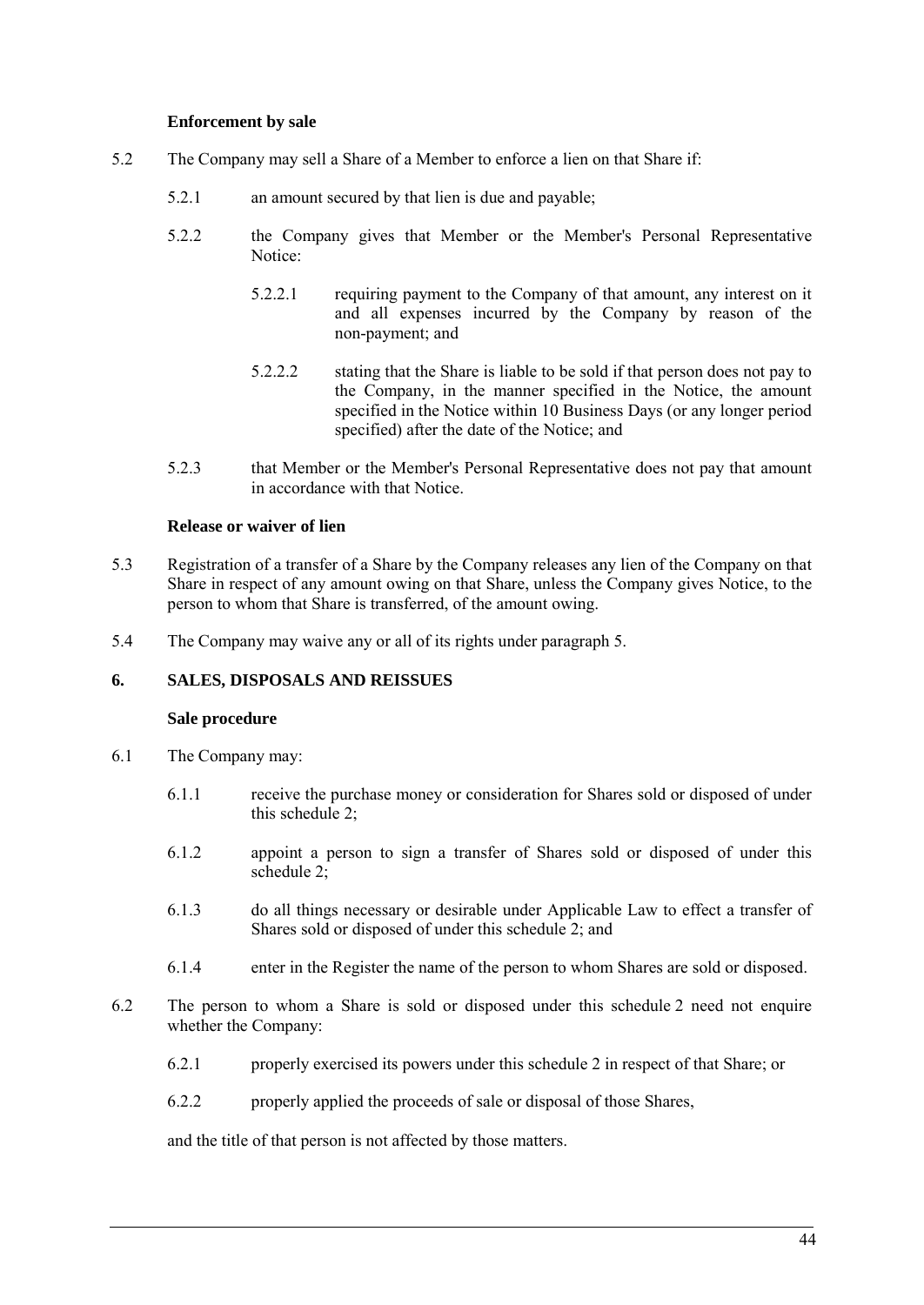- 6.3 The remedy (if any) of any person aggrieved by a sale or other disposal of Shares under this schedule [2](#page-42-0) is in damages only and against the Company exclusively.
- 6.4 A certificate in writing from the Company signed by a Director or Secretary that a Share was sold, disposed of or reissued in accordance with this schedule [2](#page-42-0) is sufficient evidence of those matters.

# **Application of proceeds**

- 6.5 The Company must apply the proceeds of any sale, other disposal or reissue of any Shares under this schedule [2](#page-42-0) in the following order:
	- 6.5.1 the expenses of the sale, other disposal or reissue;
	- 6.5.2 the amounts due and unpaid in respect of those Shares; and
	- 6.5.3 the balance (if any) to the former Member or the former Member's Personal Representative, on the Company receiving the certificate (if any) of those Shares or other evidence satisfactory to the Company regarding the ownership of those Shares.

# **7. INTEREST**

- <span id="page-48-0"></span>7.1 A person must pay interest under this schedule [2](#page-42-0) to the Company:
	- 7.1.1 at a rate the Directors resolve; or
	- 7.1.2 if the Directors do not resolve, at 15 per cent per annum.
- 7.2 Interest payable to the Company under this schedule [2](#page-42-0) accrues daily.
- 7.3 The Company may capitalise interest payable under this schedule [2](#page-42-0) at any interval the Directors resolve.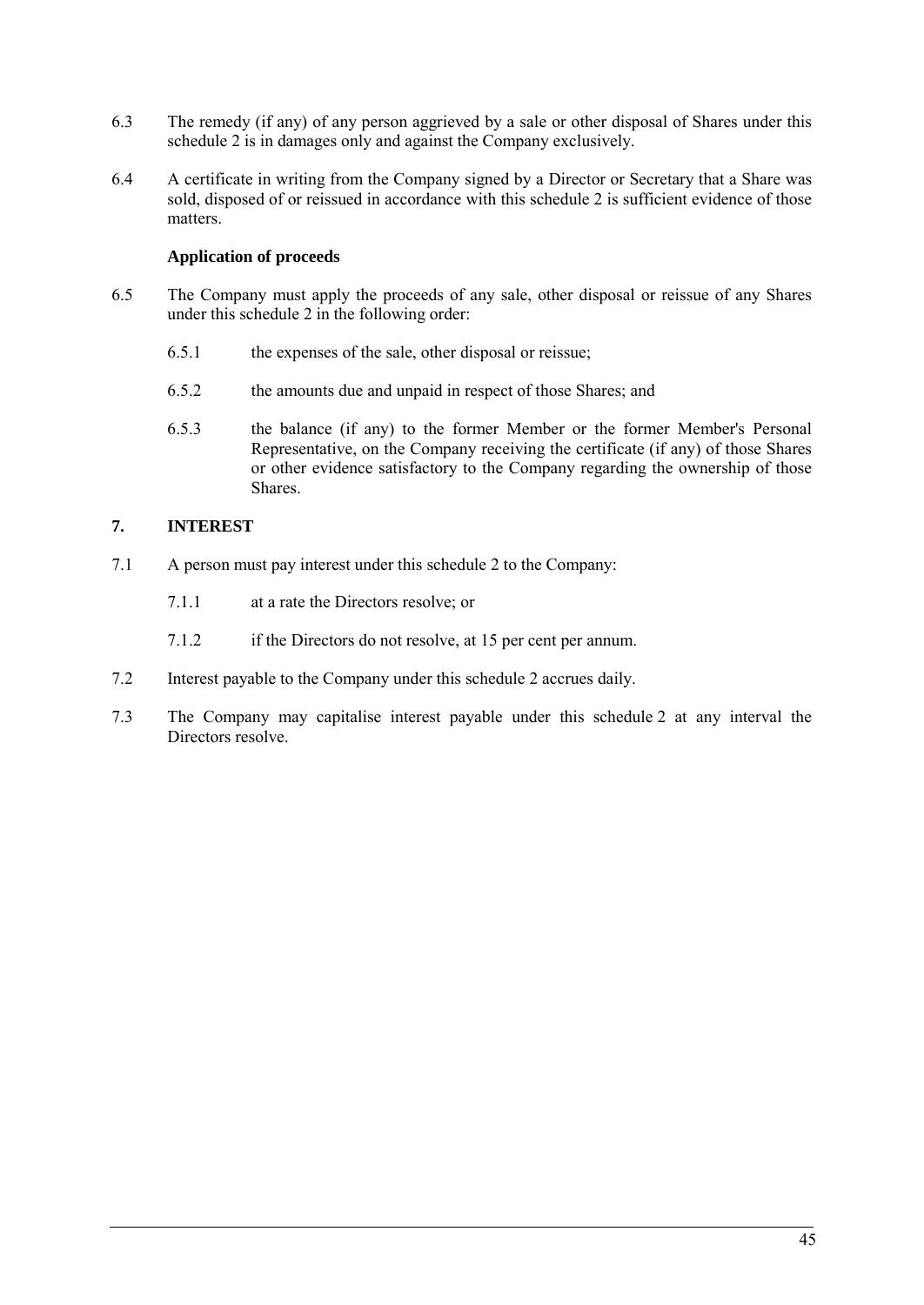# **SCHEDULE 3: TRANSMISSION**

### <span id="page-49-0"></span>**1. DECEASED MEMBERS**

### **Effect of death**

- 1.1 If a Member in respect of a Share which is not jointly held dies, the Company must recognise only the Personal Representative of that Member as having any title to or interest in, or any benefits accruing in respect of, that Share.
- 1.2 If a Member in respect of a Share which is jointly held dies, the Company must recognise only the surviving Members of that Share as having any title to or interest in, or any benefits accruing in respect of, that Share.

### **Estates and Personal Representatives**

- 1.3 The estate of a deceased Member is not released from any liability in respect of the Shares registered in the name of that Member.
- 1.4 Where two or more persons are jointly entitled to any Share as a consequence of the death of the registered holder of that Share, they are taken to be joint holders of that Share.

# **2. TRANSMISSION EVENTS**

### **Transmittee right to register or transfer**

- <span id="page-49-3"></span><span id="page-49-1"></span>2.1 Subject to the *Bankruptcy Act 1966* (Cth) if a person entitled to a Share because of a Transmission Event gives the Directors the information they reasonably require to establish the person's entitlement to be registered as the holder of the Share, that person may:
	- 2.1.1 elect to be registered as a Member in respect of that Share by giving a signed Notice to the Company; or
	- 2.1.2 transfer that Share to another person.
- <span id="page-49-2"></span>2.2 On receiving a Notice under paragraph [2.1.1,](#page-49-1) the Company must register the person as the holder of that Share.
- <span id="page-49-4"></span>2.3 A transfer under paragraph [2.1.2](#page-49-2) is subject to all provisions of this constitution relating to transfers of Shares.

### **Other transmute rights and obligations**

- 2.4 A person registered as a Member as a consequence of paragraphs [2.1](#page-49-3) to [2.3](#page-49-4) (inclusive) must indemnify the Company to the extent of any loss or damage suffered by the Company as a result of that registration.
- 2.5 A person who has given to the Directors the information referred to in paragraph [2.1](#page-49-3) in respect of a Share is entitled to the same rights to which that person would be entitled if registered as the holder of that Share.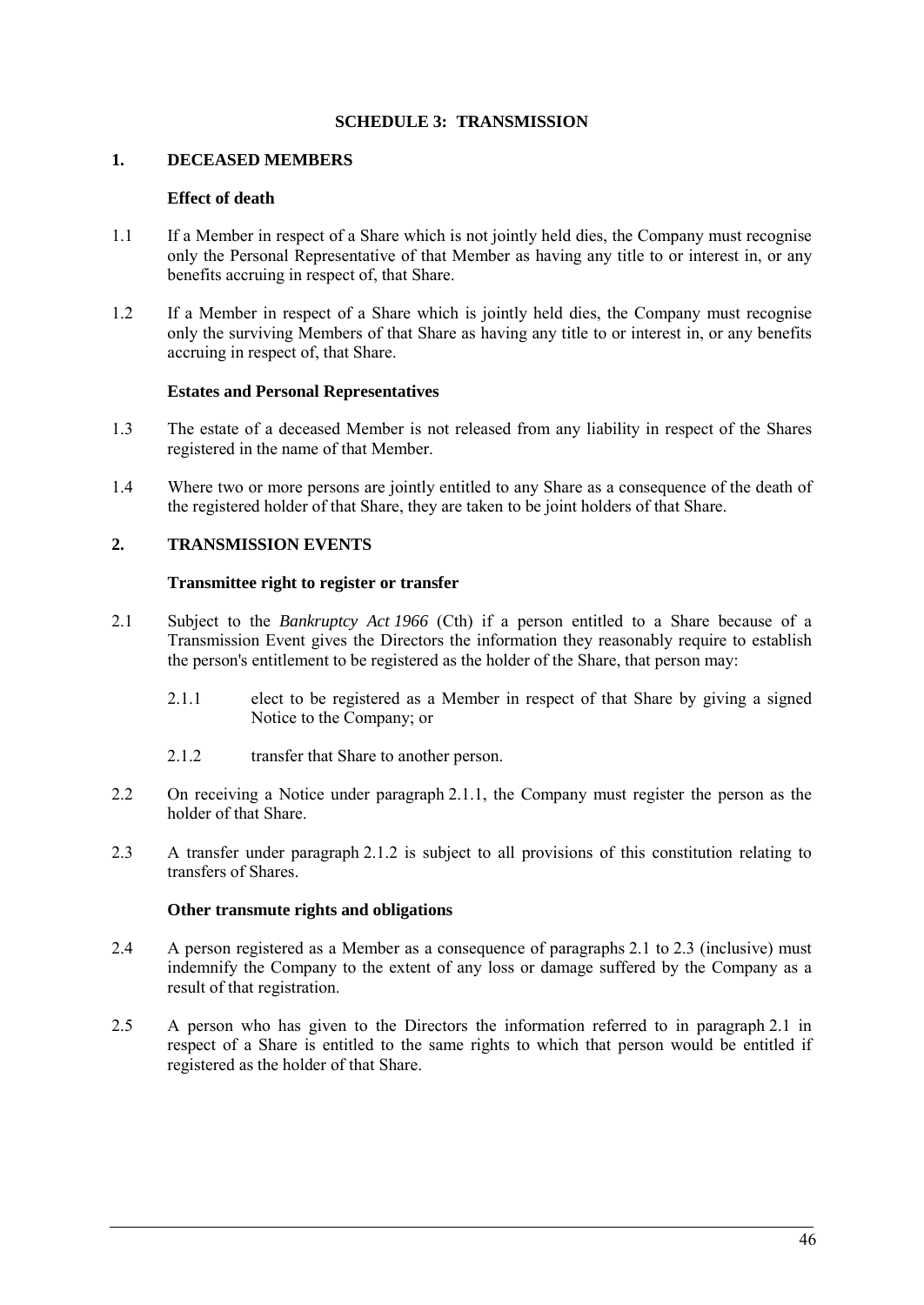# **SCHEDULE 4: UNMARKETABLE PARCELS**

# <span id="page-50-0"></span>**1. DEFINITIONS**

In this schedule, unless the context otherwise requires, **"Sale Share"** means a Share which is sold or disposed of in accordance with this schedule.

# <span id="page-50-3"></span>**2. POWER TO SELL UNMARKETABLE PARCELS**

### **Existing unmarketable parcels**

- <span id="page-50-1"></span>2.1 The Company may sell the Shares of a Member if:
	- 2.1.1 the total number of Shares of a particular class held by that Member is less than a marketable parcel;
	- 2.1.2 the Company gives that Member Notice stating that the Shares are liable to be sold or disposed of by the Company; and
	- 2.1.3 that Member does not give Notice to the Company, by the date specified in the Notice of the Company (being not less than 42 days after the date of the Company giving that Notice), stating that all or some of those Shares are not to be sold or disposed of.
- 2.2 The Company may only exercise the powers under paragraph [2.1,](#page-50-1) in respect of one or more Members, once in any 12-month period.
- <span id="page-50-4"></span>2.3 The power of the Company under paragraph [2.1](#page-50-1) lapses following the announcement of a takeover bid. However, the procedure may be started again after the close of the offers made under the takeover bid.

### **New unmarketable parcels**

- <span id="page-50-2"></span>2.4 The Company may sell the Shares of a Member if:
	- 2.4.1 the Shares of a particular class held by that Member are in a new holding created by a transfer on or after 1 September 1999; and
	- 2.4.2 that transfer is of a number of Shares of that class that was less than a marketable parcel at the time the transfer document was initiated, or in the case of a paper based transfer document, was lodged with the Company.
- <span id="page-50-5"></span>2.5 The Company may give a Member referred to in paragraph [2.4](#page-50-2) Notice stating that the Company intends to sell or dispose of the Shares.

# **3. EXERCISE OF POWER OF SALE**

### **Extinguishment of interests and claims**

- 3.1 The exercise by the Company of its powers under paragraph [2](#page-50-3) extinguishes, subject to this schedule [4:](#page-50-0)
	- 3.1.1 all interests in the Sale Shares of the former Member; and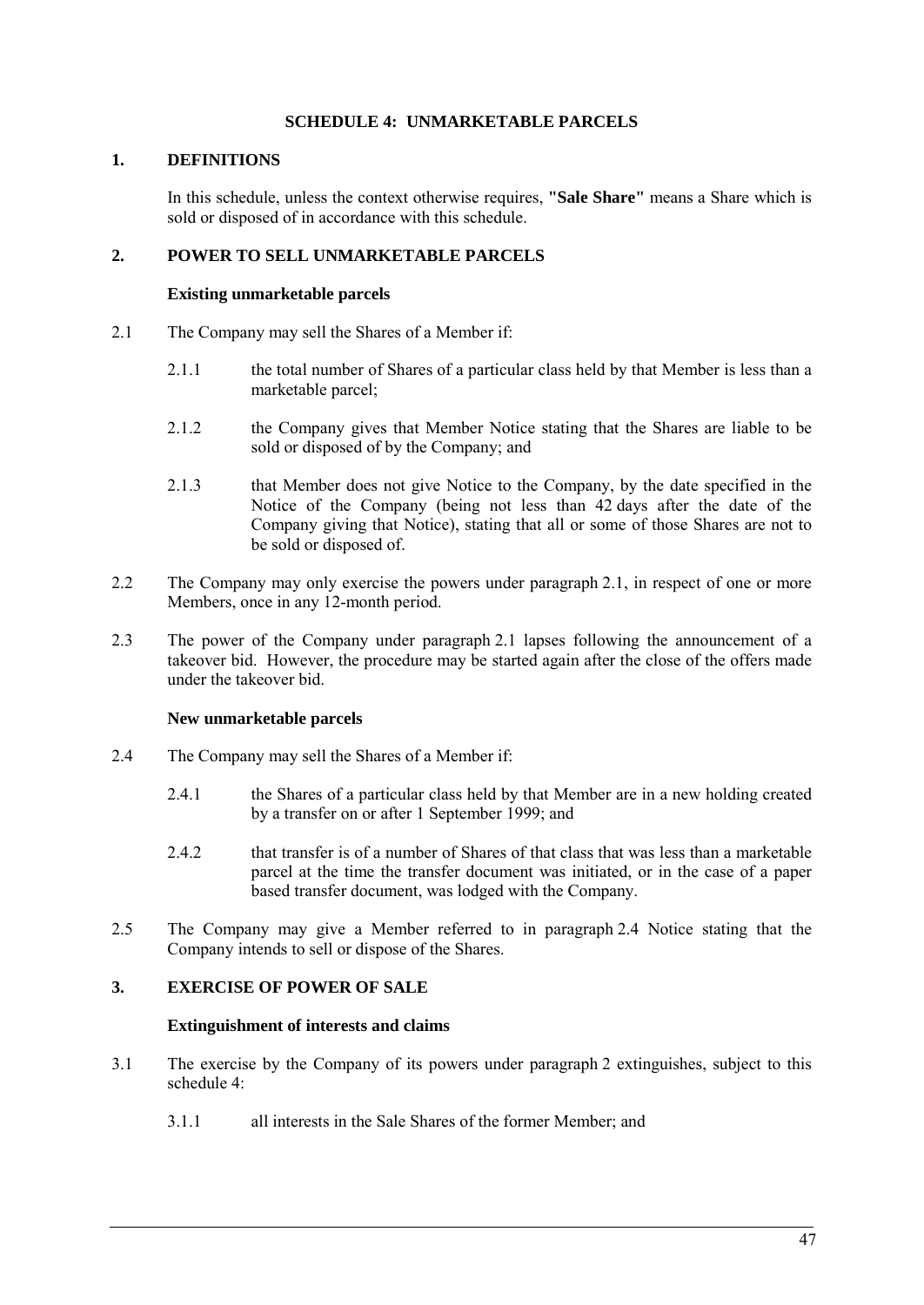3.1.2 all claims against the Company in respect of the Sale Shares by that Member, including all Dividends determined to be paid in respect of those Share and not actually paid.

# **Manner of sale**

- 3.2 The Company may sell or dispose of any Shares under paragraph [2](#page-50-3) at any time:
	- 3.2.1 using a financial services licensee on the basis that person obtains the highest possible price for the sale of the Shares; or
	- 3.2.2 in any other manner and on any terms as the Directors resolve.
- 3.3 The Company may:
	- 3.3.1 exercise any powers permitted under Applicable Law to enable the sale or disposal of Shares under this schedule;
	- 3.3.2 receive the purchase money or consideration for Sale Shares;
	- 3.3.3 appoint a person to sign a transfer of Sale Shares; and
	- 3.3.4 enter in the Register the name of the person to whom Sale Shares are sold or disposed.
- 3.4 The person to whom a Sale Share is sold or disposed need not enquire whether the Company:
	- 3.4.1 properly exercised its powers under this schedule in respect of that Share; or
	- 3.4.2 properly applied the proceeds of sale or disposal of those Shares,

and the title of that person is not affected by those matters.

- 3.5 The remedy of any person aggrieved by a sale or disposal of Sale Shares is in damages only and against the Company exclusively.
- 3.6 A certificate in writing from the Company signed by a Director or Secretary that a Share was sold or disposed of in accordance with this schedule [4](#page-50-0) is sufficient evidence of those matters.

# **Application of proceeds**

- 3.7 If the Company exercises the powers under paragraphs [2.1](#page-50-1) to [2.3](#page-50-4) (inclusive), either the Company or the person to whom a Sale Share is sold or disposed of must pay the expenses of the sale or disposal.
- 3.8 The Company must apply the proceeds of any sale or disposal of any Sale Shares in the following order:
	- 3.8.1 in the case of an exercise of the powers under paragraphs [2.4](#page-50-2) and [2.5,](#page-50-5) the expenses of the sale or disposal;
	- 3.8.2 the amounts due and unpaid in respect of those Shares; and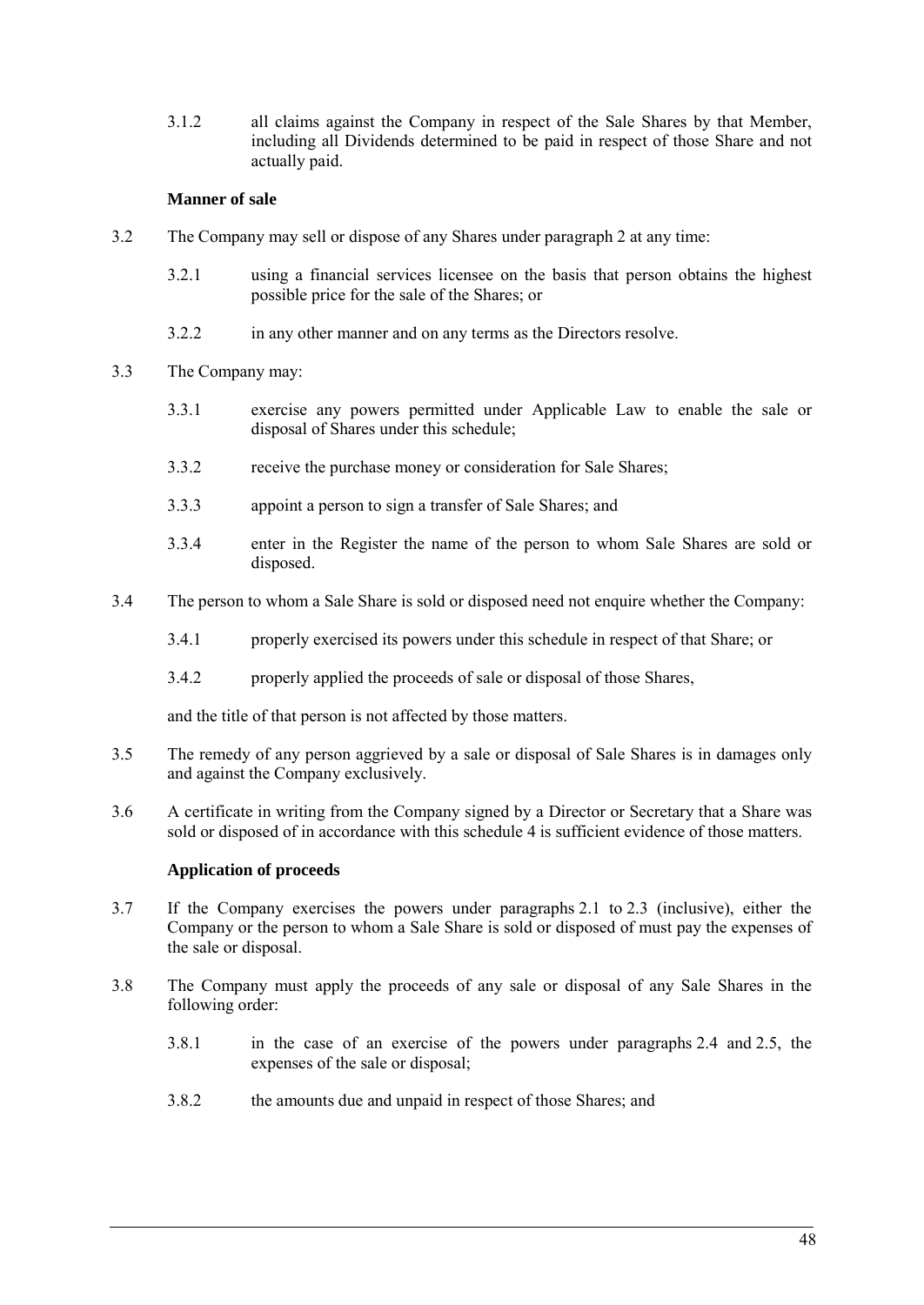3.8.3 the balance (if any) to the former Member or the former Member's Personal Representative, on the Company receiving the certificate (if any) for those Shares or other evidence satisfactory to the Company regarding the ownership of those Shares.

# **Voting and dividend rights pending sale**

- <span id="page-52-0"></span>3.9 If the Company is entitled to exercise the powers under paragraphs [2.4](#page-50-2) and [2.5,](#page-50-5) the Company may by resolution of the Directors remove or change either or both:
	- 3.9.1 the right to vote; and
	- 3.9.2 the right to receive Dividends,

of the relevant Member in respect of some or all of the Shares liable to be sold or disposed of.

3.10 After the sale of the relevant Sale Shares, the Company must pay to the person entitled any Dividends that have been withheld under paragraph [3.9.](#page-52-0)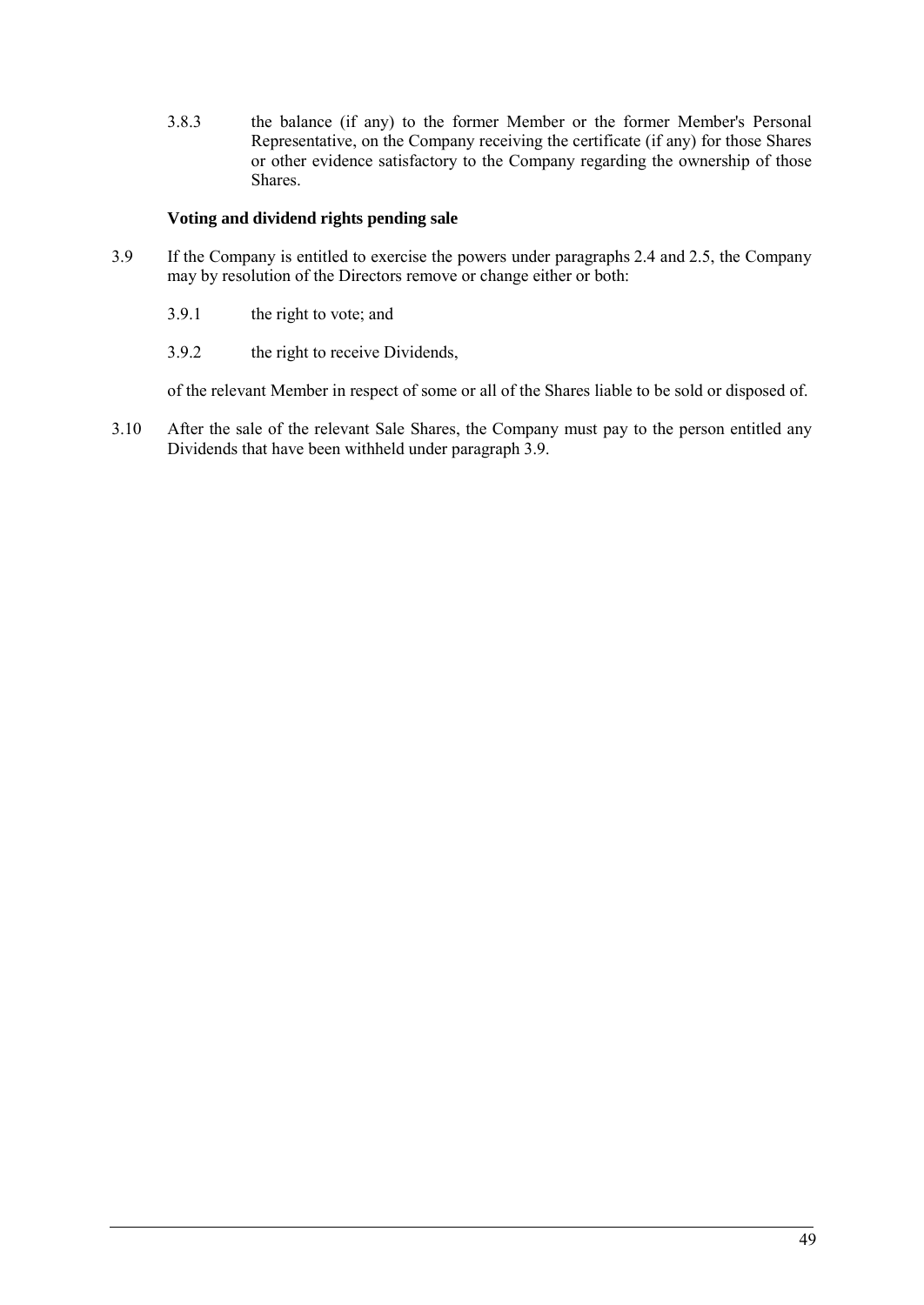## **SCHEDULE 5: PROPORTIONAL TAKEOVER BID APPROVAL**

### <span id="page-53-0"></span>**1. DEFINITIONS**

In this schedule, unless the context otherwise requires:

**"Approving Resolution"** means a resolution to approve a proportional takeover bid in accordance with this schedule [5;](#page-53-0)

**"Deadline"** means the 14th day before the last day of the bid period for a proportional takeover bid;

**"Voter"** means a person (other than the bidder under a proportional takeover bid or an associate of that bidder) who, as at the end of the day on which the first offer under that bid was made, held bid class securities for that bid.

# **2. REFUSAL OF TRANSFERS**

### **Requirement for an Approving Resolution**

- 2.1 The Company must refuse to register a transfer of Shares giving effect to a takeover contract for a proportional takeover bid unless and until an Approving Resolution is passed in accordance with this schedule [5.](#page-53-0)
- 2.2 This schedule [5](#page-53-0) ceases to apply on the third anniversary of its last adoption, or last renewal, in accordance with the Corporations Act.

### **Voting on an Approving Resolution**

- <span id="page-53-1"></span>2.3 Where offers are made under a proportional takeover bid, the Directors must, call and arrange to hold a meeting of Voters for the purpose of voting on an Approving Resolution before the Deadline.
- 2.4 The provisions of this constitution concerning meetings of Members (with the necessary changes) apply to a meeting held under paragraph [2.3.](#page-53-1)
- 2.5 Subject to this constitution, every Voter present at the meeting held under paragraph [2.3](#page-53-1) is entitled to one vote for each Share in the bid class securities that the Voter holds.
- 2.6 To be effective, an Approving Resolution must be passed before the Deadline.
- 2.7 An Approving Resolution that has been voted on is taken to have been passed if the proportion that the number of votes in favour of the resolution bears to the total number of votes on the resolution is greater than 50 per cent, and otherwise is taken to have been rejected.
- 2.8 If no Approving Resolution has been voted on as at the end of the day before the Deadline, an Approving Resolution is taken, for the purposes of this schedule, to have been passed in accordance with this schedule [5.](#page-53-0)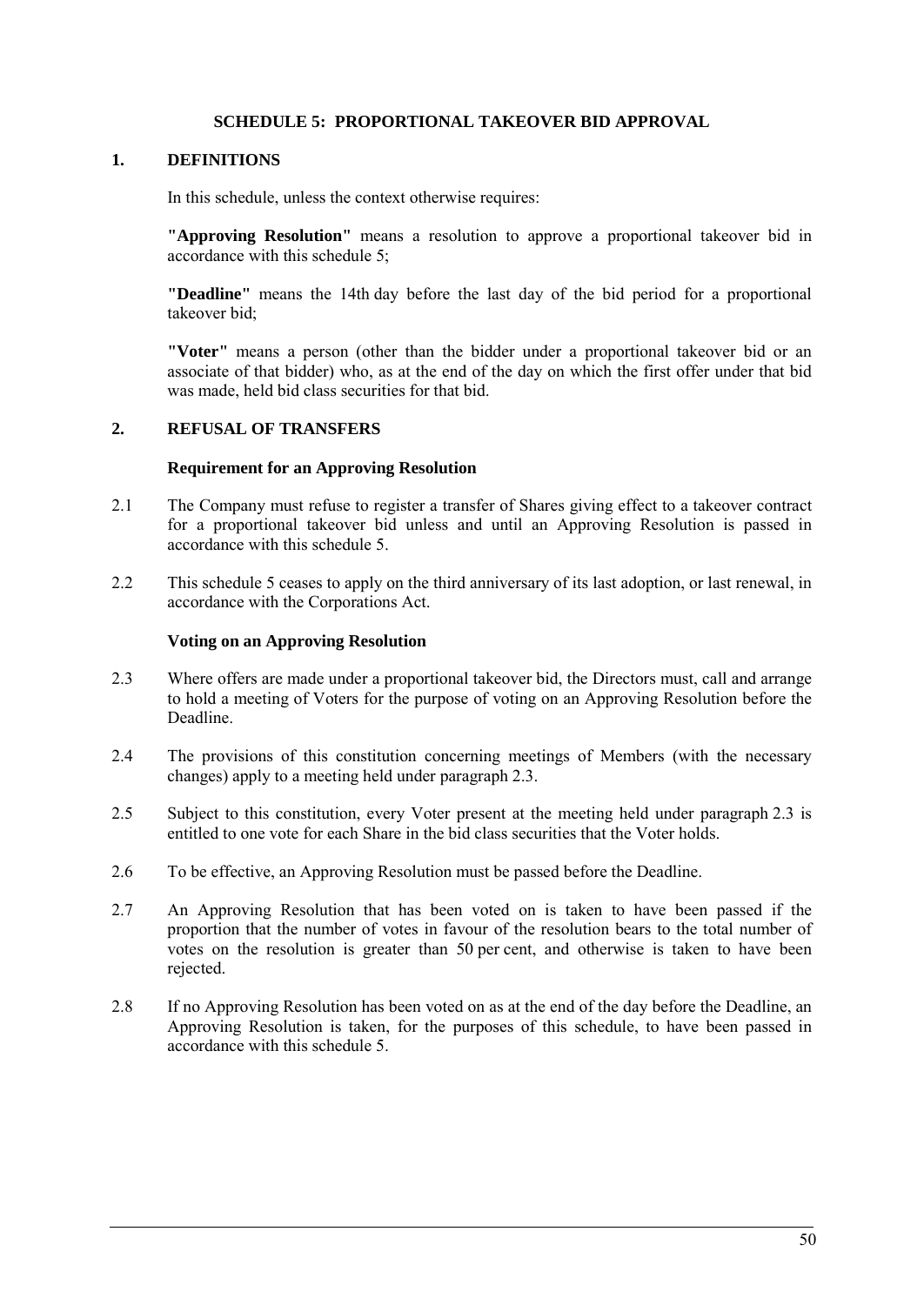### **SCHEDULE 6: PREFERENCE SHARES**

### <span id="page-54-0"></span>**1. DEFINITIONS**

In this schedule, unless the context otherwise requires:

**"Conversion Circumstances"** means, in respect of a Converting Preference Share, whether the Preference Share is liable to be converted or convertible:

- (a) at the option of the Holder, or of the Company, or both;
- (b) upon the happening of a particular event; or
- (c) at a fixed time;

**"Conversion Date"** means, in respect of a Converting Preference Share, the date (if any) specified in the Issue Resolution for the conversion of that Preference Share or the date upon which an event specified in the Issue Resolution occurs which results in the conversion of that Preference Share;

**"Conversion Number"** means the number, or formula for determining the number, of ordinary Shares into which a Converting Preference Share will convert upon conversion;

**"Converting Preference Share"** means a Preference Share which is specified in the Issue Resolution as being liable to be converted or convertible into ordinary Shares in a manner permitted by the Corporations Act, whether at the option of the Holder or otherwise;

**"Dividend"** means any distribution of any property (including without limitation, money, Paid Up shares, debentures, debenture stock or other securities of the Company or of any other Corporation) to a Holder in respect of a Preference Share as a dividend, whether interim or final;

**"Dividend Date"** means, in respect of a Preference Share, a date specified in the Issue Resolution on which a Dividend in respect of that Preference Share is payable;

**"Dividend Rate"** means, in respect of a Preference Share, the terms specified in the Issue Resolution for the calculation of the amount of Dividend to be paid in respect of that Preference Share on any Dividend Date, which calculation may be wholly or partly established by reference to an algebraic formula;

**"Franked Dividend"** has the meaning given in the *Income Tax Assessment Act 1936 (*Cth);

**"Holder"** means, in respect of a Preference Share, the registered holder of that Share;

**"Issue Resolution"** means the resolution specified in paragraph [3;](#page-55-0)

**"Preference Share"** means a Share issued under articles [2.3](#page-5-5) to [2.5](#page-5-6) (inclusive);

**"Redeemable Preference Share"** means a Preference Share which is specified in the Issue Resolution as being liable to be redeemed in a manner permitted by the Corporations Act;

**"Redemption Amount"** means, in respect of a Redeemable Preference Share, the amount specified in the Issue Resolution to be paid on redemption of the Redeemable Preference Share;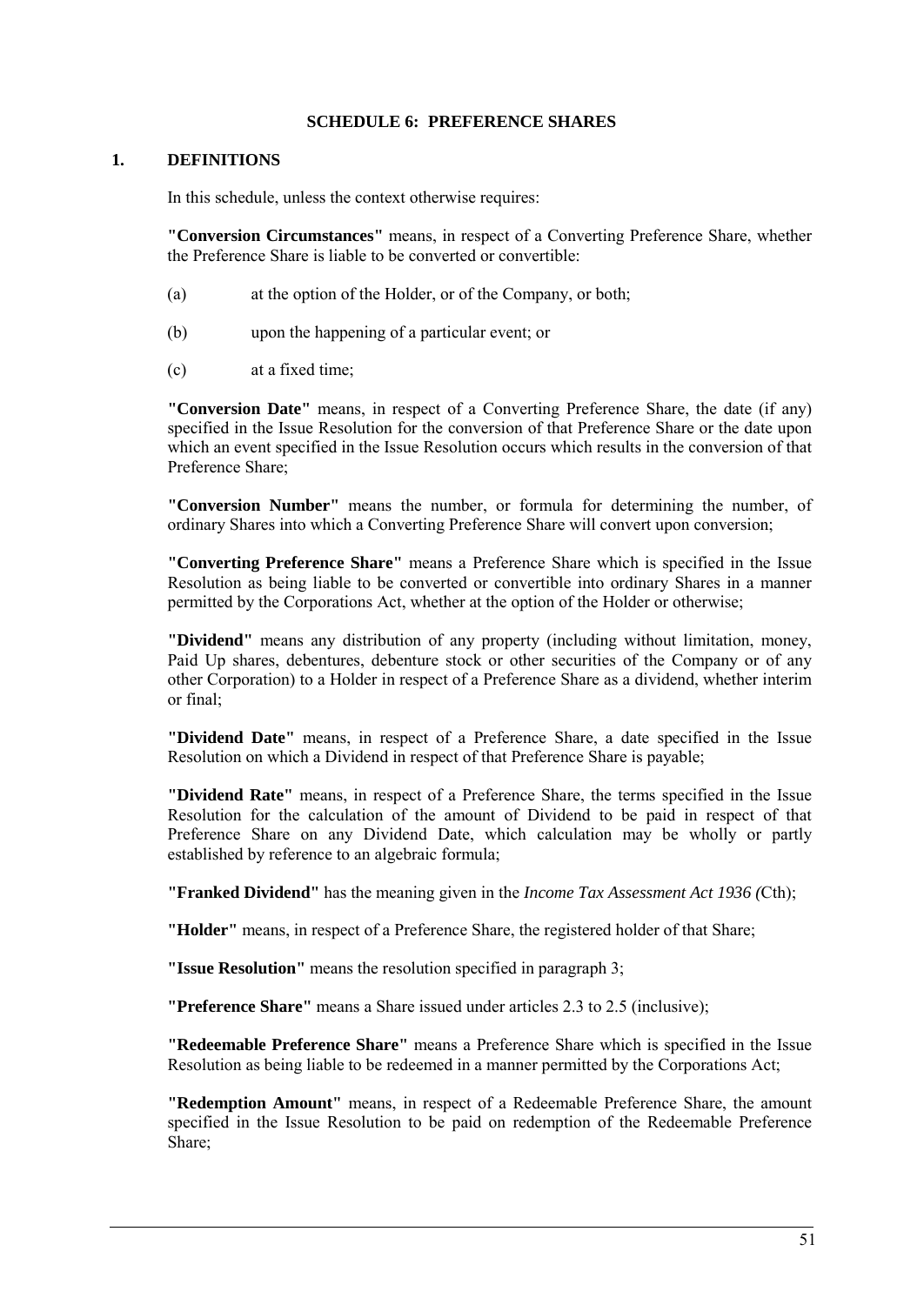**"Redemption Circumstances"** means, in respect of a Redeemable Preference Share, whether the Preference Share is liable to be redeemed:

- (a) at the option of the Holder, or of the Company, or both;
- (b) upon the happening of a particular event; or
- (c) at a fixed time;

**"Redemption Date"** means, in respect of a Redeemable Preference Share, the date specified in the Issue Resolution for the redemption of that Preference Share or the date upon which an event specified in the Issue Resolution occurs which results in the redemption of that Preference Share;

**"Specified Date"** means, in respect of a Redeemable Preference Share, the date (if any) specified in the Issue Resolution before which that Redeemable Preference Share may not be redeemed by the Holder.

# <span id="page-55-1"></span>**2. RIGHTS OF HOLDERS**

Each Preference Share confers upon its Holder:

- 2.1 the rights referred to in articles [2.4](#page-5-7) and [2.5;](#page-5-6)
- 2.2 the right in winding up to payment in cash of the amount then paid up on it, and any arrears of Dividend in respect of that Preference Share in priority to any other class of Shares;
- 2.3 the right in priority to any payment of a Dividend to any other class of Shares, to a cumulative preferential dividend payable on each Dividend Date in relation to that Preference Share calculated in accordance with the Dividend Rate in relation to that Preference Share; and
- 2.4 no right to participate beyond the extent elsewhere specified in this paragraph [2](#page-55-1) in surplus assets or profits of the Company, whether in winding up or otherwise.

# <span id="page-55-0"></span>**3. ISSUE RESOLUTION**

- 3.1 The Directors may allot a Preference Share by a resolution of the Directors specifying:
	- 3.1.1 the Dividend Date;
	- 3.1.2 the Dividend Rate;
	- 3.1.3 whether the Preference Share is or is not a Redeemable Preference Share;
	- 3.1.4 if the Preference Share is a Redeemable Preference Share, the Redemption Amount, the Redemption Date, the Redemption Circumstances and any Specified Date for that Redeemable Preference Share;
	- 3.1.5 that the Preference Share is a Converting Preference Share;
	- 3.1.6 the Conversion Circumstances, the Conversion Number and any Conversion Date; and
	- 3.1.7 any other terms and conditions to apply to that Preference Share.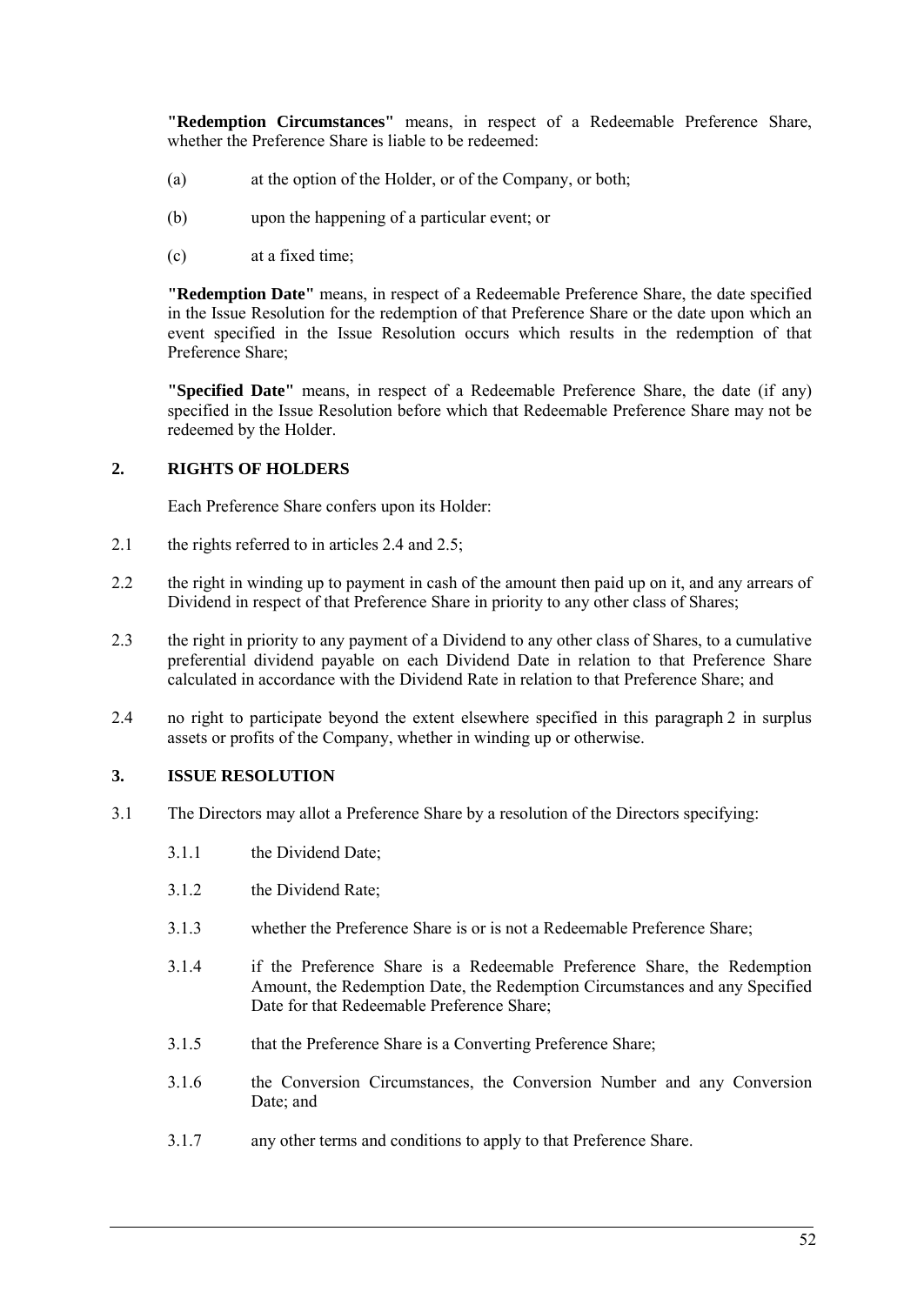- 3.2 The Issue Resolution in establishing the Dividend Rate for a Preference Share may specify that the Dividend is to be:
	- 3.2.1 fixed;
	- 3.2.2 variable depending upon any variation of the respective values of any factors in an algebraic formula specified in the Issue Resolution; or
	- 3.2.3 variable depending upon such other factors as the Directors may specify in the Issue Resolution,

and may also specify that the Dividend is to be a Franked Dividend or not a Franked Dividend.

- 3.3 Where the Issue Resolution specifies that the Dividend to be paid in respect of the Preference Share is to be a Franked Dividend the Issue Resolution may also specify:
	- 3.3.1 the extent to which such Dividend is to be franked; and
	- 3.3.2 the consequences of any Dividend paid not being so franked, which may include a provision for an increase in the amount of the Dividend to such an extent or by reference to such factors as may be specified in the Issue Resolution.

# **4. REDEMPTION**

- 4.1 The Company must redeem a Redeemable Preference Share on issue:
	- 4.1.1 in the case where the Redeemable Preference Share is liable to be redeemed at the option of the Company, on the specified date where the Company, not less than 10 Business Days before that date, has given a Notice to the Holder of that Redeemable Preference Share stating that the Redeemable Preference Share will be redeemed on the specified date;
	- 4.1.2 in the case where the Redeemable Preference Share is liable to be redeemed at the option of the Holder, on the specified date where the Holder of that Redeemable Preference Share, not less than 10 Business Days before that date, has given a Notice to the Company stating that the Redeemable Preference Share will be redeemed on the specified date; and
	- 4.1.3 in any event, on the Redemption Date,

but no Redeemable Preference Share may be redeemed by the Holder before the Specified Date unless the Redemption Date occurs before that date.

- 4.2 On redemption of a Redeemable Preference Share, the Company, after the Holder has surrendered to the Company the Certificate (if any) in respect of that Redeemable Preference Share, must pay to the Holder the Redemption Amount by:
	- 4.2.1 directly crediting the account nominated in writing by the Holder from time to time; or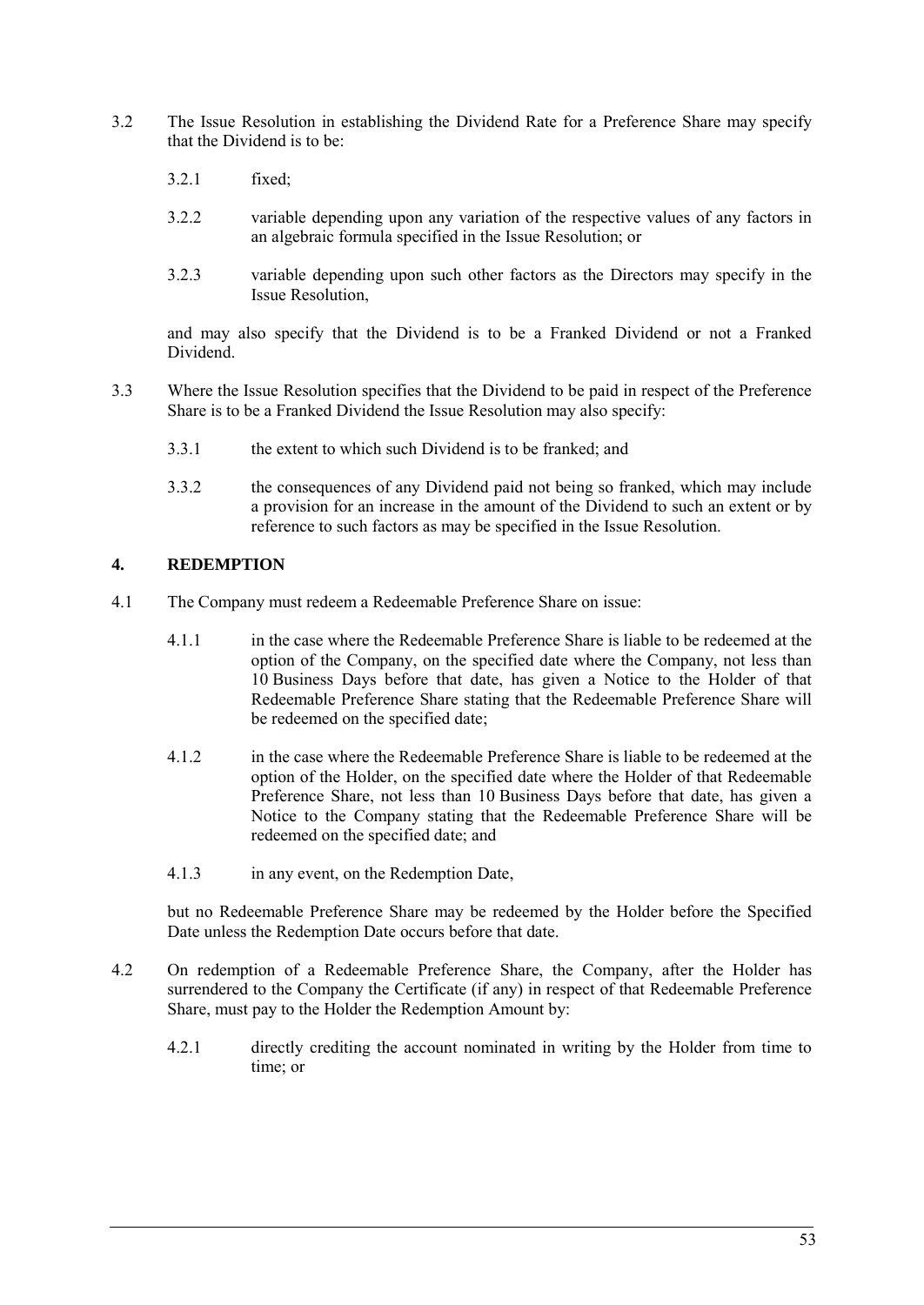- 4.2.2 cheque made payable to the Holder or such other person nominated in writing by the Holder sent through the post to:
	- 4.2.2.1 in the case where the Holder is a joint holder of the Redeemable Preference Share, the address in the Register of the person whose name stands first on the Register in respect of the joint holding; or
	- 4.2.2.2 otherwise, to the address of the Holder in the Register.

# **5. CONVERSION**

- 5.1 The Company must convert a Converting Preference Share on issue:
	- 5.1.1 in the case where the Converting Preference Share is liable to be redeemed at the option of the Company, on the specified date where the Company, not less than 10 Business Days before that date, has given a Notice to the Holder of that Converting Preference Share stating that the Converting Preference Share will be converted on the specified date;
	- 5.1.2 in the case where the Converting Preference Share is liable to be redeemed at the option of the Holder, on the specified date where the Holder of that Converting Preference Share, not less than 10 Business Days before that date, has given a Notice to the Company stating that the Converting Preference Share will be converted on the specified date; and
	- 5.1.3 in any event, on the Conversion Date.
- 5.2 On conversion of a Converting Preference Share the Company must allot to the Holder additional ordinary Shares such that following conversion the Holder holds that number of ordinary Shares in accordance with the Conversion Number. Conversion of a Converting Preference Shares does not constitute a cancellation, redemption or termination of a Converting Preference Share or the issue, allotment or creation of a new Share.
- 5.3 The allotment of additional ordinary Shares on Conversion does not constitute a cancellation, redemption or termination of a Converting Preference Share. Conversion is the taking effect of existing rights of a Converting Preference Share and the ending of the special rights attached to the Converting Preference Share.
- 5.4 Following Conversion, each Converting Preference Share will rank equally with and will confer rights identical with and impose obligations identical with all other fully paid ordinary Shares then on issue.

# **6. CERTIFICATE**

The Certificate (if any) issued by the Company in relation to any Preference Share, must specify in relation to that Preference Share:

- 6.1.1 the date of issue of the Preference Share;
- 6.1.2 the Dividend Rate and Dividend Dates;
- 6.1.3 whether the Preference Share is a Redeemable Preference Share;